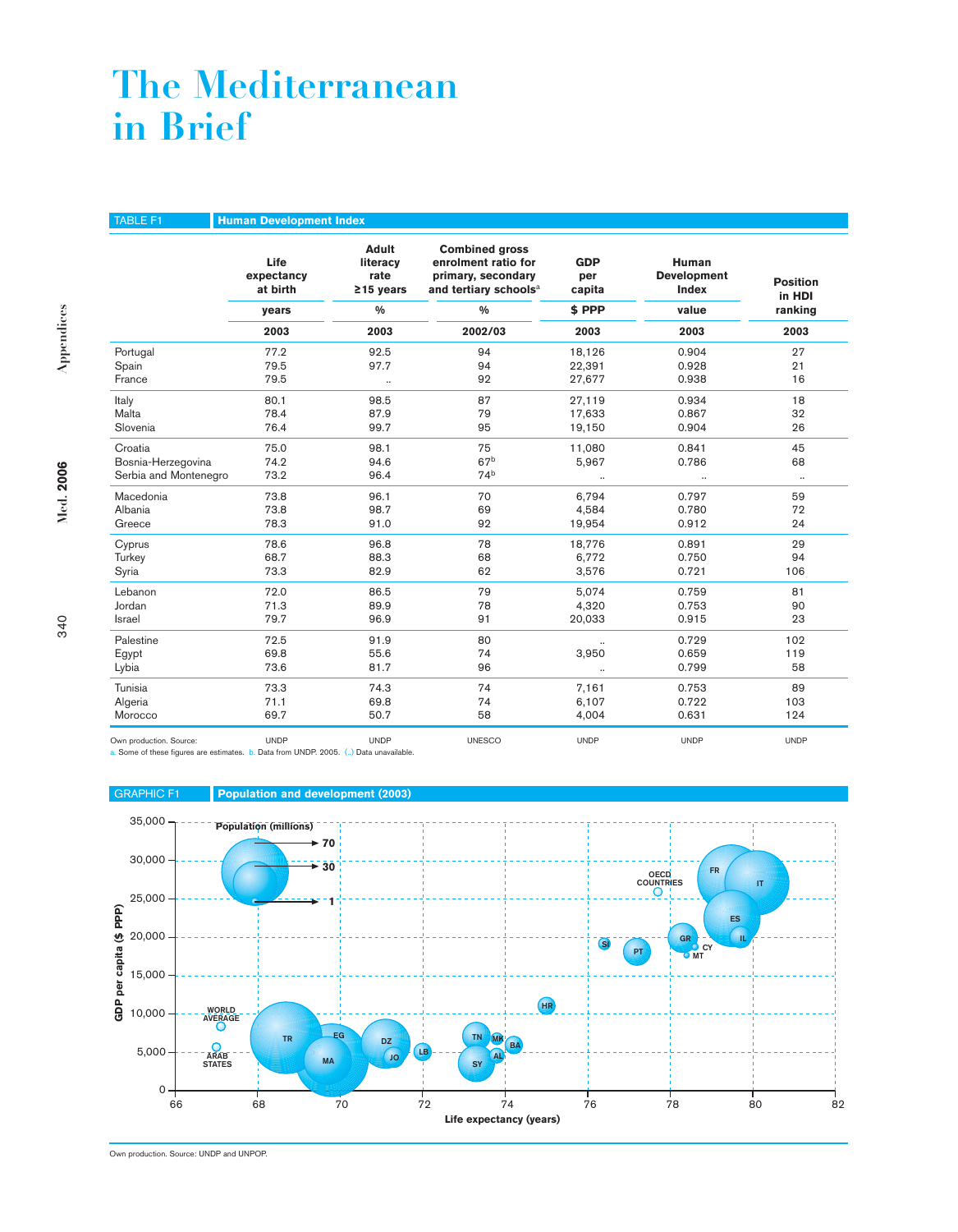### TABLE F2 **Population: demography**

|                       | Total<br>population | Population<br>estimated<br>for<br>2050                                     | Crude<br>birth<br>rate | Crude<br>death<br>rate | Annual<br>population<br>growth<br>rate | <b>Total</b><br>fertility<br>rate | <b>Immigrants</b> |                                    | <b>Net</b><br>number<br>of migrants | <b>Net</b><br>migration<br>rate <sup>c</sup> |
|-----------------------|---------------------|----------------------------------------------------------------------------|------------------------|------------------------|----------------------------------------|-----------------------------------|-------------------|------------------------------------|-------------------------------------|----------------------------------------------|
|                       |                     | millions of millions of<br>inhabitants inhabitants inhabitants inhabitants | per 1,000              | per 1,000              | $\frac{9}{6}$                          | children<br>per woman             |                   | % of total<br>thousands population | thousands inhabitants               | per 1,000                                    |
|                       | 2005                | 2005                                                                       | 2003                   | 2003                   | 1990-2003                              | 2003                              | 2000              | 2000                               | 2000/05 <sup>d</sup>                | 2000/05 <sup>e</sup>                         |
| Portugal              | 10.5                | 10.7                                                                       | 11                     | 10                     | 0.4                                    | 1.4                               | 233               | 2.3                                | 50                                  | 1.00                                         |
| Spain                 | 43.1                | 42.5                                                                       | 10                     | 9                      | 0.4                                    | 1.3                               | 1,259             | 3.1                                | 400                                 | 1.95                                         |
| France                | 60.5                | 63.1                                                                       | 13                     | 9                      | 0.4                                    | 1.9                               | 6,277             | 10.6                               | 375                                 | 1.25                                         |
| Italy                 | 58.1                | 50.9                                                                       | 9                      | 10                     | 0.1                                    | 1.3                               | 1,634             | 2.8                                | 320                                 | 1.12                                         |
| Malta                 | 0.4                 | 0.4                                                                        | 13 <sup>9</sup>        | 8 <sup>h</sup>         | 0.6 <sup>a</sup>                       | 1.8 <sup>b</sup>                  | 9                 | 2.2                                | 1                                   | 0.25                                         |
| Slovenia              | 2.0                 | 1.6                                                                        | 9                      | 10                     | $-0.0$                                 | 1.2                               | 51                | 2.6                                | 5                                   | 0.50                                         |
| Croatia               | 4.6                 | 3.7                                                                        | 10                     | 12                     | $-0.6$                                 | 1.4                               | 425               | 9.6                                | $-25$                               | $-1.13$                                      |
| Bosnia-Herzegovina    | 3.9                 | 3.2                                                                        | 12                     | 8                      | $-0.6$                                 | 1.3                               | 96                | 2.4                                | 200                                 | 9.77                                         |
| Serbia and Montenegro | 10.5                | 9.4                                                                        | 11                     | 14                     | 0.1 <sup>a</sup>                       | 1.7                               | 626               | 5.9                                | $-100$                              | $-1.90$                                      |
| Macedonia             | 2.0                 | 1.9                                                                        | 14                     | $\overline{9}$         | 0.6                                    | 1.8                               | 33                | 1.6                                | $-10$                               | $-0.98$                                      |
| Albania               | 3.1                 | 3.5                                                                        | 17                     | 6                      | $-0.3$                                 | 2.2                               | 12                | 0.4                                | $-95$                               | $-6.00$                                      |
| Greece                | 11.1                | 10.7                                                                       | 9                      | 9                      | 0.6                                    | 1.3                               | 534               | 4.9                                | 150                                 | 2.74                                         |
| Cyprus                | 0.8                 | 1.2                                                                        | 149                    | 6 <sup>h</sup>         | 1.1 <sup>a</sup>                       | 1.9 <sup>b</sup>                  | 49                | 6.3                                | 8                                   | 1.88                                         |
| Turkey                | 73.2                | 101.2                                                                      | 21                     | $\overline{7}$         | 1.8                                    | 2.4                               | 1,503             | 2.2                                | $-250$                              | $-0.71$                                      |
| Syria                 | 19.0                | 35.9                                                                       | 29                     | 4                      | 2.8                                    | 3.4                               | 903               | 5.5                                | -9                                  | $-0.10$                                      |
| Lebanon               | 3.6                 | 4.7                                                                        | 19                     | 6                      | 1.6                                    | 2.2                               | 634               | 18.2                               | 35                                  | 1.93                                         |
| Jordan                | 5.7                 | 10.2                                                                       | 28                     | 4                      | 4.0                                    | 3.5                               | 1,945             | 38.6                               | 75                                  | 2.78                                         |
| Israel                | 6.7                 | 10.4                                                                       | 20                     | 6                      | 2.8                                    | 2.7                               | 2,256             | 37.3                               | 204                                 | 6.40                                         |
| Palestine             | 3.7                 | 10.1                                                                       | 34                     | $\overline{4}$         | 4.1                                    | 4.9                               | $\ddotsc$         | $\ddots$                           | 20                                  | 1.14                                         |
| Egypt                 | 74.0                | 125.9                                                                      | 24                     | 6                      | 1.9                                    | 3.1                               | 169               | 0.2                                | $-150$                              | $-0.42$                                      |
| Lybia                 | 5.9                 | 9.6                                                                        | 27                     | $\overline{4}$         | 2.0                                    | 3.3                               | 570               | 10.9                               | 10                                  | 0.36                                         |
| Tunisia               | 10.1                | 12.9                                                                       | 17                     | 6                      | 1.5                                    | 2.0                               | 38                | 0.4                                | $-40$                               | $-0.82$                                      |
| Algeria               | 32.9                | 49.5                                                                       | 22                     | 5                      | 1.9                                    | 2.7                               | 250               | 0.8                                | $-100$                              | $-0.63$                                      |
| Morocco               | 31.5                | 46.4                                                                       | 22                     | 6                      | 1.7                                    | 2.7                               | 26                | 0.1                                | $-150$                              | $-0.99$                                      |

Own production. Source: UNPOP UNCTAD UNCTAD UNCTAD UNCTAD UNCTAD UNCTAD UNCTAD UNCTAD UNCTAD UNCTAD UNCTAD UNCTAD<br>a. WHO (1993-2003). b. WHO. c. Entries of inmigraths minis departure of emigraths. d. Estimates representing





341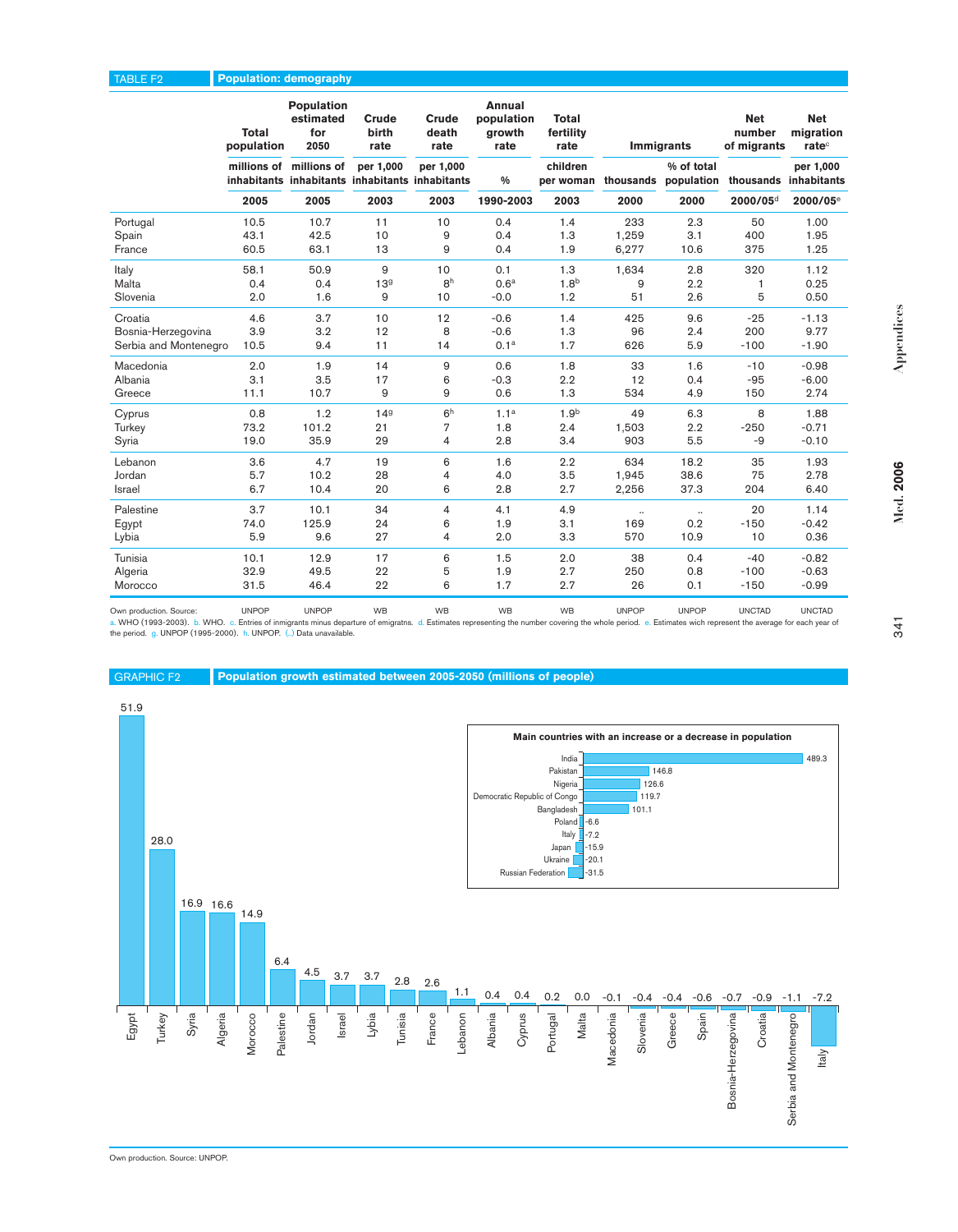|                                                                                                                            |              | <b>Population</b> <sup>a</sup>                |                 | Rural        | Population in<br>urban agglo-<br>merations of<br>over 1 million 100 km from | Population<br>within | Urban<br>population<br>living<br>in slum | Population                         |
|----------------------------------------------------------------------------------------------------------------------------|--------------|-----------------------------------------------|-----------------|--------------|-----------------------------------------------------------------------------|----------------------|------------------------------------------|------------------------------------|
|                                                                                                                            | 0-14 years   | $15-64$ years                                 | $\geq 65$ years | population   | inhabitants                                                                 | the coast            | conditions                               | density                            |
|                                                                                                                            | %            | $\%$                                          | $\%$            | $\%$         | %                                                                           | %                    | %                                        | inhabitants<br>per km <sup>2</sup> |
|                                                                                                                            | 2003         | 2003                                          | 2003            | 2003         | 2003                                                                        | 2000                 | 2001                                     | 2003                               |
| Portugal                                                                                                                   | 17.3         | 67.6                                          | 15.1            | 45.4         | 32                                                                          | 93                   | 14                                       | 114                                |
| Spain                                                                                                                      | 15.0         | 68.0                                          | 17.0            | 23.5         | 23                                                                          | 68                   | 6                                        | 82                                 |
| France                                                                                                                     | 18.6         | 65.3                                          | 16.1            | 23.7         | 23                                                                          | 40                   | 6                                        | 109                                |
| Italy                                                                                                                      | 14.0         | 67.0                                          | 19.0            | 32.6         | 19                                                                          | 79                   | 6                                        | 196                                |
| Malta                                                                                                                      | 18.5         | 70.4                                          | 11.1            | 8.5          |                                                                             | 100                  |                                          | 1,247                              |
| Slovenia                                                                                                                   | 15.0         | 70.4                                          | 14.6            | 49.2         |                                                                             | 61                   | 6                                        | 99                                 |
| Croatia                                                                                                                    | 16.2         | 68.1                                          | 15.7            | 41.0         |                                                                             | 38                   | 8                                        | 79                                 |
| Bosnia-Herzegovina                                                                                                         | 17.2         | 71.9                                          | 10.9            | 55.7         |                                                                             | 47                   | 8                                        | 81                                 |
| Serbia and Montenegro                                                                                                      | 19.6         | 66.4                                          | 14.0            | 48.0         | 11                                                                          | 8                    | 5                                        | 79                                 |
| Macedonia                                                                                                                  | 21.5         | 67.8                                          | 10.7            | 40.5         |                                                                             | 14                   | 8                                        | 81                                 |
| Albania                                                                                                                    | 27.3         | 65.4                                          | 7.3             | 56.2         |                                                                             | 97                   | $\overline{7}$                           | 116                                |
| Greece                                                                                                                     | 14.7         | 66.7                                          | 18.6            | 39.2         | 29                                                                          | 99                   | 6                                        | 86                                 |
| Cyprus                                                                                                                     | 20.9         | 69.1                                          | 10.0            | 30.8         |                                                                             | 100                  |                                          | 83                                 |
| Turkey<br>Syria                                                                                                            | 28.3<br>38.2 | 65.8<br>58.7                                  | 5.9<br>3.1      | 33.7<br>49.9 | 25<br>26                                                                    | 58<br>35             | 43<br>$\mathbf{1}$                       | 92<br>95                           |
|                                                                                                                            |              |                                               |                 |              |                                                                             |                      |                                          |                                    |
| Lebanon                                                                                                                    | 30.3         | 63.8                                          | 5.9             | 12.5         | 48                                                                          | 100                  | 50                                       | 440                                |
| Jordan<br>Israel                                                                                                           | 37.4<br>27.4 | 59.4<br>63.0                                  | 3.2<br>9.6      | 21.0<br>8.4  | 22<br>46                                                                    | 29<br>97             | 16<br>$\overline{2}$                     | 60<br>308                          |
|                                                                                                                            |              |                                               |                 |              |                                                                             |                      |                                          |                                    |
| Palestine                                                                                                                  | 45.1         | 51.8                                          | 3.1             | 28.9         |                                                                             | $\cdot\cdot$         | $\ldots$                                 | 541                                |
| Egypt<br>Lybia                                                                                                             | 33.5<br>32.5 | 62.2<br>63.8                                  | 4.3<br>3.7      | 57.9<br>13.7 | 20<br>36                                                                    | 53<br>79             | 40<br>35                                 | 68<br>3                            |
|                                                                                                                            |              |                                               |                 |              |                                                                             |                      |                                          |                                    |
| Tunisia<br>Algeria                                                                                                         | 27.5<br>33.9 | 66.5<br>62.0                                  | 6.0<br>4.1      | 36.3<br>41.2 | 20<br>10                                                                    | 84<br>69             | $\overline{4}$<br>12                     | 64<br>13                           |
| Morocco                                                                                                                    | 32.9         | 62.7                                          | 4.4             | 42.5         | 17                                                                          | 65                   | 33                                       | 67                                 |
|                                                                                                                            |              |                                               |                 |              |                                                                             |                      |                                          |                                    |
| Own production. Source:<br>a. Data for Cyprus and Malta are from the UNDP of 2005. b. Data from 2000. () Data unavailable. | WB           | WB                                            | <b>WB</b>       | <b>UNPOP</b> | <b>UNPOP</b>                                                                | WRI                  | WRI                                      | WB                                 |
|                                                                                                                            |              |                                               |                 |              |                                                                             |                      |                                          |                                    |
| <b>GRAPHIC F3</b>                                                                                                          |              | Evolution of the urban population (1950-2030) |                 |              |                                                                             |                      |                                          |                                    |
|                                                                                                                            |              |                                               |                 |              |                                                                             |                      |                                          |                                    |
|                                                                                                                            |              | World (%)                                     |                 |              |                                                                             |                      |                                          |                                    |
|                                                                                                                            |              |                                               | 60.8            |              |                                                                             |                      |                                          |                                    |
|                                                                                                                            |              | 49.2                                          |                 |              |                                                                             |                      |                                          |                                    |
|                                                                                                                            | 37.3         |                                               |                 |              |                                                                             |                      |                                          |                                    |
|                                                                                                                            | 29.1         |                                               |                 |              |                                                                             |                      |                                          |                                    |
|                                                                                                                            |              |                                               |                 |              |                                                                             |                      |                                          |                                    |
| $100 -$                                                                                                                    |              |                                               |                 |              |                                                                             |                      |                                          |                                    |
|                                                                                                                            | 1950         | 1975<br>2005                                  | 2030            |              |                                                                             |                      |                                          | IL.                                |
| 90                                                                                                                         |              |                                               |                 |              |                                                                             |                      |                                          | LВ<br>LY                           |
|                                                                                                                            |              |                                               |                 |              |                                                                             |                      |                                          | FR                                 |
| 80                                                                                                                         |              |                                               |                 |              |                                                                             |                      |                                          | TR                                 |
|                                                                                                                            |              |                                               |                 |              |                                                                             |                      |                                          | ΙT<br>MА                           |
| 70                                                                                                                         |              |                                               |                 |              |                                                                             |                      |                                          | HR                                 |
|                                                                                                                            |              |                                               |                 |              |                                                                             |                      |                                          | CS                                 |
| 60<br>వి                                                                                                                   |              |                                               |                 |              |                                                                             |                      |                                          | S٧                                 |
|                                                                                                                            |              |                                               |                 |              |                                                                             |                      |                                          |                                    |
| 50                                                                                                                         |              |                                               |                 |              |                                                                             |                      |                                          |                                    |
| 40                                                                                                                         |              |                                               |                 |              |                                                                             |                      |                                          |                                    |
|                                                                                                                            |              |                                               |                 |              |                                                                             |                      |                                          |                                    |

Appendices **Appendices**

### GRAPHIC F3 **Evolution of the urban population (1950-2030)**



Own production. Source: UNPOP.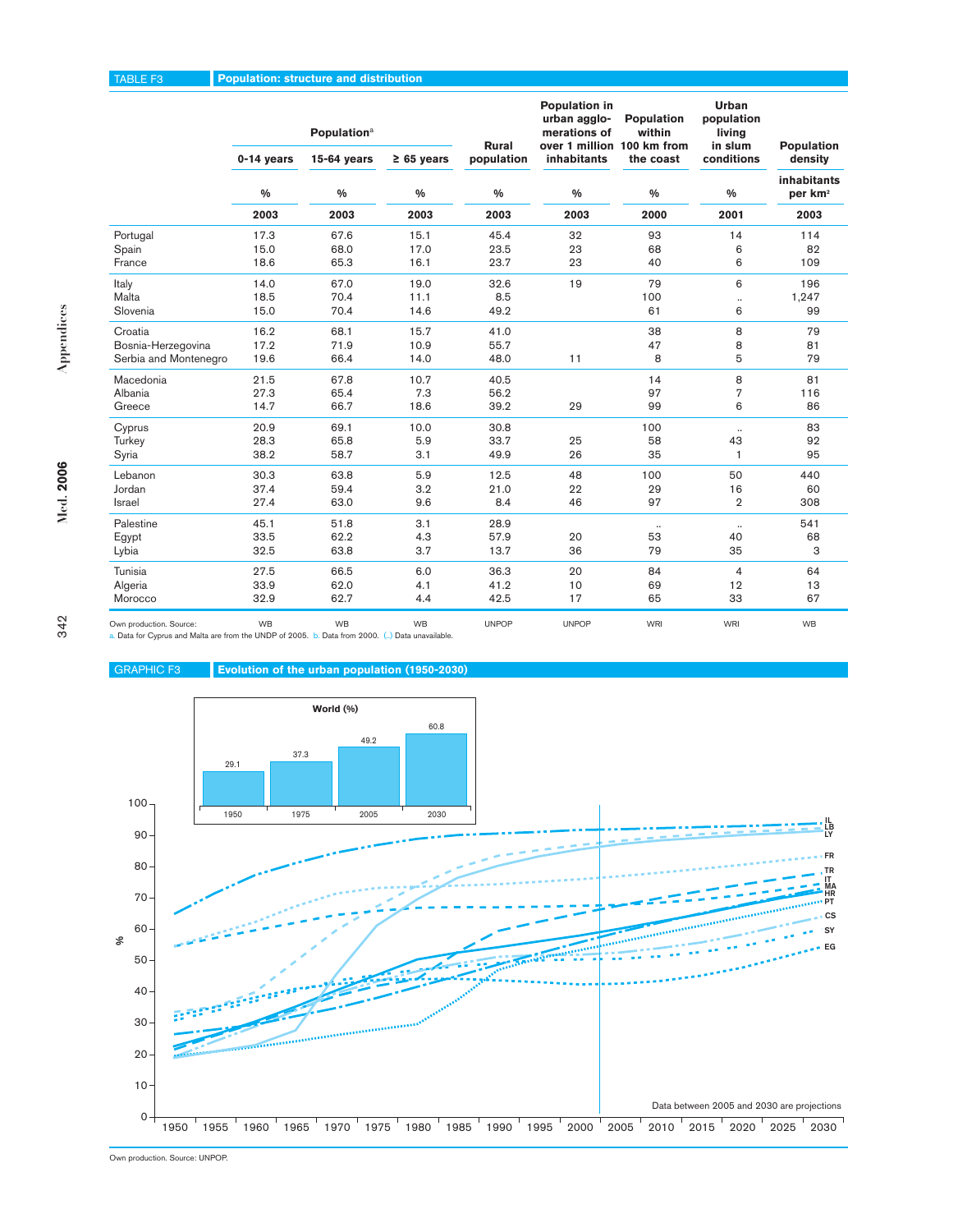### TABLE F4 **Education and training of human capital**

|                                                        |                                   |                                            |                                                                                                    |                    |                                                 |                                    | <b>Public education expenditure</b> |                                                                                      |                                   |                                   |  |
|--------------------------------------------------------|-----------------------------------|--------------------------------------------|----------------------------------------------------------------------------------------------------|--------------------|-------------------------------------------------|------------------------------------|-------------------------------------|--------------------------------------------------------------------------------------|-----------------------------------|-----------------------------------|--|
|                                                        | primary                           | <b>Net</b><br>enrolment ratio<br>secondary | <b>Duration</b><br><b>Primary</b><br>pupil-<br>of com-<br>teacher<br>pulsory<br>ratio<br>education |                    | <b>Scientists</b><br>and<br>engineers<br>in R&D | <b>R&amp;D</b><br>expen-<br>diture |                                     | Pupils atten- Secon-<br>ding primary<br>education education education<br>and nursery | dary<br>pupils                    | <b>High</b><br>pupils             |  |
|                                                        | $\frac{0}{0}$                     | $\frac{0}{0}$                              | pupils<br>per<br>teacher                                                                           | years              | per million<br><b>inhabitants</b>               | % GDP                              | $\frac{0}{0}$<br>of GNI             | $\frac{0}{0}$<br>of all<br>levels                                                    | $\frac{0}{0}$<br>of all<br>levels | $\frac{0}{0}$<br>of all<br>levels |  |
|                                                        | 2002/03                           | 2002/03                                    | 2002/03                                                                                            | 2002/03            | 1998-2002 <sup>a</sup> 1998-2002 <sup>a</sup>   |                                    | 2002/03                             | 2002/03                                                                              | 2002/03                           | 2002/03                           |  |
| Portugal                                               | 100                               | 85                                         | 11                                                                                                 | 9                  | 1,842                                           | 0.93                               | 5.9                                 | 36.9                                                                                 | 42.2                              | 17.2                              |  |
| Spain                                                  | 100                               | 96                                         | 14                                                                                                 | 11                 | 2,036                                           | 1.04                               | 4.5                                 | 35.7                                                                                 | 41.4                              | 22.8                              |  |
| France                                                 | 99                                | 94                                         | 19                                                                                                 | 11                 | 3,134                                           | 2.27                               | 5.6                                 | 31.3                                                                                 | 49.7                              | 17.7                              |  |
| Italy                                                  | 99                                | 91                                         | 11                                                                                                 | 9                  | 1,156                                           | 1.11                               | 4.8                                 | 34.4                                                                                 | 46.1                              | 18.5                              |  |
| Malta                                                  | 96                                | 87                                         | 18                                                                                                 | 11                 | $\ldots$                                        | $\ldots$                           | 4.6                                 | 31.7                                                                                 | 47.2                              | 20.6                              |  |
| Slovenia                                               | 93                                | 93                                         | 13                                                                                                 | 9                  | 2,364                                           | 1.54                               | 6.1                                 | $\ldots$                                                                             | $\ldots$                          | 22.1                              |  |
| Croatia<br>Bosnia-Herzegovina<br>Serbia and Montenegro | 89<br>$\ldots$<br>96 <sup>d</sup> | 87<br>$\ldots$<br>$\ldots$                 | 18<br>20 <sup>d</sup>                                                                              | 8<br>$\ldots$<br>8 | 1,920<br>1,330                                  | 1.14<br>$\ddotsc$<br>$\ldots$      | 4.6<br>3.3 <sup>d</sup>             | $32.4^\circ$<br>                                                                     | 46.7 <sup>c</sup><br><br>$\ldots$ | 19.1<br>$\ldots$                  |  |
| Macedonia                                              | 91                                | 81c                                        | 20                                                                                                 | 8                  | $\ddotsc$                                       | 0.26                               | 3.5                                 | 70.0 <sup>c</sup>                                                                    | 24.0                              | 15.0                              |  |
| Albania                                                | 95                                | 77                                         | 21                                                                                                 | 8                  | $\ldots$                                        | $\ddotsc$                          | $2.6^\circ$                         | 30.5 <sup>c</sup>                                                                    | $52.0^\circ$                      | $17.5^{\circ}$                    |  |
| Greece                                                 | 99                                | 86                                         | 12                                                                                                 | 9                  | 1,357                                           | 0.65                               | 4.0                                 | 27.5c                                                                                | 34.1                              | 32.4                              |  |
| Cyprus                                                 | 96                                | 93                                         | 19                                                                                                 | 9                  | 569                                             | 0.27                               | 6.4                                 | 35.3                                                                                 | 50.0                              | 14.4                              |  |
| Turkey                                                 | 86                                | $\ldots$                                   | $\ddotsc$                                                                                          | 9                  | 345                                             | 0.67                               | 3.6                                 | 45.7                                                                                 | 20.6                              | 33.8                              |  |
| Syria                                                  | 98                                | 43                                         | 24 <sup>b</sup>                                                                                    | 9                  | $\ddotsc$                                       | $\cdot\cdot$                       | $\ldots$                            | $\ldots$                                                                             | $\cdot\cdot$                      | $\cdot\cdot$                      |  |
| Lebanon                                                | 91                                | $\ddotsc$                                  | 17                                                                                                 | 9                  | $\ddotsc$                                       | $\ldots$                           | 2.7                                 | 39.5 <sup>e</sup>                                                                    | $33.4^\mathrm{e}$                 | 28.5                              |  |
| Jordan                                                 | 92                                | 80                                         | 20                                                                                                 | 10                 | 1,977                                           | $\ddotsc$                          | 5.0 <sup>e</sup>                    | 41.8 <sup>e</sup>                                                                    | 39.6 <sup>e</sup>                 | 18.7 <sup>e</sup>                 |  |
| Israel                                                 | 99                                | 89                                         | 15                                                                                                 | 11                 | $\ddotsc$                                       | 5.11                               | 7.8                                 | 46.2                                                                                 | 29.8                              | 16.7                              |  |
| Palestine                                              | 91                                | 84                                         | 36                                                                                                 | 10                 | $\ldots$                                        | $\ldots$                           | $\ddotsc$                           | $\ddotsc$                                                                            | $\ldots$                          | $\ddotsc$                         |  |
| Egypt                                                  | 91 <sup>c</sup>                   | 78 <sup>b</sup>                            | 22                                                                                                 | 8                  | $\ddotsc$                                       | 0.19                               | $\ddotsc$                           | $\ldots$                                                                             | $\ldots$                          |                                   |  |
| Lybia                                                  | $\ldots$                          | $\ldots$                                   | $\ddotsc$                                                                                          | 9                  | $\ldots$                                        | $\ldots$                           | $\ddotsc$                           | $17.7^e$                                                                             | $14.2^e$                          | 52.7 <sup>e</sup>                 |  |
| Tunisia<br>Argelie<br>Morocco                          | 97<br>95<br>90                    | 64<br>67 <sup>c</sup><br>36 <sup>c</sup>   | 22<br>28<br>28                                                                                     | 11<br>9<br>9       | 1,013<br>$\ddotsc$<br>$\cdot\cdot$              | 0.63<br>$\ldots$<br>$\ldots$       | 6.7<br>$\cdot\cdot$<br>6.6          | 32.9<br>39.8                                                                         | 44.4 <sup>c</sup><br>43.5         | 22.8<br>16.3                      |  |

Own production. Source: COMESCO UNESCO UNESCO UNESCO UNESCO UNESCO UNESCO UNESCO UNESCO UNESCO UNESCO UNESCO UNESCO<br>a. Latest data available from this period. b. Data from 2001/02. c. Estimates. d. Data from 2000/01. e. Da

### GRAPHIC F4 **Illiteracy (2000-2004)\***



Own production. Source: WB, UNPOP, UNDP and UNESCO. \* Latest data available for this period.

**Med. 2006**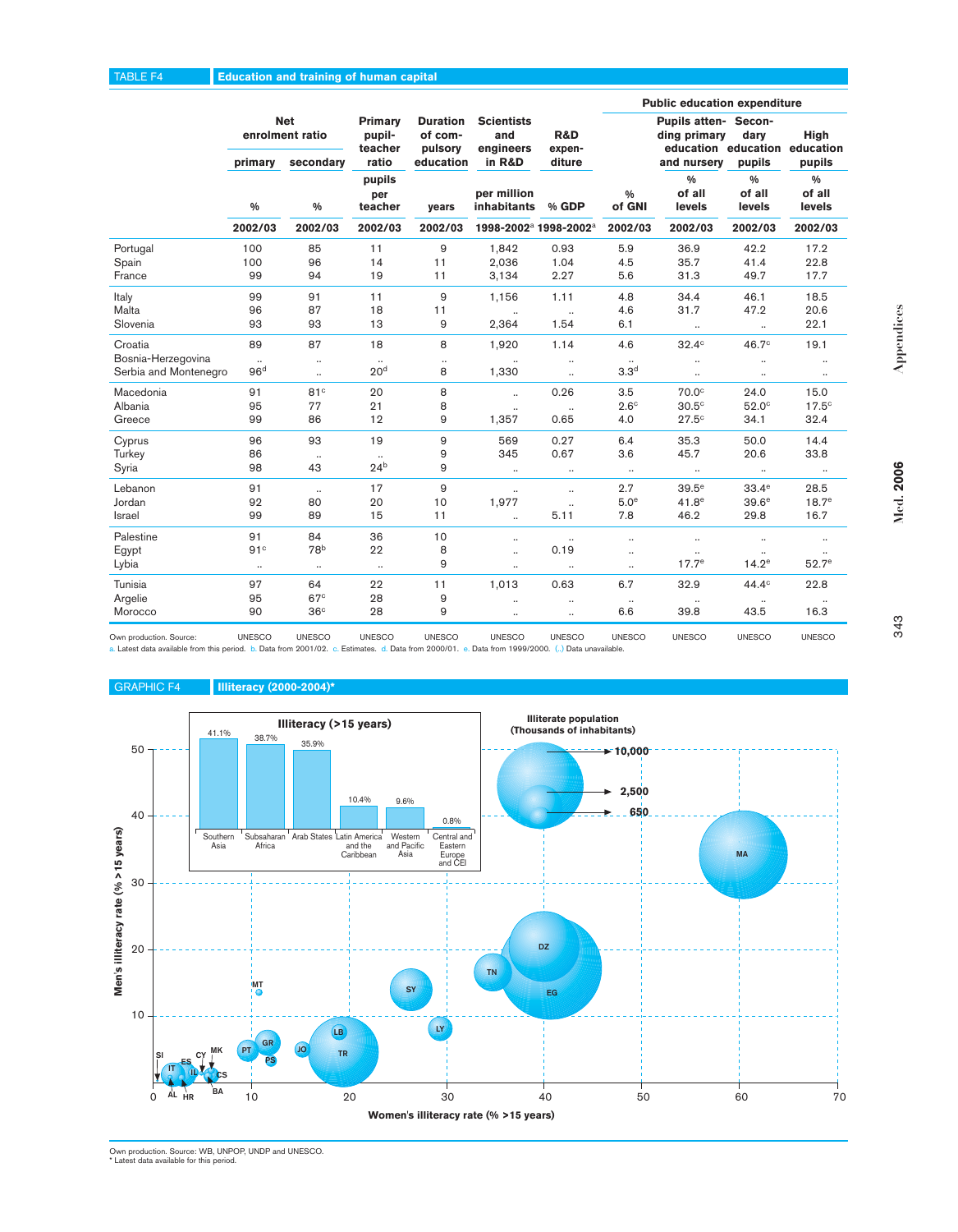### TABLE F5 **Health and survival**

|                         |                         | Infant mortality rate               | <b>Maternal</b><br>mortality<br>ratio | Population<br>infected with HIV virus<br>(adults 15-49 years) |                      | <b>Smokers</b>       |                        |  |
|-------------------------|-------------------------|-------------------------------------|---------------------------------------|---------------------------------------------------------------|----------------------|----------------------|------------------------|--|
|                         | per 1,000<br>born alive | <5 years<br>per 1,000<br>born alive | per 100,000<br>born alive             | low estimate-<br>high estimate                                | $\frac{0}{0}$        | men<br>$\frac{0}{0}$ | women<br>$\frac{0}{0}$ |  |
|                         | 2003                    | 2003                                | 2005                                  | 2003                                                          | 2003                 | 1998-2005b           | 1998-2005b             |  |
| Portugal                | 4                       | 5                                   | 5                                     | 11.000-35.000                                                 | 0.4                  | 33                   | 10                     |  |
| Spain                   | 4                       | 4                                   | 4                                     | 66,000-220,000                                                | 0.7                  | 34                   | 22                     |  |
| France                  | 4                       | 5                                   | 17                                    | 59,000-200,000                                                | 0.4                  | 33                   | 27                     |  |
| Italy                   | 4                       | $\overline{\mathbf{4}}$             | 5                                     | 66,000-220,000                                                | 0.5                  | 31                   | 17                     |  |
| Malta                   | 5                       | 6                                   | 21                                    | < 1,000                                                       | 0.2                  | 30                   | 18                     |  |
| Slovenia                | 4                       | $\overline{\mathbf{4}}$             | 17                                    | < 1,000                                                       | < 0.1                | 28                   | 20                     |  |
| Croatia                 | 6                       | $\overline{7}$                      | 8                                     | < 400                                                         | < 0.1                | 34                   | 22                     |  |
| Bosnia-Herzegovina      | 14                      | 17                                  | 31                                    | 300-1.800                                                     | < 0.1                | 49                   | 30                     |  |
| Serbia and Montenegro   | 12                      | 14                                  | 11                                    | 3,300-20,000                                                  | 0.2                  | 36                   | 36                     |  |
| Macedonia               | 10                      | 11                                  | 23                                    | < 400                                                         | < 0.1                | 40                   | 32                     |  |
| Albania                 | 18                      | 21                                  | 55                                    |                                                               |                      | 60                   | 18                     |  |
| Greece                  | 4                       | 5                                   | 9                                     | 4,400-15,000                                                  | 0.2                  | 47                   | 29                     |  |
| Cyprus                  | 4                       | 5                                   | 48                                    | $\ddotsc$                                                     | $\ldots$             | 39                   | 11                     |  |
| Turkey                  | 33                      | 39                                  | 70                                    | $\ddot{\phantom{a}}$                                          | $\ddot{\phantom{a}}$ | 49                   | 18                     |  |
| Syria                   | 16                      | 18                                  | 160                                   | 300-2,100                                                     | < 0.1                | 51                   | 10                     |  |
| Lebanon                 | 27                      | 31                                  | 150                                   | 700-4,000                                                     | 0.1                  | 46                   | 35                     |  |
| Jordan                  | 23                      | 28                                  | 41                                    | < 1,000                                                       | < 0.1                | 48                   | 10                     |  |
| <b>Israel</b>           | 5                       | 6                                   | 17                                    | 1,500-4,900                                                   | 0.1                  | 32                   | 18                     |  |
| Palestine               | 22                      | 27 <sup>a</sup>                     | 100                                   |                                                               | $\ldots$             | 40                   | 3                      |  |
| Egypt                   | 33                      | 39                                  | 84                                    | 5,000-30,000                                                  | < 0.1                | 40                   | 18                     |  |
| Lybia                   | 13                      | 16                                  | 97                                    | 3,300-20,000                                                  | 0.3                  | $\ldots$             |                        |  |
| Tunisia                 | 19                      | 24                                  | 120                                   | 400-2,300                                                     | < 0.1                | 62                   | 8                      |  |
| Algeria                 | 35                      | 41                                  | 140                                   | 3,000-18,000                                                  | 0.1                  | 44 <sup>c</sup>      | 7 <sup>c</sup>         |  |
| Morocco                 | 36                      | 39                                  | 220                                   | 5,000-30,000                                                  | 0.1                  | 35                   | $\overline{2}$         |  |
| Own production. Source: | <b>UNICEF</b>           | <b>UNICEF</b>                       | <b>UNFPA</b>                          | <b>UNAIDS</b>                                                 | <b>UNAIDS</b>        | <b>WHO</b>           | <b>WHO</b>             |  |

a. Data from 2000. b. Latest data available from this period. c. WB. (..) Data unavailable.

### GRAPHIC F5 **Infant mortality rate (2003)**





Deaths of infants under one year of age per 1,000 live births Deaths of infants under five years of age per 1,000 live births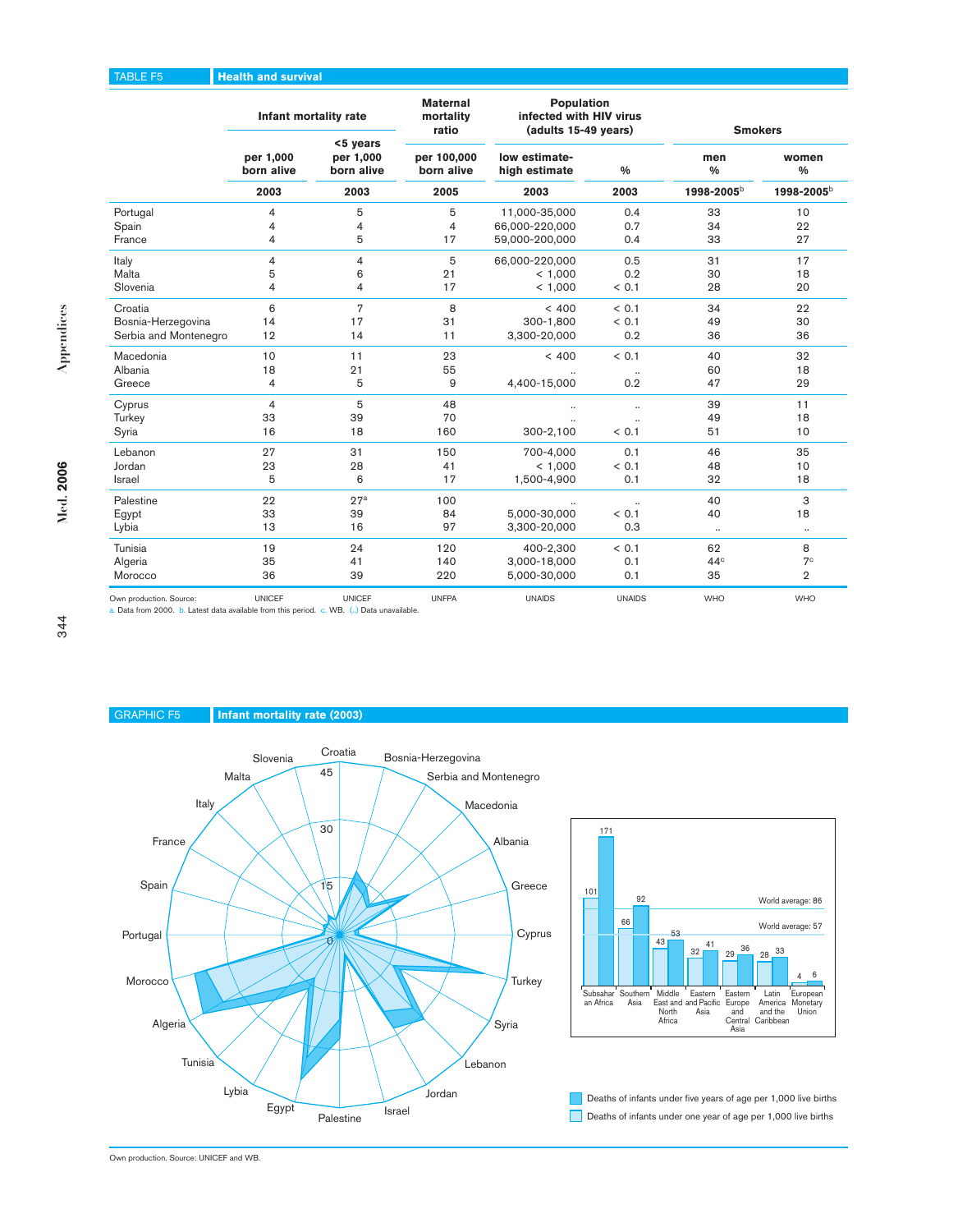### TABLE F6 **Nutrition and food security**

|                         | <b>Average daily</b>          |            |                       | <b>Cereal trade</b> |                       | Children under            |
|-------------------------|-------------------------------|------------|-----------------------|---------------------|-----------------------|---------------------------|
|                         | calories supply<br>per capita |            | <b>Cereal imports</b> |                     | <b>Cereal exports</b> | weight for<br>their age   |
|                         | kcal                          | tonnes     | thousands \$          | tonnes              | thousands \$          | % children<br>under age 5 |
|                         | 2002                          | 2004       | 2004                  | 2004                | 2004                  | 1995-2003 <sup>a</sup>    |
| Portugal                | 3,741                         | 3,064,343  | 595,618               | 232,210             | 53.189                |                           |
| Spain                   | 3,371                         | 9,072,743  | 1,646,008             | 1,669,643           | 483,697               |                           |
| France                  | 3,654                         | 1,428,564  | 654,221               | 27,374,444          | 5,179,563             |                           |
| Italy                   | 3,671                         | 9,916,430  | 2,004,347             | 1,654,993           | 615,489               | $\cdots$                  |
| Malta                   | 3,587                         | 115,306    | 25,775                | 5                   | 7                     |                           |
| Slovenia                | 3,001                         | 476,687    | 80,747                | 7,729               | 3,279                 | $\cdots$                  |
| Croatia                 | 2,799                         | 260,305    | 58,160                | 35,113              | 9,430                 | $\mathbf{1}$              |
| Bosnia-Herzegovina      | 2,894                         | 683,700    | 107,340               | 9,038               | 2,159                 | $\overline{4}$            |
| Serbia and Montenegro   | 2,678                         | 145,454    | 31,028                | 391,392             | 59,474                | $\overline{2}$            |
| Macedonia               | 2,655                         | 189,110    | 40,780                | 1,342               | 490                   | 6                         |
| Albania                 | 2,848                         | 501,439    | 55,386                | 2,219               | 250                   | 14                        |
| Greece                  | 3,721                         | 1,807,429  | 375,416               | 215,690             | 58,412                | $\cdots$                  |
| Cyprus                  | 3,255                         | 493,413    | 90.744                | 2.767               | 907                   | $\cdot\cdot$              |
| Turkey                  | 3,357                         | 2,551,669  | 520,569               | 1,129,007           | 220,875               | 8                         |
| Syria                   | 3,038                         | 1,881,750  | 294,010               | 935,091             | 157,078               | $\overline{7}$            |
| Lebanon                 | 3,196                         | 911,373    | 148,158               | 296,035             | 49,717                | 3                         |
| Jordan                  | 2,674                         | 2,142,869  | 391,285               | 16,619              | 2,379                 | 4                         |
| <b>Israel</b>           | 3,666                         | 3,798,471  | 566,963               | 258                 | 65                    | $\cdot\cdot$              |
| Palestine               | 2,180                         | 638,170    | 138,085               | 10,385              | 1,606                 | 4                         |
| Egypt                   | 3,338                         | 6,815,135  | 1,096,701             | 842,381             | 233,361               | 9                         |
| Lybia                   | 3,320                         | 2,458,326  | 619,520               | 113                 | 23                    | 5                         |
| Tunisia                 | 3,238                         | 1,992,400  | 345,567               | 81,365              | 14,966                | 4                         |
| Algeria                 | 3,022                         | 7,013,842  | 1,381,789             | 6,617               | 1,719                 | 6                         |
| Morocco                 | 3,052                         | 4,076,672  | 793,352               | 78,932              | 16,808                | 9                         |
| Own production. Source: | <b>FAO</b>                    | <b>FAO</b> | <b>FAO</b>            | <b>FAO</b>          | <b>FAO</b>            | <b>WHO</b>                |

a. Latest data available from this period. (..) Data unavailable.

### GRAPHIC F6 **Trade balance (milions t) (2004)**





Med. 2006 **Med. 2006**

**Appendices**

Appendices

25.95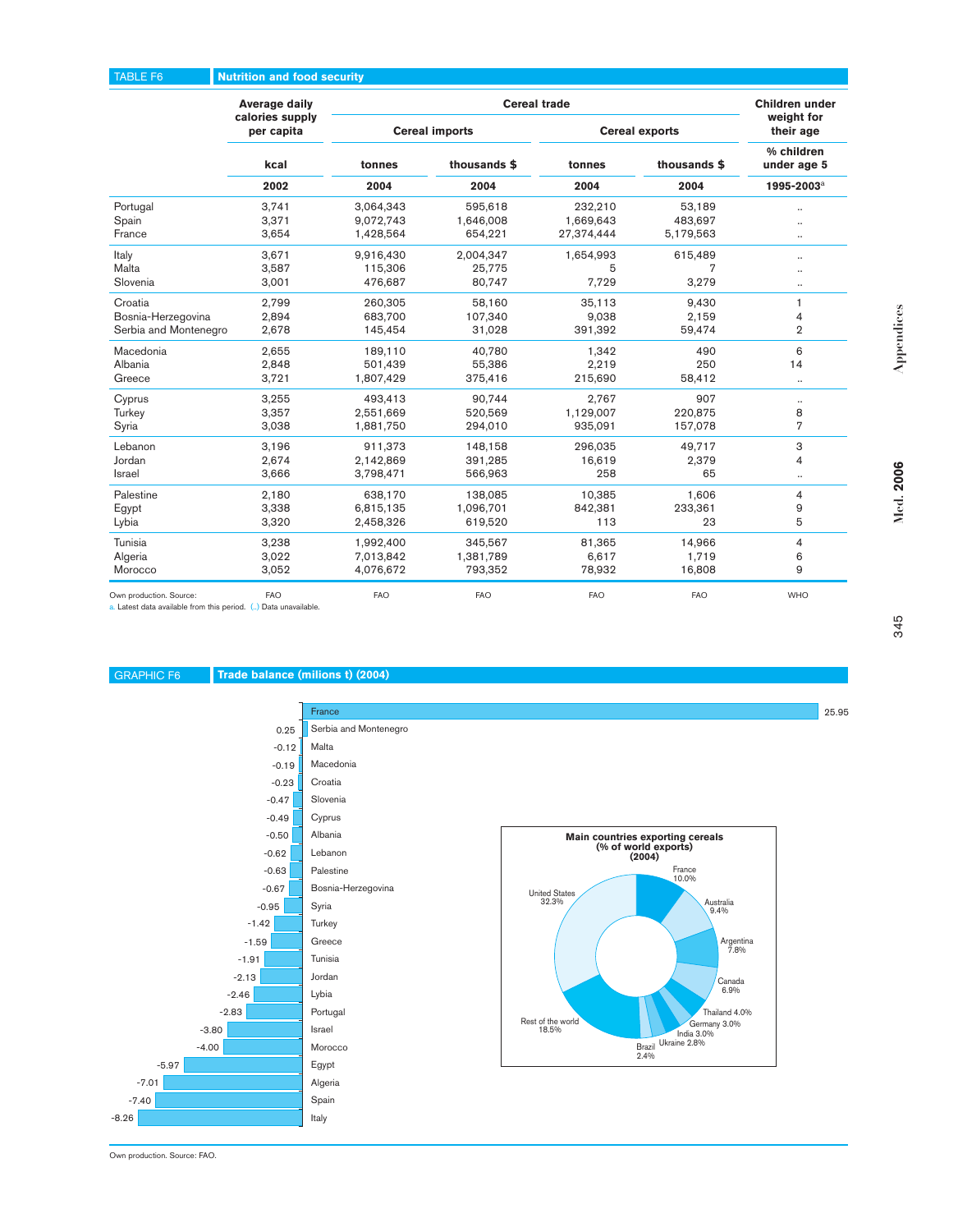### TABLE F7 **Access to health resources**

|                       |                                | Population<br>with access to<br>drinking water | Population<br>with access<br>to essential<br>medicines | Population<br>with access<br>to improved<br>sanitation<br>facilities | Contraceptive<br>use<br>rated | <b>Adolescent</b><br>fertility<br>rate                | <b>Public</b><br>expenditure<br>on health |
|-----------------------|--------------------------------|------------------------------------------------|--------------------------------------------------------|----------------------------------------------------------------------|-------------------------------|-------------------------------------------------------|-------------------------------------------|
|                       | Population<br>per<br>physician | $\frac{0}{0}$                                  | $\frac{0}{0}$                                          | $\frac{9}{6}$                                                        | 0/b                           | births for every<br>1,000 women aged<br>$15-19$ years | % GDP                                     |
|                       | 2004                           | 2002                                           | 1999                                                   | 2002                                                                 | 1995-2002 <sup>a</sup>        | 2005                                                  | 2002                                      |
| Portugal              | 308                            | $\ddot{\phantom{a}}$                           | 95-100                                                 | $\ddotsc$                                                            | 66                            | 19                                                    | 6.6                                       |
| Spain                 | 313                            |                                                | 95-100                                                 | $\ddot{\phantom{0}}$                                                 | 81                            | 10                                                    | 5.4                                       |
| France                | 304                            | $\ldots$                                       | 95-100                                                 | $\ldots$                                                             | 75                            | 8                                                     | 7.4                                       |
| Italy                 | 165                            | $\ddotsc$                                      | 95-100                                                 | $\ddotsc$                                                            | 60                            | $\overline{7}$                                        | 6.4                                       |
| Malta                 | 342                            | 100                                            | 95-100                                                 | $\ddot{\phantom{0}}$                                                 | $\cdot\cdot$                  | 16                                                    | 7.0 <sup>c</sup>                          |
| Slovenia              | 456                            | $\ddotsc$                                      | 95-100                                                 | $\ldots$                                                             | 74                            | 6                                                     | 6.2                                       |
| Croatia               | 421                            | $\ddotsc$                                      | 95-100                                                 | $\ddot{\phantom{0}}$                                                 | $\ldots$                      | 15                                                    | 5.9                                       |
| Bosnia-Herzegovina    | 747                            | 98                                             | 80-94                                                  | 93                                                                   | 48                            | 23                                                    | 4.6                                       |
| Serbia and Montenegro | $\ldots$                       | 93                                             | 80-94                                                  | 87                                                                   | 58                            | 24                                                    | 5.1                                       |
| Macedonia             | 456                            | $\ldots$                                       | 50-79                                                  | $\ldots$                                                             | $\cdot\cdot$                  | 24                                                    | 5.8                                       |
| Albania               | 720                            | 97                                             | 50-79                                                  | 89                                                                   | 75                            | 16                                                    | 2.4                                       |
| Greece                | 227                            | $\cdot\cdot$                                   | 95-100                                                 | $\ddotsc$                                                            | $\cdot\cdot$                  | 9                                                     | 5.0                                       |
| Cyprus                | 335                            | 100                                            | 95-100                                                 | 100                                                                  | $\ldots$                      | 54                                                    | 2.9 <sup>c</sup>                          |
| Turkey                | 806                            | 93                                             | 95-100                                                 | 83                                                                   | 64                            | 41                                                    | 4.3                                       |
| Syria                 | 715                            | 79                                             | 80-94                                                  | 77                                                                   | 40                            | 33                                                    | 2.3                                       |
| Lebanon               | 308                            | 100                                            | 80-94                                                  | 98                                                                   | 61                            | 26                                                    | 3.5                                       |
| Jordan                | 488                            | 91                                             | 95-100                                                 | 93                                                                   | 56                            | 26                                                    | 4.0                                       |
| Israel                | 256                            | 100                                            | 95-100                                                 | $\cdot\cdot$                                                         | 68                            | 15                                                    | 4.3                                       |
| Palestine             | 1,195                          | 94                                             |                                                        | 76                                                                   | $\ldots$                      | 85                                                    | $\ldots$                                  |
| Egypt                 | 472                            | 98                                             | 80-94                                                  | 68                                                                   | 60                            | 42                                                    | 1.8                                       |
| Libya                 | 775                            | 72                                             | 95-100                                                 | 97                                                                   | 45                            | 8                                                     | 1.6                                       |
| Tunisia               | 1,429                          | 82                                             | 50-79                                                  | 80                                                                   | 63                            | $\overline{7}$                                        | 2.9                                       |
| Algeria               | 1,182                          | 87                                             | 95-100                                                 | 92                                                                   | 64                            | 8                                                     | 3.2                                       |
| Morocco               | 2,070                          | 80                                             | 50-79                                                  | 61                                                                   | 50                            | 24                                                    | 1.5                                       |
|                       |                                |                                                |                                                        |                                                                      |                               |                                                       |                                           |

Own production. Source: WHO WHO WHO/UNICEF UNDP WHO/UNICEF UNFPA UNFPA UNFPA UNFPA<br>a. Latest data available for this period. b. Basically women between 15-49 years. c. UNDP, 2005. d. All of the methods are included. (..) D

### GRAPHIC F7 **Number of physicians per 1,000 inhabitants (2004)**





Own production. Source: WHO.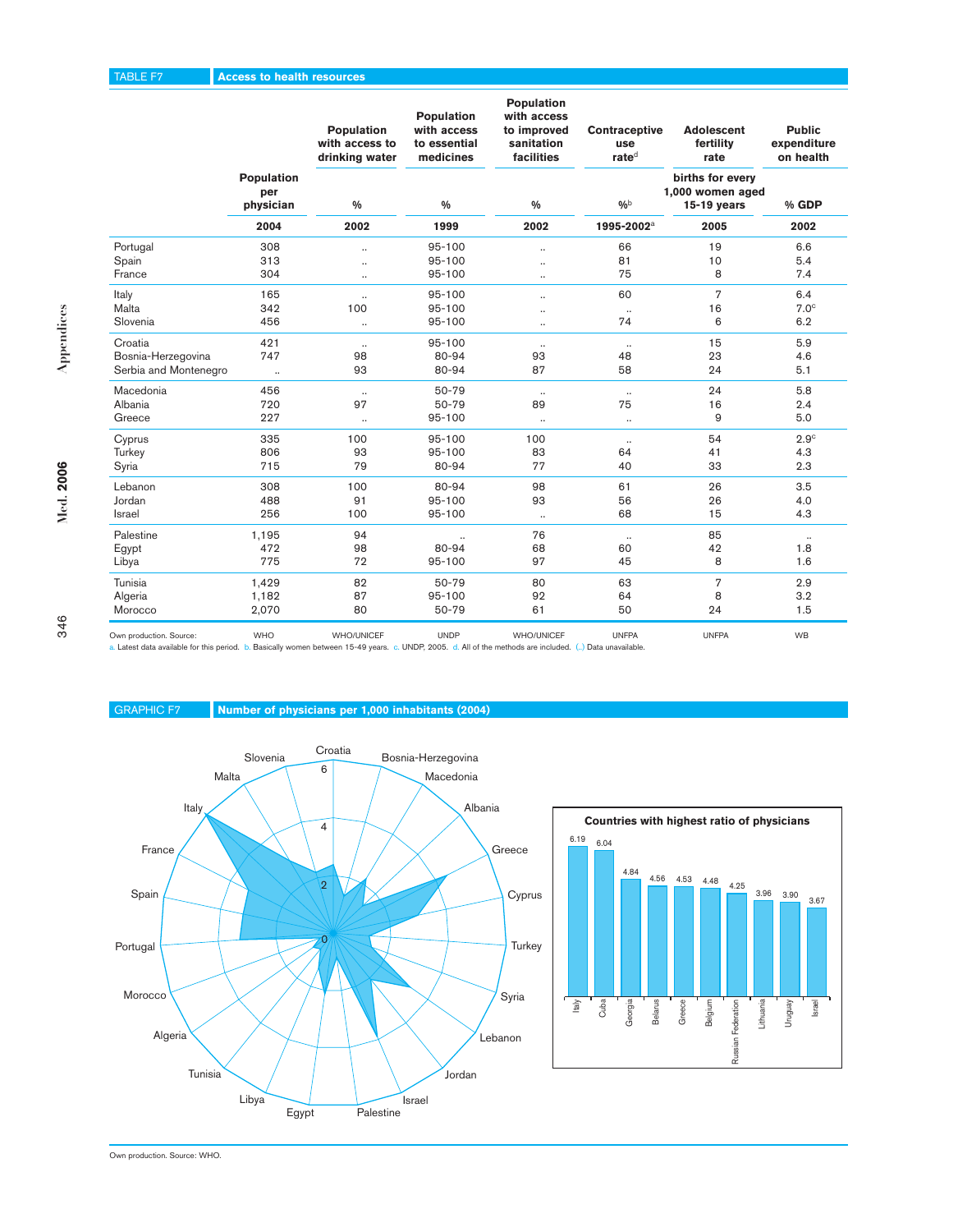| when<br>women<br>men<br>women<br>the first<br>women<br>women<br>men<br>$≥15$ years<br>$≥15$ years<br>men<br>women<br>obtained<br>obtained<br>woman was<br>$\frac{0}{0}$<br>$\%$<br>total<br>$\frac{0}{0}$<br>$\frac{0}{0}$<br>years<br>years<br>the right<br>the right to<br>elected to<br>2000/04b,f<br>2000/04b,f<br>2002/03b<br>2003<br>2002/03b<br>2003<br>be elected<br><b>Parliament</b><br>$2005^{\circ}$<br>to vote<br>1931 <sup>d</sup> , 1976 1931 <sup>d</sup> , 1976<br>73.9<br>90.3<br>95.2<br>97<br>1934<br>21.3<br>80.6<br>90<br>Portugal<br>83.2<br>75.9<br>96.9<br>98.7<br>96<br>30.5<br>Spain<br>91<br>1931<br>1931<br>1931<br>83.0<br>75.9<br>94<br>90<br>1944<br>1944<br>1945<br>13.9<br>France<br>$\cdot\cdot$<br>$\cdot\cdot$<br>76.9<br>98.9<br>89<br>83.1<br>98.1<br>85<br>1945<br>1945<br>1946<br>10.4 |       | Life expectancy<br>at birth |  | <b>Adult literacy</b><br>rate |  | <b>Combined gross enrolment</b><br>ratio for primary, secondary<br>and tertiary schools |  | Year<br>when | Year<br>when | Year | Women<br>in parlia-<br>mentary<br>seats |
|---------------------------------------------------------------------------------------------------------------------------------------------------------------------------------------------------------------------------------------------------------------------------------------------------------------------------------------------------------------------------------------------------------------------------------------------------------------------------------------------------------------------------------------------------------------------------------------------------------------------------------------------------------------------------------------------------------------------------------------------------------------------------------------------------------------------------------|-------|-----------------------------|--|-------------------------------|--|-----------------------------------------------------------------------------------------|--|--------------|--------------|------|-----------------------------------------|
|                                                                                                                                                                                                                                                                                                                                                                                                                                                                                                                                                                                                                                                                                                                                                                                                                                 |       |                             |  |                               |  |                                                                                         |  |              |              |      | % of the                                |
|                                                                                                                                                                                                                                                                                                                                                                                                                                                                                                                                                                                                                                                                                                                                                                                                                                 |       |                             |  |                               |  |                                                                                         |  |              |              |      |                                         |
|                                                                                                                                                                                                                                                                                                                                                                                                                                                                                                                                                                                                                                                                                                                                                                                                                                 |       |                             |  |                               |  |                                                                                         |  |              |              |      |                                         |
|                                                                                                                                                                                                                                                                                                                                                                                                                                                                                                                                                                                                                                                                                                                                                                                                                                 |       |                             |  |                               |  |                                                                                         |  |              |              |      |                                         |
|                                                                                                                                                                                                                                                                                                                                                                                                                                                                                                                                                                                                                                                                                                                                                                                                                                 |       |                             |  |                               |  |                                                                                         |  |              |              |      |                                         |
|                                                                                                                                                                                                                                                                                                                                                                                                                                                                                                                                                                                                                                                                                                                                                                                                                                 | Italy |                             |  |                               |  |                                                                                         |  |              |              |      |                                         |
| 89.2<br>78<br>9.2<br>Malta<br>80.8<br>75.9<br>86.4<br>80<br>1947<br>1947<br>1966                                                                                                                                                                                                                                                                                                                                                                                                                                                                                                                                                                                                                                                                                                                                                |       |                             |  |                               |  |                                                                                         |  |              |              |      |                                         |
| 99.6<br>99<br>92<br>1992 <sup>a</sup><br>10.8<br>Slovenia<br>80.0<br>72.7<br>99.7<br>1945<br>1945                                                                                                                                                                                                                                                                                                                                                                                                                                                                                                                                                                                                                                                                                                                               |       |                             |  |                               |  |                                                                                         |  |              |              |      |                                         |
| 71.4<br>97.1<br>76<br>74<br>Croatia<br>78.4<br>99.3<br>1945<br>1945<br>1992 <sup>a</sup><br>21.7                                                                                                                                                                                                                                                                                                                                                                                                                                                                                                                                                                                                                                                                                                                                |       |                             |  |                               |  |                                                                                         |  |              |              |      |                                         |
| 76.8<br>71.4<br>91.1<br>98.4<br>12.3<br>1946<br>1946<br>1990<br>Bosnia-Herzegovina<br>$\ldots$<br>$\ddotsc$                                                                                                                                                                                                                                                                                                                                                                                                                                                                                                                                                                                                                                                                                                                     |       |                             |  |                               |  |                                                                                         |  |              |              |      |                                         |
| 759<br>739<br>7.9<br>94.1<br>98.9<br>Serbia and Montenegro<br>$\ddot{\phantom{0}}$<br><br><br>                                                                                                                                                                                                                                                                                                                                                                                                                                                                                                                                                                                                                                                                                                                                  |       |                             |  |                               |  |                                                                                         |  |              |              |      |                                         |
| 71.3<br>71<br>Macedonia<br>76.3<br>94.1<br>98.2<br>69<br>1946<br>1990a<br>19.2<br>1946                                                                                                                                                                                                                                                                                                                                                                                                                                                                                                                                                                                                                                                                                                                                          |       |                             |  |                               |  |                                                                                         |  |              |              |      |                                         |
| 71.0<br>98.3<br>99.2<br>70<br>1920<br>1920<br>7.1<br>Albania<br>76.7<br>68<br>1945                                                                                                                                                                                                                                                                                                                                                                                                                                                                                                                                                                                                                                                                                                                                              |       |                             |  |                               |  |                                                                                         |  |              |              |      |                                         |
| 88.3<br>93<br>13.0<br>Greece<br>80.9<br>75.6<br>94.0<br>91<br>1927 <sup>d</sup> , 1952 1927 <sup>d</sup> , 1952<br>1952                                                                                                                                                                                                                                                                                                                                                                                                                                                                                                                                                                                                                                                                                                         |       |                             |  |                               |  |                                                                                         |  |              |              |      |                                         |
| 76.1<br>95.1<br>98.6<br>79<br>78<br>1963<br>16.1<br>81.1<br>1960<br>1960<br>Cyprus                                                                                                                                                                                                                                                                                                                                                                                                                                                                                                                                                                                                                                                                                                                                              |       |                             |  |                               |  |                                                                                         |  |              |              |      |                                         |
| 66.5<br>81.1<br>95.7<br>62<br>74<br>1930<br>71.1<br>1934<br>1935 <sup>c</sup><br>4.4<br>Turkey                                                                                                                                                                                                                                                                                                                                                                                                                                                                                                                                                                                                                                                                                                                                  |       |                             |  |                               |  |                                                                                         |  |              |              |      |                                         |
| 1949 <sup>d</sup> , 1953<br>75.1<br>71.6<br>74.2<br>91.0<br>60<br>65<br>1953<br>1973<br>12.0<br>Syria                                                                                                                                                                                                                                                                                                                                                                                                                                                                                                                                                                                                                                                                                                                           |       |                             |  |                               |  |                                                                                         |  |              |              |      |                                         |
| 81.0<br>80<br>Lebanon<br>69.8<br>92.4<br>77<br>1952<br>1991 <sup>c</sup><br>4.7<br>74.2<br>1952                                                                                                                                                                                                                                                                                                                                                                                                                                                                                                                                                                                                                                                                                                                                 |       |                             |  |                               |  |                                                                                         |  |              |              |      |                                         |
| Jordan<br>84.7<br>95.1<br>79<br>77<br>1974<br>1974<br>7.3<br>72.9<br>69.9<br>1989 <sup>c</sup>                                                                                                                                                                                                                                                                                                                                                                                                                                                                                                                                                                                                                                                                                                                                  |       |                             |  |                               |  |                                                                                         |  |              |              |      |                                         |
| 95.6<br>93<br>89<br>15.0<br>Israel<br>81.7<br>77.6<br>98.3<br>1948<br>1948<br>1949                                                                                                                                                                                                                                                                                                                                                                                                                                                                                                                                                                                                                                                                                                                                              |       |                             |  |                               |  |                                                                                         |  |              |              |      |                                         |
| 87.4<br>81<br>Palestine<br>74.0<br>70.9<br>96.3<br>78.<br>$\ddotsc$<br>$\cdot\cdot$                                                                                                                                                                                                                                                                                                                                                                                                                                                                                                                                                                                                                                                                                                                                             |       |                             |  |                               |  |                                                                                         |  |              |              |      |                                         |
| 67.7<br>43.6<br>67.2<br>1956<br>1957<br>72.1<br>1956<br>3.8<br>Egypt<br>$\ddotsc$<br>$\ddotsc$                                                                                                                                                                                                                                                                                                                                                                                                                                                                                                                                                                                                                                                                                                                                  |       |                             |  |                               |  |                                                                                         |  |              |              |      |                                         |
| 70.7<br>4.7<br>76.2<br>71.6<br>91.8<br>100<br>93<br>1964<br>1964<br>Libya<br>$\ddotsc$                                                                                                                                                                                                                                                                                                                                                                                                                                                                                                                                                                                                                                                                                                                                          |       |                             |  |                               |  |                                                                                         |  |              |              |      |                                         |
| Tunisia<br>71.2<br>65.3<br>83.4<br>76<br>73<br>1959<br>19.3<br>75.4<br>1957 <sup>d</sup> , 1959 1957 <sup>d</sup> , 1959                                                                                                                                                                                                                                                                                                                                                                                                                                                                                                                                                                                                                                                                                                        |       |                             |  |                               |  |                                                                                         |  |              |              |      |                                         |
| 60.1<br>69.8<br>79.5<br>72<br>76<br>1962<br>1962 <sup>c</sup><br>5.3<br>Algeria<br>72.4<br>1962                                                                                                                                                                                                                                                                                                                                                                                                                                                                                                                                                                                                                                                                                                                                 |       |                             |  |                               |  |                                                                                         |  |              |              |      |                                         |
| 67.5<br>54<br>62<br>Morocco<br>71.9<br>38.3<br>63.3<br>1963<br>1963<br>1993<br>6.4                                                                                                                                                                                                                                                                                                                                                                                                                                                                                                                                                                                                                                                                                                                                              |       |                             |  |                               |  |                                                                                         |  |              |              |      |                                         |

Own production. Source: UNDP UNDP UNESCO UNESCO UNESCO UNESCO UNESCO UNESCO UNDP UNDP UNDP UNDP UNDP UNDP UNDP<br>a. Refers to the first year when elected to the current parliamentary system. b. Some of this data are estimate Parliament. d. First partial recognition of the right to vote and that to be elected. e. Situation up to the 31st of January 2006. f. Latest data available from this period. g. Data from 2000/01. (...) Data unavailable



347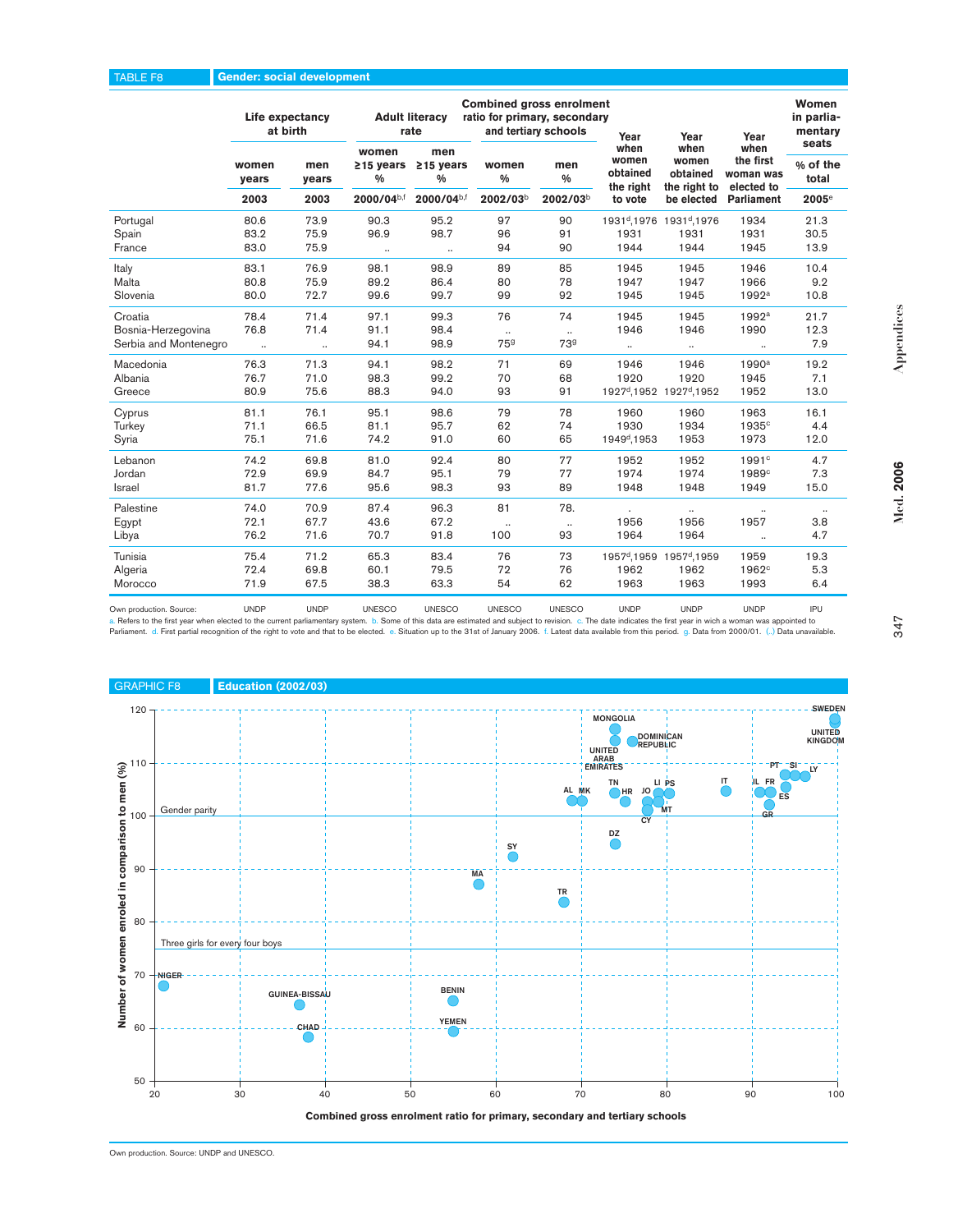| ٠ |
|---|
|   |
|   |
|   |

348

|                         | <b>Daily</b><br>newspaper<br>circulation<br>per 1,000 | <b>Television</b><br><b>Receivers</b> | Main<br><b>Telephone</b><br>lines | Outgoing<br>inter-<br>national<br>calls per<br>capita | Incoming<br>inter-<br>national<br>calls per<br>capita | <b>Mobile</b><br>telephone<br>subscribers<br>per 1,000<br>inhabitants |                          | Personal<br>computers    | Internet<br>users      | Investment<br>in<br>telecom- | and<br>commu-<br>nications<br>technology<br>munications expenditures |
|-------------------------|-------------------------------------------------------|---------------------------------------|-----------------------------------|-------------------------------------------------------|-------------------------------------------------------|-----------------------------------------------------------------------|--------------------------|--------------------------|------------------------|------------------------------|----------------------------------------------------------------------|
|                         | <b>inhabitants</b>                                    | per 1,000<br>inhabitants              | per 1,000<br>inhabitants          | minutes                                               | minutes                                               |                                                                       | per 1,000<br>inhabitants | per 1,000<br>inhabitants | millions \$            | % of the<br><b>GDP</b>       |                                                                      |
|                         | 2000                                                  | 2003                                  | 2003                              | 2001-2002 <sup>a</sup>                                | 2001-2002 <sup>a</sup>                                | 2003                                                                  | 2003                     | 2003                     | 2001-2002 <sup>a</sup> | 2003                         |                                                                      |
| Portugal                | 102                                                   | 413                                   | 411                               | 52                                                    | 97                                                    | 898                                                                   | 134                      | 194                      | 1,975                  | 4.2                          |                                                                      |
| Spain                   | 98                                                    | 564                                   | 434                               | 90                                                    | 85                                                    | 909                                                                   | 196                      | 239                      | 5,242                  | 3.8                          |                                                                      |
| France                  | 143                                                   | 632                                   | 566                               | 79                                                    | 126                                                   | 696                                                                   | 347                      | 366                      | 5,472                  | 5.9                          |                                                                      |
| Italy                   | 109                                                   |                                       | 484                               | 82                                                    | 96                                                    | 1.018                                                                 | 231                      | 337                      | 7,289                  | 4.1                          |                                                                      |
| Malta                   | $\ddot{\phantom{a}}$                                  | 566 <sup>b</sup>                      | 523 <sup>b</sup>                  | 110                                                   | 175                                                   | 700b                                                                  | 270 <sup>b</sup>         | 303 <sup>b</sup>         | 31                     | $\ddotsc$                    |                                                                      |
| Slovenia                | 168                                                   | 366                                   | 407                               | 53                                                    | $\ddotsc$                                             | 871                                                                   | 301                      | 376                      | 150                    | 4.9                          |                                                                      |
| Croatia                 | 134                                                   |                                       | 417                               | 82                                                    | 96                                                    | 584                                                                   | 174                      | 232                      | 182                    | 7.5                          |                                                                      |
| Bosnia-Herzegovina      | 152                                                   | $\ddotsc$                             | 245                               | 24                                                    | $\ddotsc$                                             | 274                                                                   | $\ldots$                 | 26                       | 64                     |                              |                                                                      |
| Serbia and Montenegro   | 107                                                   | $\ddotsc$                             | 243                               | 29                                                    | 61                                                    | 338                                                                   | 27                       | 79                       | 212                    | $\ddotsc$                    |                                                                      |
| Macedonia               | 54                                                    | ٠.                                    | 271                               | 31                                                    | 93                                                    | 177                                                                   | $\ldots$                 | $\ddotsc$                | $\ddotsc$              |                              |                                                                      |
| Albania                 | 35                                                    | 318                                   | 83                                | 20                                                    | 130                                                   | 358                                                                   | 12                       | 10                       | 32                     |                              |                                                                      |
| Greece                  | 153                                                   | 519                                   | 454                               | 78                                                    | 89                                                    | 902                                                                   | 82                       | 150                      | 1,232                  | 4.3                          |                                                                      |
| Cyprus                  | $\ddot{\phantom{a}}$                                  | 379 <sup>b</sup>                      | 688 <sup>b</sup>                  | 358                                                   | 229                                                   | 580 <sup>b</sup>                                                      | 215 <sup>b</sup>         | 294 <sup>b</sup>         | 99                     |                              |                                                                      |
| Turkey                  | 111                                                   | 423                                   | 268                               | 10                                                    | 17                                                    | 394                                                                   | 45                       | 85                       | 198                    | 7.3                          |                                                                      |
| Syria                   | 20                                                    | 182                                   | 123                               | 10                                                    | 19                                                    | 65                                                                    | 19                       | $\ddotsc$                | 175                    | $\ddotsc$                    |                                                                      |
| Lebanon                 | 63                                                    | 357                                   | 199                               | 27                                                    | $\ddotsc$                                             | 227                                                                   | 81                       | 117                      | $\ldots$               |                              |                                                                      |
| Jordan                  | 74                                                    | 177                                   | 114                               | 37                                                    | 44                                                    | 242                                                                   | 45                       | 81                       | 193                    | 8.8                          |                                                                      |
| Israel                  | 290                                                   | 330                                   | 458                               | 180                                                   | 123                                                   | 961                                                                   | 243                      | 301                      | 1,441                  | 7.9                          |                                                                      |
| Palestine               | $\ddot{\phantom{a}}$                                  | 148                                   | 87                                | 11                                                    | 17                                                    | 133                                                                   | 36                       | 40                       | 34                     | $\ddotsc$                    |                                                                      |
| Egypt                   | 31                                                    | 229                                   | 127                               | 4                                                     | 15                                                    | 84                                                                    | 22                       | 39                       | 666                    | 1.2                          |                                                                      |
| Libya                   | 14                                                    | $\ddot{\phantom{a}}$                  | 136                               | 8                                                     | $\ddot{\phantom{a}}$                                  | 23                                                                    | 23                       | 29                       | $\ldots$               | $\ldots$                     |                                                                      |
| Tunisia                 | 19                                                    | 207                                   | 118                               | 20                                                    | 41                                                    | 192                                                                   | 41                       | 64                       | 306                    | 5.2                          |                                                                      |
| Algeria                 | 27                                                    | 114                                   | 69                                |                                                       |                                                       | 46                                                                    | 8                        | 16                       |                        |                              |                                                                      |
| Morocco                 | 30                                                    | 167                                   | 40                                | 9                                                     |                                                       | 243                                                                   | 20                       | 33                       | 644                    | 5.6                          |                                                                      |
| Own production. Source: | <b>WB</b>                                             | WB/ITU                                | WB/ITU                            | <b>UNCTAD</b>                                         | <b>UNCTAD</b>                                         | WB/ITU                                                                | WB/ITU                   | WB/ITU                   | <b>UNCTAD</b>          | <b>WB</b>                    |                                                                      |

**Information**

a. Latest data available from this period. b. UNCTAD, 2005. (..) Data unavailable.

# GRAPHIC F9 **Information technology**



Own production. Source: WB, ITU and UNCTAD.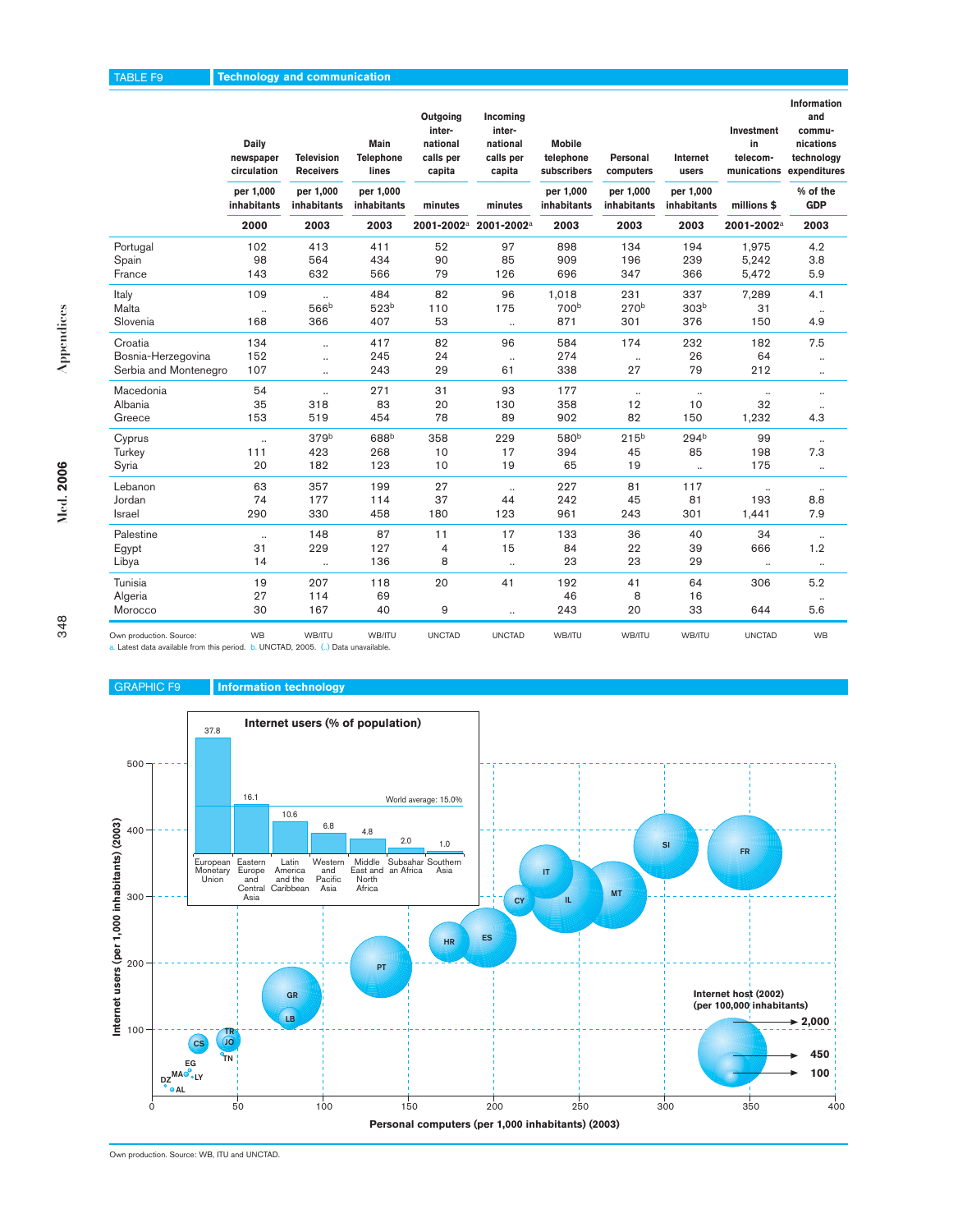### TABLE F10 **Security and military expenditure**

|                                 |                                              | <b>Refugees</b>                     | <b>Armed</b>                                        |                                                                                                                                                                                                                                                                                                                                                                                                                                                                                                                                                                                                                                                                                                                                                                                                                                                                                                                                                                                                                                                                                                                                                                                                                                                                                                                                                                                                                                                                                                                                                                                                                                                                                                                                                                                                                                                                                                                                                                                                                                                                                                     | <b>Conventional weapons</b> |  |
|---------------------------------|----------------------------------------------|-------------------------------------|-----------------------------------------------------|-----------------------------------------------------------------------------------------------------------------------------------------------------------------------------------------------------------------------------------------------------------------------------------------------------------------------------------------------------------------------------------------------------------------------------------------------------------------------------------------------------------------------------------------------------------------------------------------------------------------------------------------------------------------------------------------------------------------------------------------------------------------------------------------------------------------------------------------------------------------------------------------------------------------------------------------------------------------------------------------------------------------------------------------------------------------------------------------------------------------------------------------------------------------------------------------------------------------------------------------------------------------------------------------------------------------------------------------------------------------------------------------------------------------------------------------------------------------------------------------------------------------------------------------------------------------------------------------------------------------------------------------------------------------------------------------------------------------------------------------------------------------------------------------------------------------------------------------------------------------------------------------------------------------------------------------------------------------------------------------------------------------------------------------------------------------------------------------------------|-----------------------------|--|
|                                 | By country<br>of asylum                      | By country<br>of origen             | forces                                              | transfer<br><b>Exports</b><br><b>Military expenditure</b><br><b>Imports</b><br>millions \$<br>millions \$<br>millions \$<br>% of GDP<br>2000/04 <sup>d</sup><br>2000/04 <sup>d</sup><br>2004<br>2003<br>2.1<br>136<br>3,115<br>$\cdot\cdot$<br>479<br>986<br>9,565<br>1.2<br>204<br>6,358<br>46,174<br>2.6<br>1,594<br>1,252<br>27,759<br>1.9<br>36 <sup>b</sup><br>0.8 <sup>b</sup><br>$\overline{2}$<br>$\left( .\right)$<br>10<br>$\overline{7}$<br>84<br>465<br>1.5<br>$\ldots$<br>$\overline{2}$<br>517 <sup>b</sup><br>2.1 <sup>b</sup><br>95<br>Appendices<br>25<br>$\left( .\right)$<br>$\overline{2}$<br>185<br>2.9<br>27<br>$\overline{7}$<br>776<br>4.89<br>$\ddotsc$<br>29<br>144<br>123<br>2.5<br>77 <sup>a</sup><br>8<br>1.2 <sup>a</sup><br>$\ldots$<br>5,263<br>10<br>$7,120^{f}$<br>4.1<br>131<br>203<br>1.5<br>$\ddotsc$<br>3,298<br>117<br>10,142<br>4.9<br>447<br>$6,628$ <sup>f</sup><br>7.1<br>$\ldots$<br>45<br>793<br>4.3<br>4<br>851<br>849h<br>8.9 <sup>h</sup><br>72<br>Med. 2006<br>$9.1^\circ$<br>1,678<br>1,258<br>$10,738^{\circ}$<br>$\ldots$<br>$\ldots$<br>$\cdot\cdot$<br>$\cdot\cdot$<br>$\ddotsc$<br>25<br>$2.6^\circ$<br>3,103<br>2,061c<br>364<br>50<br>2.0<br>560<br>60<br>403<br>1.6<br>$\cdot\cdot$<br>1,579<br>$2,523^e$<br>3.3 <sup>e</sup><br>$\ddotsc$<br>296<br>2,056<br>4.2<br>$\cdot\cdot$<br>SIPRI<br><b>SIPRI</b><br>SIPRI<br><b>SIPRI</b><br>a. Paramilitary forces are excluded. b. Military pensions are excluded. c. Military aid from the USA is included. d. Sum of exports or imports in the whole period. e. Amounts only relate to recurring expenditure.<br>f. Data from 2003. g. Data from 2002. h. Expenditure related to defense and security. (.) Less than half of the unit shown. () Data unavailable.<br>349<br>Military expenditure (billions of \$) (2004)<br>466.0<br>220.0<br>153.0<br>56.1<br>34.2<br>22.0<br>11.0<br>7.1<br>5.5<br><b>TR</b><br>North Western Asia<br>Middle Central<br>Latin<br>Oceania Subsa-<br>North<br>America Europe<br>and America<br>Africa<br>East<br>haran<br>Eastern<br>Africa<br>Europe<br>SY |                             |  |
|                                 | thousands                                    | thousands                           | thousands of<br>active service                      |                                                                                                                                                                                                                                                                                                                                                                                                                                                                                                                                                                                                                                                                                                                                                                                                                                                                                                                                                                                                                                                                                                                                                                                                                                                                                                                                                                                                                                                                                                                                                                                                                                                                                                                                                                                                                                                                                                                                                                                                                                                                                                     |                             |  |
|                                 | 2004                                         | 2004                                | 2003                                                |                                                                                                                                                                                                                                                                                                                                                                                                                                                                                                                                                                                                                                                                                                                                                                                                                                                                                                                                                                                                                                                                                                                                                                                                                                                                                                                                                                                                                                                                                                                                                                                                                                                                                                                                                                                                                                                                                                                                                                                                                                                                                                     |                             |  |
| Portugal                        | $\left( .\right)$                            | $\left( .\right)$                   | 45                                                  |                                                                                                                                                                                                                                                                                                                                                                                                                                                                                                                                                                                                                                                                                                                                                                                                                                                                                                                                                                                                                                                                                                                                                                                                                                                                                                                                                                                                                                                                                                                                                                                                                                                                                                                                                                                                                                                                                                                                                                                                                                                                                                     |                             |  |
| Spain                           | 6                                            | $\left( .\right)$                   | 151                                                 |                                                                                                                                                                                                                                                                                                                                                                                                                                                                                                                                                                                                                                                                                                                                                                                                                                                                                                                                                                                                                                                                                                                                                                                                                                                                                                                                                                                                                                                                                                                                                                                                                                                                                                                                                                                                                                                                                                                                                                                                                                                                                                     |                             |  |
| France                          | 131                                          | $\left( .\right)$                   | 259                                                 |                                                                                                                                                                                                                                                                                                                                                                                                                                                                                                                                                                                                                                                                                                                                                                                                                                                                                                                                                                                                                                                                                                                                                                                                                                                                                                                                                                                                                                                                                                                                                                                                                                                                                                                                                                                                                                                                                                                                                                                                                                                                                                     |                             |  |
| Italy                           | 12                                           | $\left( .\right)$                   | 194                                                 |                                                                                                                                                                                                                                                                                                                                                                                                                                                                                                                                                                                                                                                                                                                                                                                                                                                                                                                                                                                                                                                                                                                                                                                                                                                                                                                                                                                                                                                                                                                                                                                                                                                                                                                                                                                                                                                                                                                                                                                                                                                                                                     |                             |  |
| Malta<br>Slovenia               | $\left( .\right)$<br>$\overline{2}$          | $\left( .\right)$<br>$\overline{1}$ |                                                     |                                                                                                                                                                                                                                                                                                                                                                                                                                                                                                                                                                                                                                                                                                                                                                                                                                                                                                                                                                                                                                                                                                                                                                                                                                                                                                                                                                                                                                                                                                                                                                                                                                                                                                                                                                                                                                                                                                                                                                                                                                                                                                     |                             |  |
|                                 |                                              |                                     |                                                     |                                                                                                                                                                                                                                                                                                                                                                                                                                                                                                                                                                                                                                                                                                                                                                                                                                                                                                                                                                                                                                                                                                                                                                                                                                                                                                                                                                                                                                                                                                                                                                                                                                                                                                                                                                                                                                                                                                                                                                                                                                                                                                     |                             |  |
| Croatia<br>Bosnia-Herzegovina   | 4<br>23                                      | 230<br>300                          | 21                                                  |                                                                                                                                                                                                                                                                                                                                                                                                                                                                                                                                                                                                                                                                                                                                                                                                                                                                                                                                                                                                                                                                                                                                                                                                                                                                                                                                                                                                                                                                                                                                                                                                                                                                                                                                                                                                                                                                                                                                                                                                                                                                                                     |                             |  |
| Serbia and Montenegro           | $\ldots$                                     | $\ldots$                            |                                                     |                                                                                                                                                                                                                                                                                                                                                                                                                                                                                                                                                                                                                                                                                                                                                                                                                                                                                                                                                                                                                                                                                                                                                                                                                                                                                                                                                                                                                                                                                                                                                                                                                                                                                                                                                                                                                                                                                                                                                                                                                                                                                                     |                             |  |
| Macedonia                       |                                              | 6                                   | 11                                                  |                                                                                                                                                                                                                                                                                                                                                                                                                                                                                                                                                                                                                                                                                                                                                                                                                                                                                                                                                                                                                                                                                                                                                                                                                                                                                                                                                                                                                                                                                                                                                                                                                                                                                                                                                                                                                                                                                                                                                                                                                                                                                                     |                             |  |
| Albania                         | $\left( .\right)$<br>$\left( .\right)$       | 10                                  | 22                                                  |                                                                                                                                                                                                                                                                                                                                                                                                                                                                                                                                                                                                                                                                                                                                                                                                                                                                                                                                                                                                                                                                                                                                                                                                                                                                                                                                                                                                                                                                                                                                                                                                                                                                                                                                                                                                                                                                                                                                                                                                                                                                                                     |                             |  |
| Greece                          | 3                                            | $\left( .\right)$                   | 171                                                 |                                                                                                                                                                                                                                                                                                                                                                                                                                                                                                                                                                                                                                                                                                                                                                                                                                                                                                                                                                                                                                                                                                                                                                                                                                                                                                                                                                                                                                                                                                                                                                                                                                                                                                                                                                                                                                                                                                                                                                                                                                                                                                     |                             |  |
| Cyprus                          | $\left( .\right)$                            | $\left( .\right)$                   | 10                                                  |                                                                                                                                                                                                                                                                                                                                                                                                                                                                                                                                                                                                                                                                                                                                                                                                                                                                                                                                                                                                                                                                                                                                                                                                                                                                                                                                                                                                                                                                                                                                                                                                                                                                                                                                                                                                                                                                                                                                                                                                                                                                                                     |                             |  |
| Turkey                          | $\overline{2}$                               | 186                                 | 515                                                 |                                                                                                                                                                                                                                                                                                                                                                                                                                                                                                                                                                                                                                                                                                                                                                                                                                                                                                                                                                                                                                                                                                                                                                                                                                                                                                                                                                                                                                                                                                                                                                                                                                                                                                                                                                                                                                                                                                                                                                                                                                                                                                     |                             |  |
| Syria                           | 4                                            | 20                                  | 297                                                 |                                                                                                                                                                                                                                                                                                                                                                                                                                                                                                                                                                                                                                                                                                                                                                                                                                                                                                                                                                                                                                                                                                                                                                                                                                                                                                                                                                                                                                                                                                                                                                                                                                                                                                                                                                                                                                                                                                                                                                                                                                                                                                     |                             |  |
| Lebanon                         | 3                                            | 25                                  | 72                                                  |                                                                                                                                                                                                                                                                                                                                                                                                                                                                                                                                                                                                                                                                                                                                                                                                                                                                                                                                                                                                                                                                                                                                                                                                                                                                                                                                                                                                                                                                                                                                                                                                                                                                                                                                                                                                                                                                                                                                                                                                                                                                                                     |                             |  |
| Jordan                          | $\mathbf{1}$                                 | $\mathbf{1}$                        | 101                                                 |                                                                                                                                                                                                                                                                                                                                                                                                                                                                                                                                                                                                                                                                                                                                                                                                                                                                                                                                                                                                                                                                                                                                                                                                                                                                                                                                                                                                                                                                                                                                                                                                                                                                                                                                                                                                                                                                                                                                                                                                                                                                                                     |                             |  |
| Israel                          | 4                                            | $\overline{1}$                      | 168                                                 |                                                                                                                                                                                                                                                                                                                                                                                                                                                                                                                                                                                                                                                                                                                                                                                                                                                                                                                                                                                                                                                                                                                                                                                                                                                                                                                                                                                                                                                                                                                                                                                                                                                                                                                                                                                                                                                                                                                                                                                                                                                                                                     |                             |  |
| Palestine                       | $\mathsf{O}\xspace$                          | 428                                 |                                                     |                                                                                                                                                                                                                                                                                                                                                                                                                                                                                                                                                                                                                                                                                                                                                                                                                                                                                                                                                                                                                                                                                                                                                                                                                                                                                                                                                                                                                                                                                                                                                                                                                                                                                                                                                                                                                                                                                                                                                                                                                                                                                                     |                             |  |
| Egypt                           | 89                                           | 6                                   | 450                                                 |                                                                                                                                                                                                                                                                                                                                                                                                                                                                                                                                                                                                                                                                                                                                                                                                                                                                                                                                                                                                                                                                                                                                                                                                                                                                                                                                                                                                                                                                                                                                                                                                                                                                                                                                                                                                                                                                                                                                                                                                                                                                                                     |                             |  |
| Libya                           | 12                                           | $\overline{2}$                      | 76                                                  |                                                                                                                                                                                                                                                                                                                                                                                                                                                                                                                                                                                                                                                                                                                                                                                                                                                                                                                                                                                                                                                                                                                                                                                                                                                                                                                                                                                                                                                                                                                                                                                                                                                                                                                                                                                                                                                                                                                                                                                                                                                                                                     |                             |  |
| Tunisia                         | $\left( .\right)$                            | 3                                   | 35                                                  |                                                                                                                                                                                                                                                                                                                                                                                                                                                                                                                                                                                                                                                                                                                                                                                                                                                                                                                                                                                                                                                                                                                                                                                                                                                                                                                                                                                                                                                                                                                                                                                                                                                                                                                                                                                                                                                                                                                                                                                                                                                                                                     |                             |  |
| Algeria                         | 169                                          | 12                                  | 128                                                 |                                                                                                                                                                                                                                                                                                                                                                                                                                                                                                                                                                                                                                                                                                                                                                                                                                                                                                                                                                                                                                                                                                                                                                                                                                                                                                                                                                                                                                                                                                                                                                                                                                                                                                                                                                                                                                                                                                                                                                                                                                                                                                     |                             |  |
| Morocco                         | $\overline{2}$                               | $\overline{1}$                      | 196                                                 |                                                                                                                                                                                                                                                                                                                                                                                                                                                                                                                                                                                                                                                                                                                                                                                                                                                                                                                                                                                                                                                                                                                                                                                                                                                                                                                                                                                                                                                                                                                                                                                                                                                                                                                                                                                                                                                                                                                                                                                                                                                                                                     |                             |  |
| Own production. Source:         | <b>UNDP</b>                                  | <b>UNDP</b>                         | <b>UNDP</b>                                         |                                                                                                                                                                                                                                                                                                                                                                                                                                                                                                                                                                                                                                                                                                                                                                                                                                                                                                                                                                                                                                                                                                                                                                                                                                                                                                                                                                                                                                                                                                                                                                                                                                                                                                                                                                                                                                                                                                                                                                                                                                                                                                     |                             |  |
| <b>GRAPHIC F10</b>              |                                              |                                     | Security, military expenses and armed forces (2003) |                                                                                                                                                                                                                                                                                                                                                                                                                                                                                                                                                                                                                                                                                                                                                                                                                                                                                                                                                                                                                                                                                                                                                                                                                                                                                                                                                                                                                                                                                                                                                                                                                                                                                                                                                                                                                                                                                                                                                                                                                                                                                                     |                             |  |
|                                 | Military expenses (millions \$)<br>$+20,000$ |                                     |                                                     |                                                                                                                                                                                                                                                                                                                                                                                                                                                                                                                                                                                                                                                                                                                                                                                                                                                                                                                                                                                                                                                                                                                                                                                                                                                                                                                                                                                                                                                                                                                                                                                                                                                                                                                                                                                                                                                                                                                                                                                                                                                                                                     |                             |  |
| 600                             |                                              |                                     |                                                     |                                                                                                                                                                                                                                                                                                                                                                                                                                                                                                                                                                                                                                                                                                                                                                                                                                                                                                                                                                                                                                                                                                                                                                                                                                                                                                                                                                                                                                                                                                                                                                                                                                                                                                                                                                                                                                                                                                                                                                                                                                                                                                     |                             |  |
|                                 |                                              | 5,000                               |                                                     |                                                                                                                                                                                                                                                                                                                                                                                                                                                                                                                                                                                                                                                                                                                                                                                                                                                                                                                                                                                                                                                                                                                                                                                                                                                                                                                                                                                                                                                                                                                                                                                                                                                                                                                                                                                                                                                                                                                                                                                                                                                                                                     |                             |  |
|                                 |                                              | 1,000                               |                                                     |                                                                                                                                                                                                                                                                                                                                                                                                                                                                                                                                                                                                                                                                                                                                                                                                                                                                                                                                                                                                                                                                                                                                                                                                                                                                                                                                                                                                                                                                                                                                                                                                                                                                                                                                                                                                                                                                                                                                                                                                                                                                                                     |                             |  |
|                                 |                                              |                                     |                                                     |                                                                                                                                                                                                                                                                                                                                                                                                                                                                                                                                                                                                                                                                                                                                                                                                                                                                                                                                                                                                                                                                                                                                                                                                                                                                                                                                                                                                                                                                                                                                                                                                                                                                                                                                                                                                                                                                                                                                                                                                                                                                                                     |                             |  |
| 500                             |                                              |                                     |                                                     |                                                                                                                                                                                                                                                                                                                                                                                                                                                                                                                                                                                                                                                                                                                                                                                                                                                                                                                                                                                                                                                                                                                                                                                                                                                                                                                                                                                                                                                                                                                                                                                                                                                                                                                                                                                                                                                                                                                                                                                                                                                                                                     |                             |  |
|                                 |                                              | EG                                  |                                                     |                                                                                                                                                                                                                                                                                                                                                                                                                                                                                                                                                                                                                                                                                                                                                                                                                                                                                                                                                                                                                                                                                                                                                                                                                                                                                                                                                                                                                                                                                                                                                                                                                                                                                                                                                                                                                                                                                                                                                                                                                                                                                                     |                             |  |
|                                 |                                              |                                     |                                                     |                                                                                                                                                                                                                                                                                                                                                                                                                                                                                                                                                                                                                                                                                                                                                                                                                                                                                                                                                                                                                                                                                                                                                                                                                                                                                                                                                                                                                                                                                                                                                                                                                                                                                                                                                                                                                                                                                                                                                                                                                                                                                                     |                             |  |
| 400                             |                                              |                                     |                                                     |                                                                                                                                                                                                                                                                                                                                                                                                                                                                                                                                                                                                                                                                                                                                                                                                                                                                                                                                                                                                                                                                                                                                                                                                                                                                                                                                                                                                                                                                                                                                                                                                                                                                                                                                                                                                                                                                                                                                                                                                                                                                                                     |                             |  |
| ed forces (thousands of forces) |                                              |                                     |                                                     |                                                                                                                                                                                                                                                                                                                                                                                                                                                                                                                                                                                                                                                                                                                                                                                                                                                                                                                                                                                                                                                                                                                                                                                                                                                                                                                                                                                                                                                                                                                                                                                                                                                                                                                                                                                                                                                                                                                                                                                                                                                                                                     |                             |  |
|                                 |                                              |                                     |                                                     |                                                                                                                                                                                                                                                                                                                                                                                                                                                                                                                                                                                                                                                                                                                                                                                                                                                                                                                                                                                                                                                                                                                                                                                                                                                                                                                                                                                                                                                                                                                                                                                                                                                                                                                                                                                                                                                                                                                                                                                                                                                                                                     |                             |  |
| 300                             |                                              |                                     |                                                     |                                                                                                                                                                                                                                                                                                                                                                                                                                                                                                                                                                                                                                                                                                                                                                                                                                                                                                                                                                                                                                                                                                                                                                                                                                                                                                                                                                                                                                                                                                                                                                                                                                                                                                                                                                                                                                                                                                                                                                                                                                                                                                     |                             |  |
|                                 |                                              |                                     |                                                     |                                                                                                                                                                                                                                                                                                                                                                                                                                                                                                                                                                                                                                                                                                                                                                                                                                                                                                                                                                                                                                                                                                                                                                                                                                                                                                                                                                                                                                                                                                                                                                                                                                                                                                                                                                                                                                                                                                                                                                                                                                                                                                     |                             |  |
|                                 |                                              | ${\sf FR}$                          |                                                     |                                                                                                                                                                                                                                                                                                                                                                                                                                                                                                                                                                                                                                                                                                                                                                                                                                                                                                                                                                                                                                                                                                                                                                                                                                                                                                                                                                                                                                                                                                                                                                                                                                                                                                                                                                                                                                                                                                                                                                                                                                                                                                     |                             |  |
|                                 |                                              |                                     |                                                     |                                                                                                                                                                                                                                                                                                                                                                                                                                                                                                                                                                                                                                                                                                                                                                                                                                                                                                                                                                                                                                                                                                                                                                                                                                                                                                                                                                                                                                                                                                                                                                                                                                                                                                                                                                                                                                                                                                                                                                                                                                                                                                     |                             |  |
| 200                             | IT.                                          |                                     | <b>MA</b>                                           |                                                                                                                                                                                                                                                                                                                                                                                                                                                                                                                                                                                                                                                                                                                                                                                                                                                                                                                                                                                                                                                                                                                                                                                                                                                                                                                                                                                                                                                                                                                                                                                                                                                                                                                                                                                                                                                                                                                                                                                                                                                                                                     |                             |  |
|                                 |                                              |                                     |                                                     |                                                                                                                                                                                                                                                                                                                                                                                                                                                                                                                                                                                                                                                                                                                                                                                                                                                                                                                                                                                                                                                                                                                                                                                                                                                                                                                                                                                                                                                                                                                                                                                                                                                                                                                                                                                                                                                                                                                                                                                                                                                                                                     |                             |  |

### GRAPHIC F10 **Security, military expenses and armed forces (2003)**



Own production. Source: UNDP, UNPOP and SIPRI.<br>Military expenses: regarding Albania Paramilitary Forces are excluded; regarding Malta and Croatia military pensions are excluded; regarding Egypt and Israel USA military aid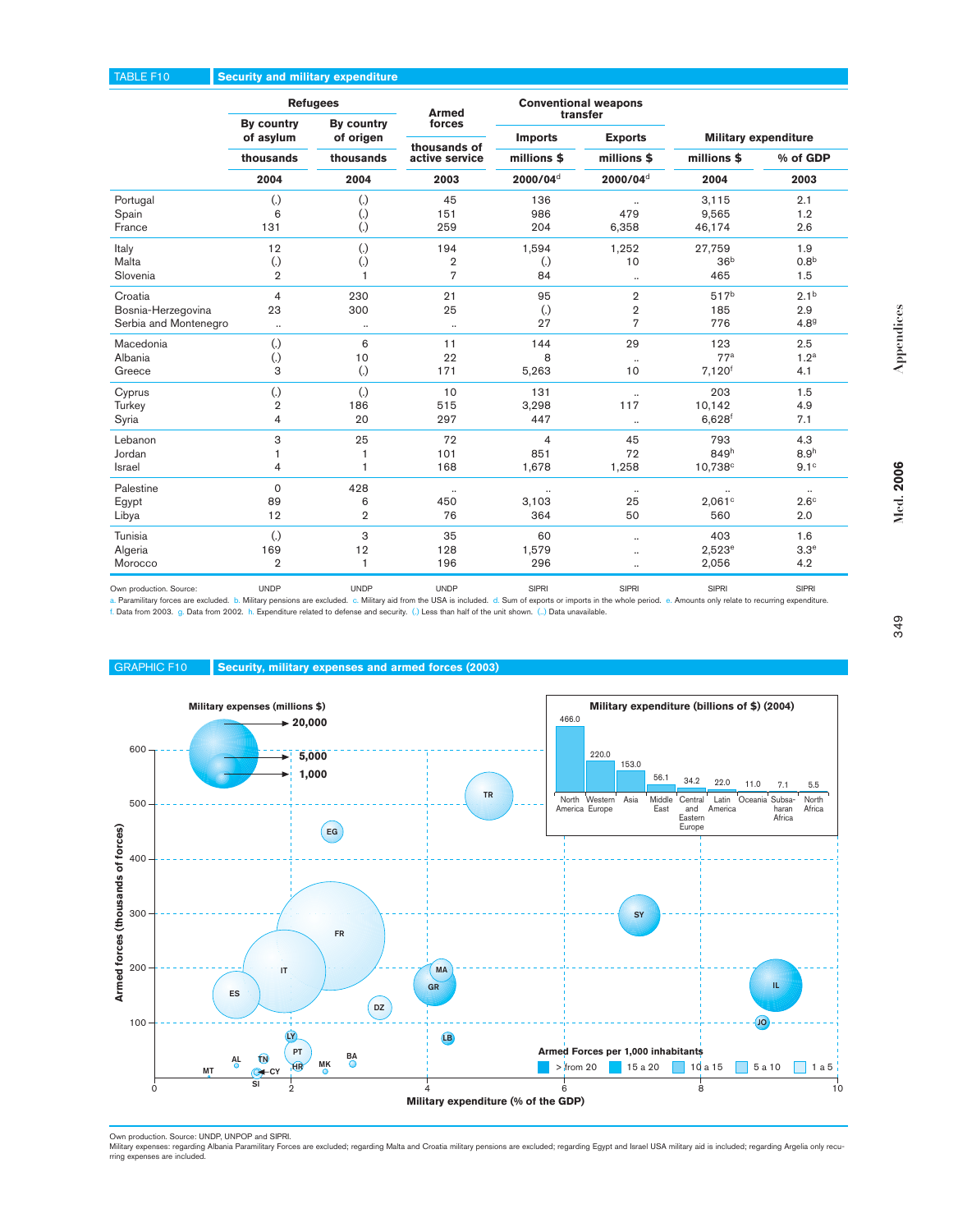# TABLE F11 **Economic structure and production**

|                       |                     | <b>GDP</b> average |                    | <b>GDP</b> by sector |                 | <b>Consumer</b>            |
|-----------------------|---------------------|--------------------|--------------------|----------------------|-----------------|----------------------------|
|                       | <b>GDP</b>          | yearly<br>growth   | <b>Agriculture</b> | Industry             | <b>Services</b> | price<br>index             |
|                       | millions \$         | $\frac{9}{6}$      | 0/0                | $\frac{0}{0}$        | $\frac{0}{0}$   | % average<br>yearly growth |
|                       | 2003                | 1990-2003          | 2003               | 2003                 | 2003            | 1990-2003                  |
| Portugal              | 147,899             | 2.6                | 4                  | 29                   | 67              | 4.0                        |
| Spain                 | 838,652             | 2.8                | 3                  | 30                   | 67              | 3.5                        |
| France                | 1,757,613           | 1.9                | 3                  | 24                   | 73              | 1.6                        |
| Italy                 | 1,468,314           | 1.6                | 3                  | 28                   | 69              | 3.3                        |
| Malta                 | 7.000 <sup>a</sup>  | 3.3 <sup>a</sup>   | $\cdot\cdot$       | $\ldots$             | $\ldots$        | 2.8 <sup>a</sup>           |
| Slovenia              | 27,749              | 3.1                | 3                  | 36                   | 61              | 10.3                       |
| Croatia               | 28,797              | 1.7                | 8                  | 30                   | 62              | 52.8                       |
| Bosnia-Herzegovina    | 6,973               | $\ldots$           | 15                 | 32                   | 53              |                            |
| Serbia and Montenegro | 20,729              | 1.4                | $\ddotsc$          | $\ldots$             | $\ldots$        |                            |
| Macedonia             | 4.666               | $-0.1$             | 12                 | 30                   | 58              | 7.1                        |
| Albania               | 6,124               | 4.6                | 25                 | 19                   | 56              | 19.2                       |
| Greece                | 172,203             | 2.7                | $\overline{7}$     | 24                   | 69              | 7.2                        |
| Cyprus                | 14.300 <sup>a</sup> | 3.2 <sup>a</sup>   | $\ldots$           | $\ldots$             | $\ldots$        | 3.4 <sup>a</sup>           |
| Turkey                | 240,376             | 3.1                | 13                 | 22                   | 65              | 72.4                       |
| Syria                 | 21,499              | 4.3                | 23                 | 29                   | 48              | 4.9                        |
| Lebanon               | 19,000              | 4.6                | 12                 | 20                   | 68              | $\ldots$                   |
| Jordan                | 9,860               | 4.6                | $\overline{2}$     | 26                   | 72              | 3.0                        |
| <b>Israel</b>         | 110,227             | 4.3                | $\ldots$           | $\ldots$             | $\ldots$        | 7.7                        |
| Palestine             | 3,454               | $-2.0$             | 6                  | 12                   | 82              | $\ddotsc$                  |
| Egypt                 | 82,427              | 4.5                | 16                 | 34                   | 50              | 7.0                        |
| Libya                 | 19,131              | $\ldots$           | $\ldots$           | $\cdots$             | $\ldots$        | 3.5                        |
| Tunisia               | 25,037              | 4.6                | 12                 | 28                   | 60              | 3.9                        |
| Algeria               | 66,530              | 2.4                | 10                 | 55                   | 35              | 12.7                       |
| Morocco               | 43,727              | 2.7                | 17                 | 30                   | 53              | 3.1                        |

Own production. Source: WB WB WB WB WB WB a. UNDP, 2005 (data from the two first columns are not comparable). (..) Data unavailable.

350

**Med. 2006**

Med. 2006

**Appendices**

Appendices



Own production. Source: WB and UNDP.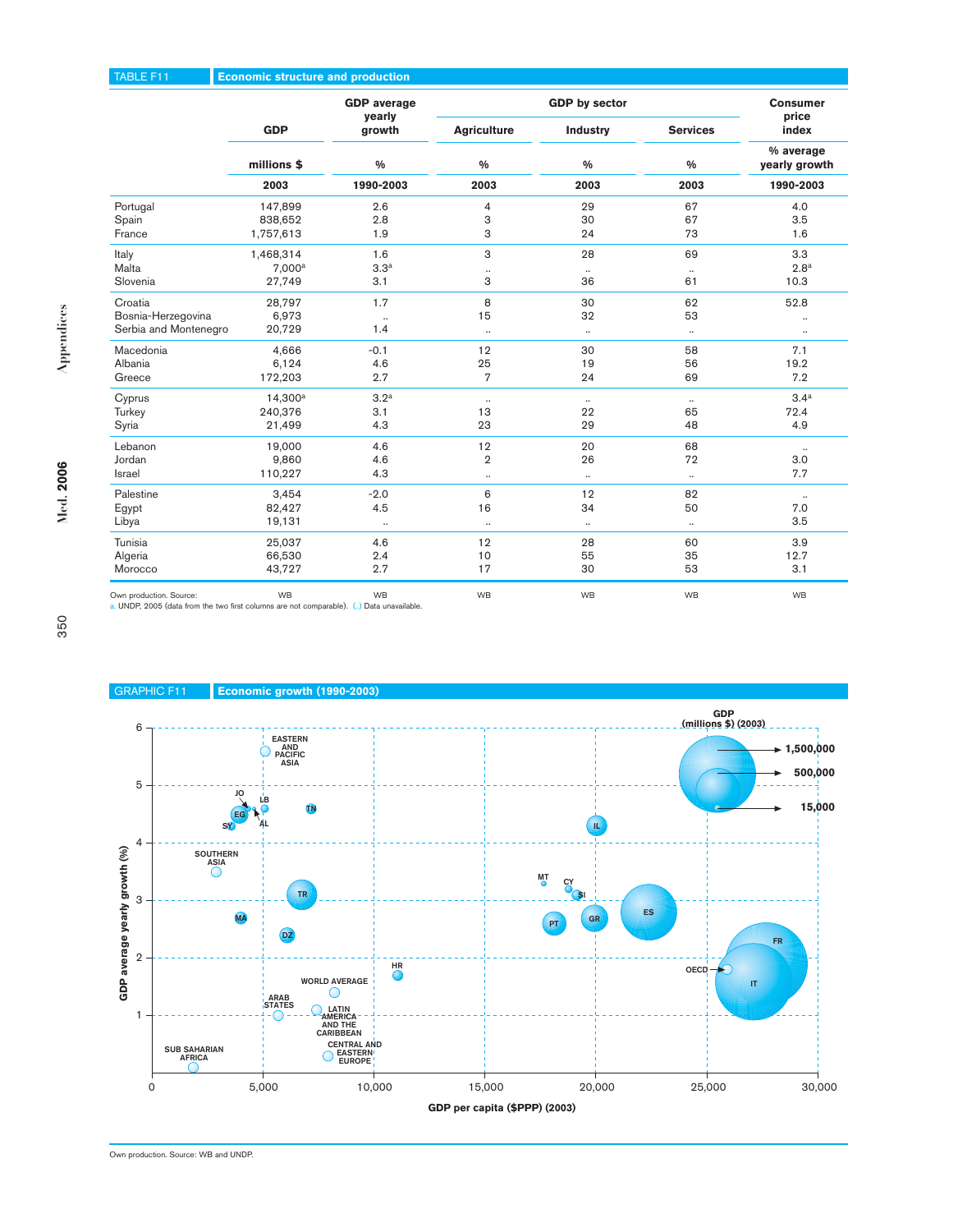|                         | Land<br>area | Agricultural<br>land area <sup>a</sup> nent crops pastures | Arable     | lands and Permanent<br>perma- meadows and Irrigated | land                          | Cereal<br>cultivated<br>land | <b>Cereal</b><br>production | <b>Cereal</b><br>production<br>vield | <b>Use</b><br>of<br>fertilizers | Farming<br>population  |
|-------------------------|--------------|------------------------------------------------------------|------------|-----------------------------------------------------|-------------------------------|------------------------------|-----------------------------|--------------------------------------|---------------------------------|------------------------|
|                         | ha           | thousands thousands thousands thousands<br>ha              | ha         | ha                                                  | % of the<br>total of<br>crops | thousands<br>ha              | thousands<br>tonnes         | kg/ha                                | kg/ha of<br>cultivable<br>land  | thousands<br>of people |
|                         | 2003         | 2003                                                       | 2003       | 2003                                                | 2003                          | 2004                         | 2004                        | 2004                                 | 2002                            | 2003                   |
| Portugal                | 9,198        | 3,748                                                      | 2,311      | 1,437                                               | 28.1                          | 453                          | 1,287                       | 2,841                                | 77                              | 1.304                  |
| Spain                   | 50,537       | 30,185                                                     | 18,715     | 11,470                                              | 20.2<br>13.3                  | 6,592<br>9,349               | 24,743                      | 3,753                                | 115<br>203                      | 2,593                  |
| France                  | 55,150       | 29,690                                                     | 19,573     | 10,117                                              |                               |                              | 70,534                      | 7,545                                |                                 | 1,736                  |
| Italy                   | 30,134       | 15,074                                                     | 10,697     | 4.377                                               | 25.7                          | 4,277                        | 22,864                      | 5,345                                | 129                             | 2,635                  |
| Malta                   | 32           | 11                                                         | 11         | $\Omega$                                            | 18.2                          | 3                            | 12                          | 4,120                                | 70                              | 6                      |
| Slovenia                | 2,027        | 510                                                        | 202        | 308                                                 | 1.5                           | 101                          | 586                         | 5,822                                | 353                             | 27                     |
| Croatia                 | 5,654        | 3,137                                                      | 1,584      | 1,553                                               | 0.7                           | 708                          | 3,268                       | 4,617                                | 108                             | 308                    |
| Bosnia-Herzegovina      | 5,121        | 2,148                                                      | 1,101      | 1,047                                               | 0.3                           | 342                          | 1,159                       | 3,386                                | 30                              | 168                    |
| Serbia and Montenegro   | 10,217       | 5,595                                                      | 3,717      | 1,878                                               | 1.2                           | 2,534                        | 9,585                       | 3,783                                | 83                              | 1,847                  |
| Macedonia               | 2,571        | 1,242                                                      | 612        | 630                                                 | 9.0                           | 190                          | 684                         | 3,604                                | 36                              | 224                    |
| Albania                 | 2,875        | 1,121                                                      | 699        | 422                                                 | 50.5                          | 176                          | 522                         | 2,970                                | 51                              | 1,465                  |
| Greece                  | 13,196       | 8,431                                                      | 3,831      | 4,600                                               | 37.9                          | 1,276                        | 4,584                       | 3,593                                | 105                             | 1,331                  |
| Cyprus                  | 925          | 144                                                        | 140        | $\overline{4}$                                      | 28.6                          | 49                           | 107                         | 2,175                                | 136                             | 60                     |
| Turkey                  | 78,356       | 39,180                                                     | 26,013     | 13,167                                              | 20.0                          | 13,996                       | 33,967                      | 2,427                                | 61                              | 20,630                 |
| Syria                   | 18,518       | 13,759                                                     | 5,421      | 8,338                                               | 24.6                          | 3,178                        | 5,249                       | 1,652                                | 60                              | 4,737                  |
| Lebanon                 | 1,040        | 329                                                        | 313        | 16                                                  | 33.2                          | 58                           | 145                         | 2,503                                | 126                             | 110                    |
| Jordan                  | 8,878        | 1,142                                                      | 400        | 742                                                 | 18.8                          | 101                          | 91                          | 897                                  | 84                              | 570                    |
| Israel                  | 2,214        | 570                                                        | 428        | 142                                                 | 45.3                          | 82                           | 294                         | 3,567                                | 192                             | 153                    |
| Palestine               | 602          | 345                                                        | 195        | 150                                                 | 7.7                           | 31                           | 68                          | 2,163                                | $\ldots$                        |                        |
| Egypt                   | 100.145      | 3,424                                                      | 3,424      | 0                                                   | 99.9                          | 2.755                        | 20,261                      | 7,354                                | 373                             | 24,977                 |
| Libya                   | 175,954      | 15,450                                                     | 2,150      | 13,300                                              | 21.9                          | 341                          | 213                         | 627                                  | 29                              | 275                    |
| Tunisia                 | 16,361       | 9,784                                                      | 4,930      | 4,854                                               | 8.0                           | 1,596                        | 2,155                       | 1,350                                | 21                              | 2,311                  |
| Algeria                 | 238,174      | 39,956                                                     | 8,215      | 31,741                                              | 6.9                           | 2,696                        | 3,994                       | 1,482                                | 12                              | 7,375                  |
| Morocco                 | 44,655       | 30,376                                                     | 9,376      | 21,000                                              | 15.4                          | 5,690                        | 8,591                       | 1,510                                | 43                              | 10,465                 |
| Own production. Source: | <b>FAO</b>   | <b>FAO</b>                                                 | <b>FAO</b> | <b>FAO</b>                                          | <b>FAO</b>                    | <b>FAO</b>                   | <b>FAO</b>                  | <b>FAO</b>                           | <b>FAO</b>                      | FAO                    |

Own production. Source: FAO FAO FAO FAO FAO FAO FAO FAO FAO FAO a. The agricultural surface is divided in "arable lands and permanent crops" and "fields and permanent pastures". (..) Data unavailable.

GRAPHIC F12 **Evolution of the active population in agriculture (1965-2003)**

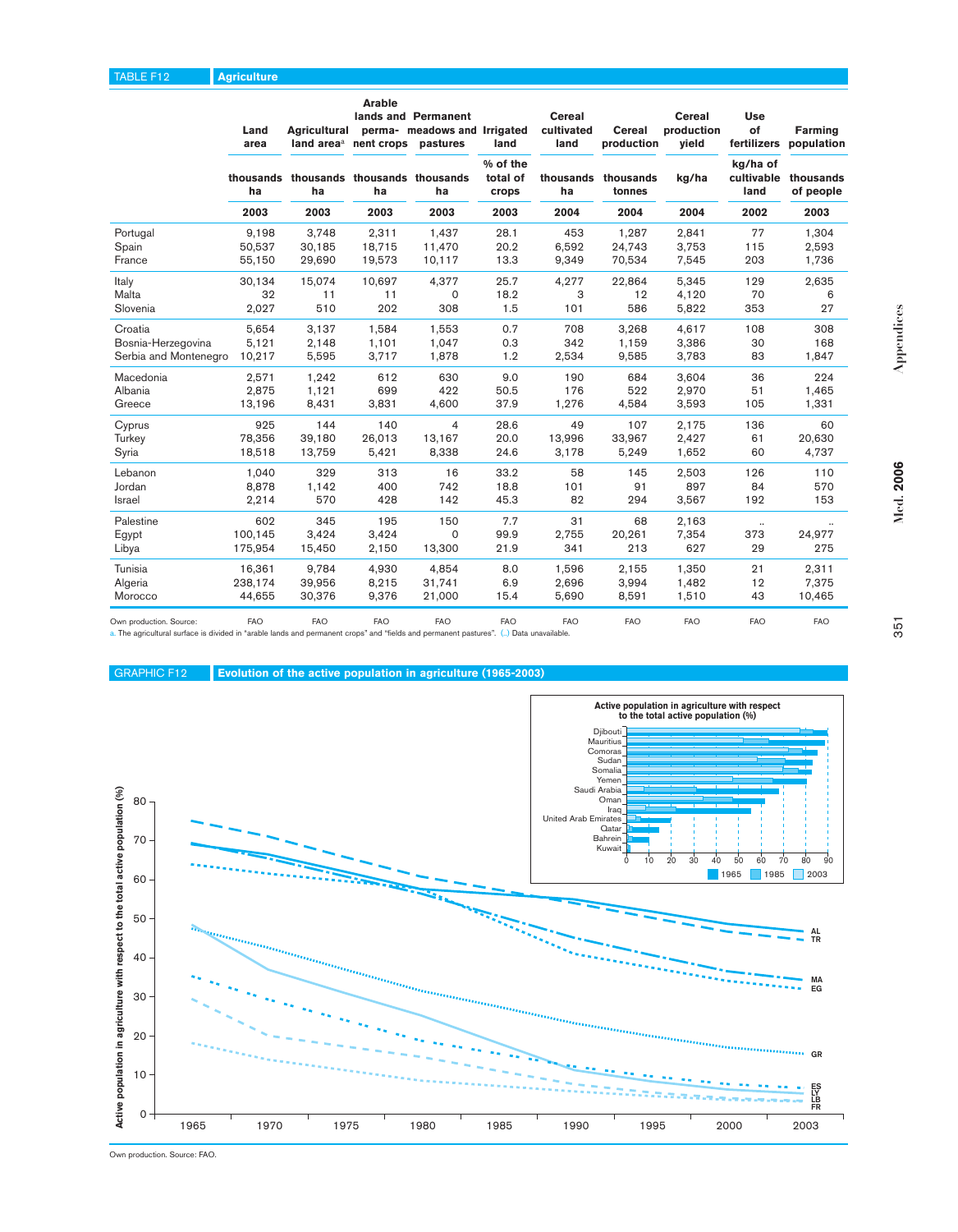|                       | Live animal stock                            |                      |                  |                                             |                      |                 |                |                |  |  |
|-----------------------|----------------------------------------------|----------------------|------------------|---------------------------------------------|----------------------|-----------------|----------------|----------------|--|--|
|                       | Bovine,<br>caprine<br>and ovine <sup>a</sup> | <b>Pigs</b>          | <b>Poultry</b> b | <b>Horses</b><br>and<br>camels <sup>c</sup> | <b>Rabbits</b>       | <b>Beehives</b> | <b>Exports</b> | <b>Imports</b> |  |  |
|                       | thousands                                    | thousands            | thousands        | thousands                                   | thousands            | thousands       | thousands \$   | thousands \$   |  |  |
|                       | 2004                                         | 2004                 | 2004             | 2004                                        | 2002                 | 2004            | 2004           | 2004           |  |  |
| Portugal              | 7.391                                        | 2.249                | 42.000           | 182                                         | $\ddot{\phantom{a}}$ | 300             | 22.194         | 159.063        |  |  |
| Spain                 | 32,158                                       | 24,895               | 129,902          | 488                                         | 2,500                | 2,250           | 336,984        | 360,802        |  |  |
| France                | 29,677                                       | 15,004               | 264,810          | 380                                         | 13,500               | 1,150           | 1,924,859      | 277,617        |  |  |
| Italy                 | 15,599                                       | 8,972                | 125,000          | 323                                         | 67,000               | 900             | 35,524         | 1,623,332      |  |  |
| Malta                 | 39                                           | 77                   | 1,010            | $\overline{2}$                              | 180                  |                 | 7              | 1,696          |  |  |
| Slovenia              | 579                                          | 621                  | 5,134            | 18                                          |                      | 210             | 3,184          | 14,434         |  |  |
| Croatia               | 1,314                                        | 1.489                | 11,185           | 14                                          | $\ddotsc$            | 119             | 1,396          | 76,423         |  |  |
| Bosnia-Herzegovina    | 1,356                                        | 595                  | 5,090            | 18                                          |                      | 84              | 83             | 32,860         |  |  |
| Serbia and Montenegro | 3,338                                        | 3,463                | 17,170           | 35                                          |                      | 307             | 2,415          | 8,679          |  |  |
| Macedonia             | 1,688                                        | 158                  | 2,725            | 57                                          |                      | 75              | 132            | 2,036          |  |  |
| Albania               | 3.393                                        | 143                  | 5.355            | 192                                         |                      | 111             | $\Omega$       | 3.317          |  |  |
| Greece                | 15,029                                       | 948                  | 28,193           | 125                                         | 1,500                | 1,300           | 3,454          | 104,472        |  |  |
| Cyprus                | 810                                          | 498                  | 3,870            | $\overline{7}$                              | 150                  | 50              | 1,868          | 1,414          |  |  |
| Turkey                | 42,105                                       | 7                    | 283,727          | 831                                         | 50                   | 5,000           | 4,620          | 8,728          |  |  |
| Syria                 | 17,261                                       | $\mathbf 0$          | 30,350           | 169                                         | 230                  | 392             | 266,241        | 20,133         |  |  |
| Lebanon               | 850                                          | 15                   | 35.000           | 37                                          | $\ddotsc$            | 123             | 116            | 173,560        |  |  |
| Jordan                | 2,100                                        | $\ddot{\phantom{a}}$ | 25,013           | 43                                          | 70                   | 50              | 15,752         | 64,286         |  |  |
| Israel                | 854                                          | 195                  | 46,200           | 16                                          | $\ddotsc$            | 73              | 8,130          | 17,837         |  |  |
| Palestine             | 1,243                                        | $\ldots$             | 12,700           | $\mathbf 0$                                 |                      | 52              | 520            | 23,600         |  |  |
| Egypt                 | 17,146                                       | 31                   | 115,150          | 3,268                                       | 9,250                | 1,590           | 13,973         | 28,484         |  |  |
| Libya                 | 5,895                                        | $\ldots$             | 25.000           | 122                                         |                      | 37              | 9              | 1,729          |  |  |
| Tunisia               | 8,830                                        | 6                    | 68.400           | 599                                         | $\ddot{\phantom{a}}$ | 140             | 40             | 12,643         |  |  |

Own production. Source: FAO FAO FAO FAO FAO FAO FAO FAO a. Includes bovine, caprine, ovine and buffalos livestock. unspecified animals. (..) Data unavailable.

Algeria 23,460 6 125,139 502 1,400 275 19 82,583 Morocco 25,114 8 137,000 1,701 .. 570 2,390 17,443





Own production. Source: FAO.

**Med. 2006**

Med. 2006

**Appendices**

Appendices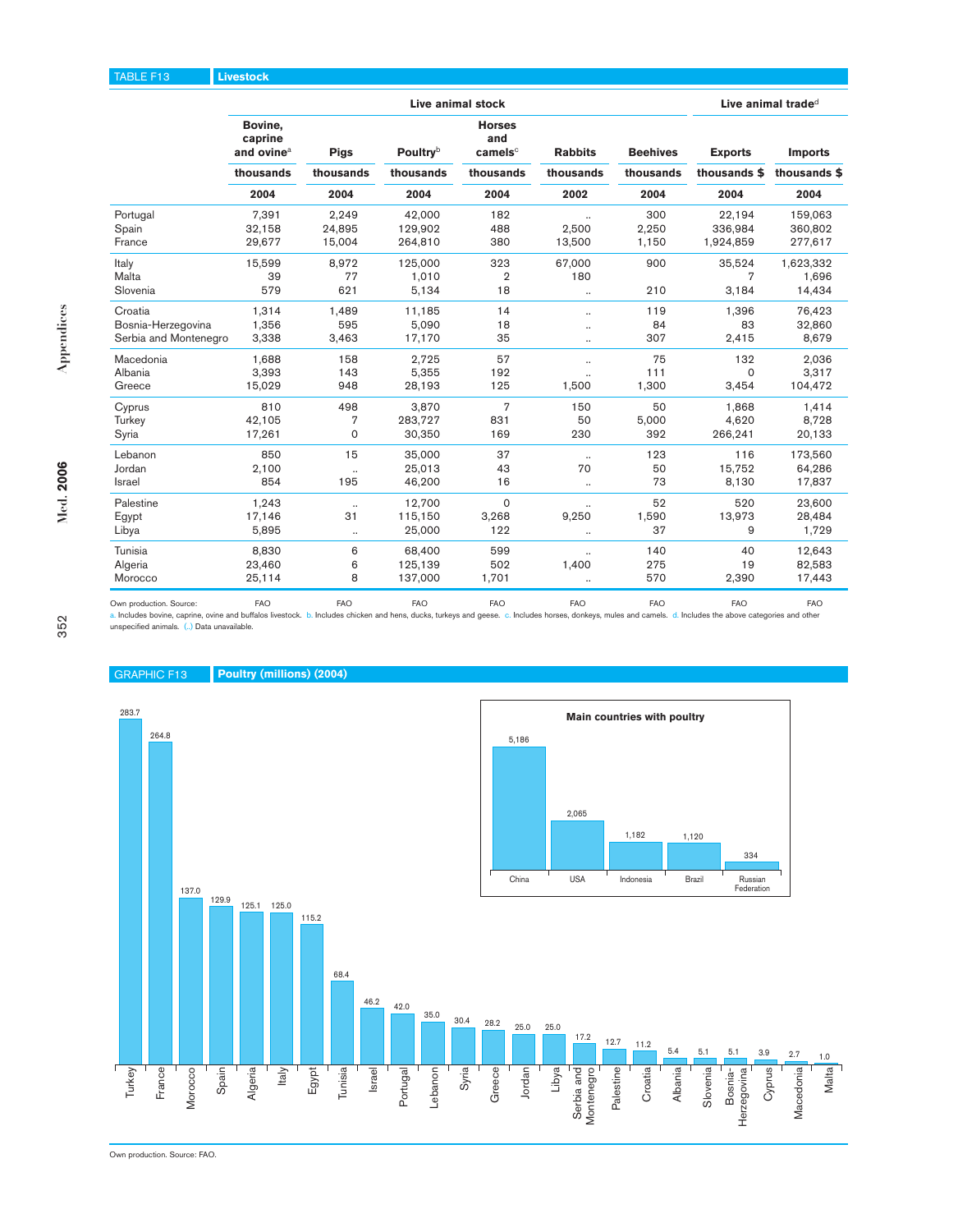|                              |            |                                       | Fishing in the<br><b>Mediterranean</b> |                                  | Trade in fish and | derivative products | Average<br>annual<br>supply of |                  |
|------------------------------|------------|---------------------------------------|----------------------------------------|----------------------------------|-------------------|---------------------|--------------------------------|------------------|
|                              | marina     | <b>Total fisheries</b><br>continental | and the<br><b>Black Sea</b>            | <b>Aquaculture</b><br>production | <b>Exports</b>    | <b>Imports</b>      | fish and fish<br>derivates     |                  |
|                              | tonnes     | tonnes                                | tonnes                                 | tonnes                           | millions \$       | millions \$         | kg/person                      | <b>Fishermen</b> |
|                              | 2003       | 2003                                  | 2003                                   | 2003                             | 2002              | 2002                | 2002                           | 2000             |
| Portugal                     | 213,323    | 1                                     | 8                                      | 7.829                            | 299.7             | 947.5               | 59.3                           | 25.021           |
| Spain                        | 887,618    | 8,710                                 | 92,181                                 | 313,288                          | 1,889.5           | 3,852.9             | 47.5                           | 75,434           |
| France                       | 699,891    | 2,130                                 | 48,011                                 | 245,846                          | 1,088.6           | 3,206.5             | 31.3                           | 26,113           |
| Italy                        | 293,325    | 4,379                                 | 275,268                                | 191,632                          | 424.4             | 2.906.0             | 26.2                           | 48,770           |
| Malta                        | 1,138      | $\mathbf 0$                           | 1,138                                  | 881                              | 17.9              | 21.0                | 50.2                           |                  |
| Slovenia                     | 1,087      | 195                                   | 1,087                                  | 1,353                            | 6.0               | 31.8                | 7.7                            | 231              |
| Croatia                      | 19,938     | 19                                    | 19,938                                 | 7,605                            | 79.7              | 84.0                | 11.9                           | 65,151           |
| Bosnia-Herzegovina           | 0          | 2,000                                 | $\Omega$                               | 6,635                            | 0.4               | 19.7                | 4.4                            | 3,500            |
| Serbia and Montenegro        | 489        | 569                                   | 489                                    | 2,607                            | 0.1               | 37.1                | 2.0                            | 1,429            |
| Macedonia                    | $\Omega$   | 162                                   | $\Omega$                               | 1.486                            | 0.0               | 5.1                 | 4.1                            | 8,472            |
| Albania                      | 1.537      | 1.165                                 | 1.537                                  | 860                              | 8.7               | 9.8                 | 4.1                            | 1,590            |
| Greece                       | 90,221     | 3,166                                 | 85,472                                 | 101,209                          | 226.0             | 379.6               | 23.3                           | 19,847           |
| Cyprus                       | 1.741      | 50                                    | 1.741                                  | 1.821                            | 5.5               | 33.3                | 28.5                           |                  |
| Turkey                       | 463,074    | 44,698                                | 463,074                                | 79,943                           | 116.7             | 29.0                | 7.3                            | 33,614           |
| Syria                        | 3,060      | 5,851                                 | 3,060                                  | 7,217                            | 0.1               | 85.2                | 2.7                            | 11,292           |
| Lebanon                      | 3,613      | 285                                   | 3,613                                  | 790                              | 0.2               | 46.0                | 12.2                           | 9,825            |
| Jordan                       | 131        | 350                                   | $\Omega$                               | 650                              | 0.7               | 27.2                | 5.1                            | 721              |
| Israel                       | 2,991      | 1,064                                 | 2,961                                  | 20,776                           | 7.5               | 134.3               | 22.0                           | 1,535            |
| Palestine                    | 1,508      | $\Omega$                              | 1,508                                  | $\circ$                          | $\ldots$          |                     | 0.8                            |                  |
| Egypt                        | 117,439    | 313,371                               | 47,031                                 | 445,181                          | 2.2               | 107.3               | 15.0                           | 250,000          |
| Libya                        | 33,671     | $\mathbf 0$                           | 33,005                                 | $\Omega$                         | 10.6              | 11.0                | 7.1                            | 9,500            |
| Tunisia                      | 89,518     | 859                                   | 89,518                                 | 2,130                            | 93.8              | 18.6                | 11.1                           | 50,815           |
| Algeria                      | 141,530    | $\mathbf 0$                           | 141,530                                | 476                              | 5.8               | 9.2                 | 3.5                            | 26,151           |
| Morocco                      | 894,612    | 1,655                                 | 33,250                                 | 1,538                            | 939.5             | 12.8                | 8.8                            | 106,096          |
| Own production. Source:<br>. | <b>FAO</b> | <b>FAO</b>                            | <b>FAO</b>                             | <b>FAO</b>                       | <b>FAO</b>        | <b>FAO</b>          | <b>FAO</b>                     | <b>WRI</b>       |

(..) Data unavailable.





Own production. Source: FAO.

**Med. 2006**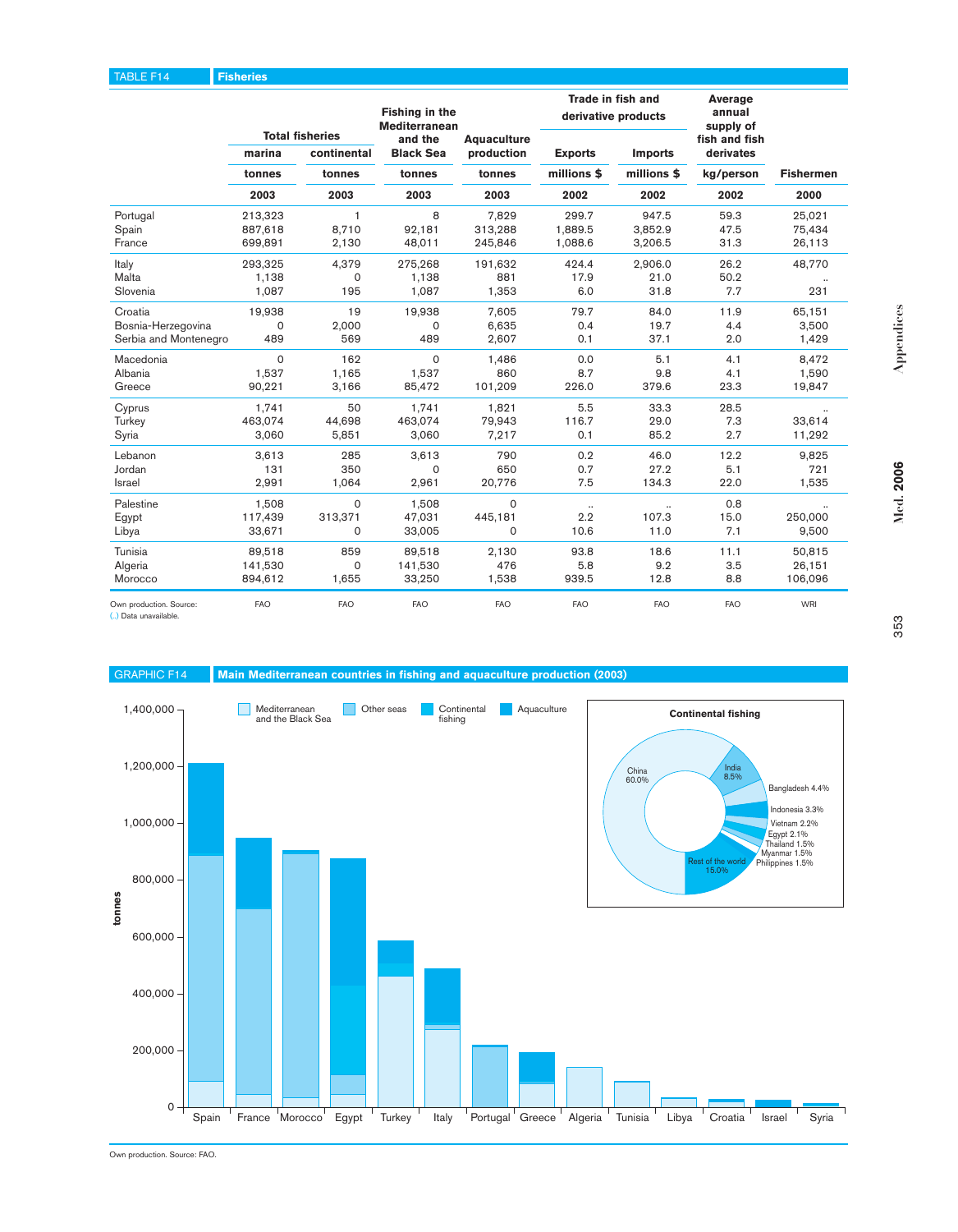# TABLE F15 **Employment and unemployment**

|                         |                                |                                          | <b>Unemployment rate</b>               | Sectorial distribution of the active population    |                                |                                |                                |
|-------------------------|--------------------------------|------------------------------------------|----------------------------------------|----------------------------------------------------|--------------------------------|--------------------------------|--------------------------------|
|                         | <b>Total</b>                   | females                                  | males                                  | Youth                                              | <b>Agriculture</b>             | <b>Industry</b>                | <b>Services</b>                |
|                         | $%$ of<br>active<br>population | $%$ of<br>active<br>female<br>population | $%$ of<br>active<br>male<br>population | % of active<br>population<br>aged<br>$15-24$ years | $%$ of<br>active<br>population | $%$ of<br>active<br>population | $%$ of<br>active<br>population |
|                         | 2002/03 <sup>a</sup>           | 2002/03 <sup>a</sup>                     | 2002/03 <sup>a</sup>                   | 2002                                               | 2001                           | 2001                           | 2001                           |
| Portugal                | 6.3                            | 7.2                                      | 5.5                                    | 12                                                 | 12                             | 35                             | 53                             |
| Spain                   | 11.0                           | 15.0                                     | 8.2                                    | 22                                                 | 6                              | 32                             | 62                             |
| France                  | 9.9                            | 11.1                                     | 9.0                                    | 20                                                 | $\overline{2}$                 | 24                             | 74                             |
| Italy                   | 8.7                            | 11.6                                     | 6.7                                    | 26                                                 | 5                              | 32                             | 63                             |
| Malta                   | 7.2                            | 9.0                                      | 6.4                                    | $\ldots$                                           | $\overline{2}$                 | 32                             | 66                             |
| Slovenia                | 6.1                            | 6.4                                      | 5.7                                    | 16                                                 | 11                             | 38                             | 51                             |
| Croatia                 | 13.8                           | 15.7                                     | 12.0                                   | 37                                                 | 16                             | 30                             | 54                             |
| Bosnia-Herzegovina      | $\ldots$                       | $\ldots$                                 |                                        | $\ddotsc$                                          | $\ddotsc$                      | $\ddotsc$                      | $\ldots$                       |
| Serbia and Montenegro   | 15.2                           | 16.4                                     | 14.4                                   |                                                    | $\ldots$                       | $\cdot\cdot$                   | $\cdot\cdot$                   |
| Macedonia               | 37.2                           | 37.8                                     | 36.7                                   | $\ddotsc$                                          | $\ddotsc$                      | $\ddotsc$                      | $\ddotsc$                      |
| Albania                 | 15.2                           | 18.3                                     | 13.2                                   | $\ldots$                                           |                                | $\ddotsc$                      | $\ddotsc$                      |
| Greece                  | 8.9                            | 13.6                                     | 5.8                                    | 26                                                 | 16                             | 23                             | 61                             |
| Cyprus                  | 4.7                            | 6.2                                      | 3.5                                    | $\overline{7}$                                     | 9                              | 23                             | 68                             |
| Turkey                  | 10.3                           | 9.7                                      | 10.5                                   | 20                                                 | 33                             | 24                             | 43                             |
| Syria                   | 11.7                           | 24.1                                     | 8.3                                    |                                                    | $\ldots$                       | $\ddotsc$                      | $\ldots$                       |
| Lebanon                 | $\ldots$                       | $\ldots$                                 | $\ldots$                               | $\ddotsc$                                          | $\ddotsc$                      | $\ddotsc$                      | $\ldots$                       |
| Jordan                  | 13.2 <sup>b</sup>              | 20.7                                     | 11.8                                   |                                                    | $\ddotsc$                      |                                | $\ldots$                       |
| Israel                  | 10.7                           | 11.3                                     | 10.2                                   | 19                                                 | 19                             | 24                             | 57                             |
| Palestine               | 26.7                           | 20.0                                     | 28.0                                   |                                                    | 13                             | 29                             | 58                             |
| Egypt                   | 11.0                           | 23.3                                     | 7.5                                    |                                                    | 30 <sup>c</sup>                | 21 <sup>c</sup>                | 49 <sup>c</sup>                |
| Libya                   | $\cdot\cdot$                   | $\ldots$                                 | $\ldots$                               |                                                    | $\ldots$                       | $\cdot\cdot$                   | $\cdot\cdot$                   |
| Tunisia                 | 14.3                           | $\ldots$                                 |                                        |                                                    | $\ddotsc$                      |                                | $\cdot\cdot$                   |
| Algeria                 | 17.7                           | 18.1                                     | 17.5                                   |                                                    |                                |                                | $\ldots$                       |
| Morocco                 | 11.9                           | 13.0                                     | 11.5                                   |                                                    |                                |                                | $\cdot\cdot$                   |
| Own production. Source: | ILO                            | <b>ILO</b>                               | ILO                                    | WB                                                 | <b>UNCTAD</b>                  | <b>UNCTAD</b>                  | <b>UNCTAD</b>                  |

ble for this period. b. Data from WB. c. Data from 1999. (..) Data unavailable.



### GRAPHIC F15 **Unemployment (2002-2004)\***

Own production. Source: ILO and WB. \* Latest data available for this period.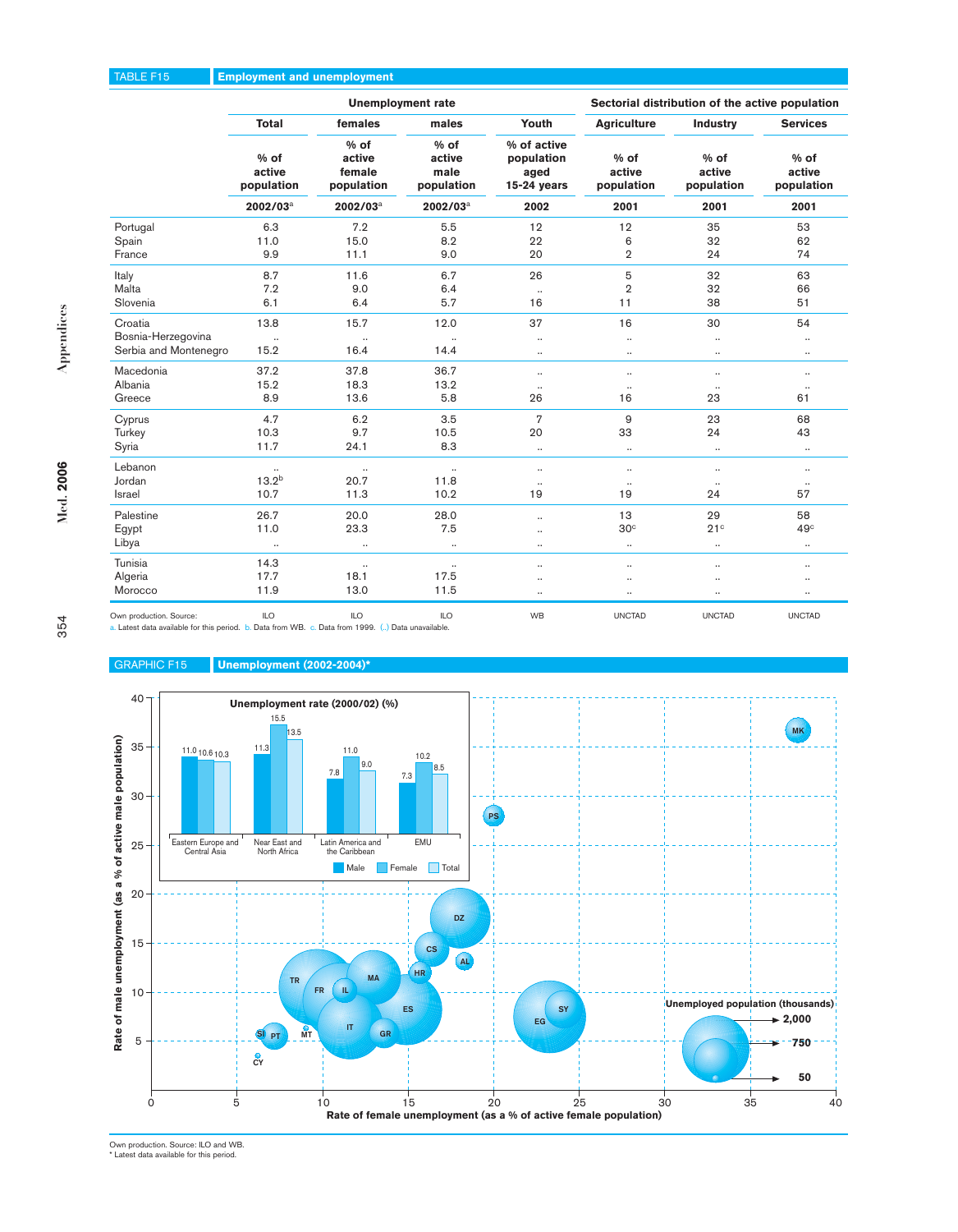#### TABLE F16 **Income distribution**

|                       |                 | Relationship          |                  |                     |                     |                       |                                       |                  |
|-----------------------|-----------------|-----------------------|------------------|---------------------|---------------------|-----------------------|---------------------------------------|------------------|
|                       |                 | <b>Poorest</b><br>20% | Second<br>20%    | <b>Third</b><br>20% | <b>Forth</b><br>20% | <b>Richest</b><br>20% | between<br>the richest<br>10% and the | Gini             |
|                       | <b>Years</b>    | $\frac{0}{0}$         | $\frac{0}{0}$    | $\frac{0}{0}$       | $\frac{0}{0}$       | $\frac{0}{0}$         | poorest 10% <sup>a</sup>              | coefficient      |
| Portugal              | 1997            | 5.8                   | 11.0             | 15.5                | 21.8                | 45.9                  | 14.9                                  | 38.5             |
| Spain                 | 1990            | 7.5                   | 12.6             | 17.0                | 22.6                | 40.3                  | 9.0                                   | 32.5             |
| France                | 1995            | 7.2                   | 12.6             | 17.2                | 22.8                | 40.2                  | 9.0                                   | 32.7             |
| Italy<br>Malta        | 2000            | 6.5<br>$\cdots$       | 12.0<br>$\cdots$ | 16.8<br>$\cdots$    | 22.8<br>$\cdot$     | 42.0                  | 11.7<br>$\cdots$                      | 36.0<br>$\cdots$ |
| Slovenia              | 1998-99         | 9.1                   | 14.2             | 18.1                | 22.9                | $\ldots$<br>35.7      | 5.9                                   | 28.4             |
| Croatia               | 2001            | 8.3                   | 12.8             | 16.8                | 22.5                | 39.6                  | 7.2                                   | 29.0             |
| Bosnia-Herzegovina    | 2001            | 9.5                   | 14.2             | 17.9                | 22.6                | 35.8                  | 5.5                                   | 26.2             |
| Serbia and Montenegro | <b>Contract</b> | $\ldots$              | $\ldots$         | $\cdot$             | $\sim$ $\sim$       | $\sim$ 100 $\mu$      | $\ldots$                              | $\cdot$          |
| Macedonia             | 1998            | 8.4                   | 14.0             | 17.7                | 23.2                | 36.7                  | 6.7                                   | 28.2             |
| Albania               | 2002            | 9.1                   | 13.5             | 17.3                | 22.8                | 37.3                  | 5.9                                   | 28.2             |
| Greece                | 1998            | 7.1                   | 11.4             | 15.8                | 22.1                | 43.6                  | 9.8                                   | 35.4             |
| Cyprus                | $\ddotsc$       | $\ldots$              | $\ldots$         | $\ldots$            | $\ldots$            | $\ldots$              | $\ldots$                              | $\ldots$         |
| Turkey                | 2000            | 6.1                   | 10.6             | 14.9                | 21.7                | 46.7                  | 13.3                                  | 40.0             |
| Syria                 | $\ldots$        | $\ldots$              | $\cdot$          | $\ddots$            | $\ldots$            | $\ddotsc$             | $\ddotsc$                             | $\ldots$         |
| Lebanon               | $\ldots$        | $\ldots$              | $\ldots$         | $\ldots$            | $\ldots$            | $\sim$                | $\ldots$                              | $\ldots$         |
| Jordan                | 1997            | 7.6                   | 11.4             | 15.5                | 21.1                | 44.4                  | 9.0                                   | 36.4             |
| <b>Israel</b>         | 1997            | 6.9                   | 11.4             | 16.3                | 21.1                | 44.3                  | 11.8                                  | 35.5             |
| Palestine             | $\ddotsc$       | $\ldots$              | $\ldots$         | $\ddotsc$           | $\cdot\cdot$        | $\cdot\cdot$          | $\cdot\cdot$                          | $\cdot$          |
| Egypt                 | 1999-2000       | 8.6                   | 12.1             | 15.4                | 20.3                | 43.6                  | 8.0                                   | 34.4             |
| Libya                 |                 | $\ldots$              | $\cdot$          | $\ldots$            | $\ldots$            | $\ldots$              | $\ldots$                              | $\cdot\cdot$     |
| Tunisia               | 2000            | 6.0                   | 10.3             | 14.8                | 21.6                | 47.3                  | 13.7                                  | 39.8             |
| Algeria               | 1995            | 7.0                   | 11.6             | 16.1                | 22.7                | 42.6                  | 9.6                                   | 35.3             |
| Morocco               | 1998-1999       | 6.5                   | 10.6             | 14.8                | 21.5                | 46.6                  | 11.9                                  | 39.5             |
|                       |                 |                       |                  |                     |                     |                       |                                       |                  |

Own production. Source: WB WB WB WB WB WB WB WB a. Portugal, Spain, France, Italy, Slovenia, Greece and Israel categories are organized according to income per capita. The categories referring to other countries are organised according to consumption per capita. (..) Data unavailable.



GRAPHIC F16 **Relationship between the richest 10% and the poorest 10% (1990-2002\***



Own production. Source: WB. (\*) Latest data available for this period.

**Med. 2006**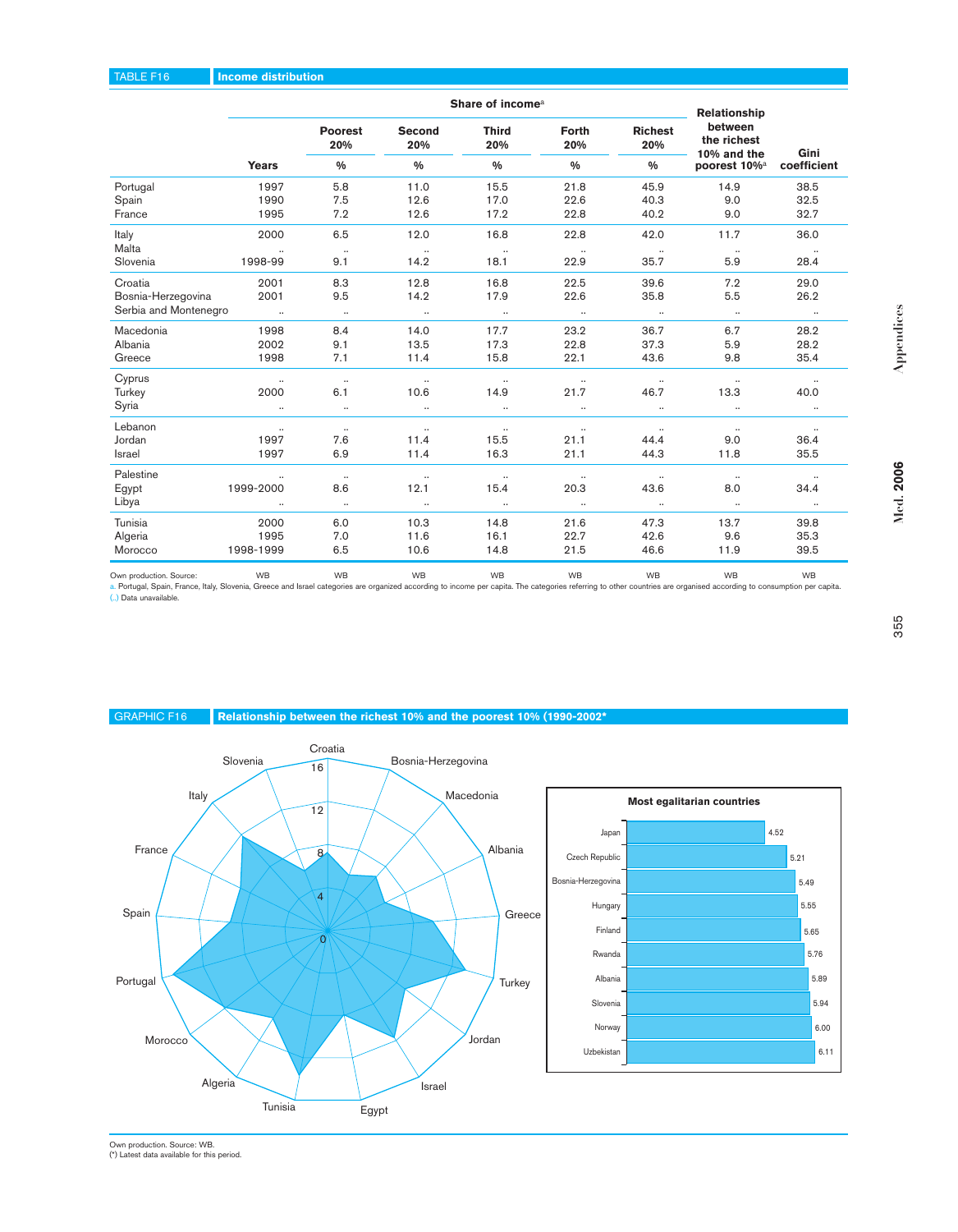### TABLE F17 **Gender: economic activity**

|                                                                                                                                                                                           | Female<br>economic<br>activity rate |                            |                    |                  | Labour force occupational rate |                  |                      |                  | <b>Earned</b>        |             |
|-------------------------------------------------------------------------------------------------------------------------------------------------------------------------------------------|-------------------------------------|----------------------------|--------------------|------------------|--------------------------------|------------------|----------------------|------------------|----------------------|-------------|
|                                                                                                                                                                                           | $(215 \text{ years})$               |                            | <b>Agriculture</b> |                  | <b>Industry</b>                |                  | <b>Services</b>      |                  |                      | incomeb     |
|                                                                                                                                                                                           | as a                                |                            | women              | men              | women                          | men              | women                | men              | women                | men         |
|                                                                                                                                                                                           | % of the<br>male rate               |                            | % of<br>female em- | % of<br>male em- | % of<br>female em-             | % of<br>male em- | $%$ of<br>female em- | % of<br>male em- | \$ PPP               | \$ PPP      |
|                                                                                                                                                                                           | 2003                                | <b>Period</b> <sup>a</sup> | ployment           | ployment         | ployment                       | ployment         | ployment             | ployment         | 2003                 | 2003        |
| Portugal                                                                                                                                                                                  | 72                                  | 2000/02                    | 14                 | 12               | 23                             | 44               | 63                   | 44               | 12,853               | 23,829      |
| Spain                                                                                                                                                                                     | 58                                  | 2000/02                    | 5                  | 8                | 15                             | 42               | 80                   | 50               | 13,854               | 31,322      |
| France                                                                                                                                                                                    | 78                                  | 2000/02                    | $\mathbf{1}$       | $\overline{2}$   | 13                             | 34               | 86                   | 64               | 20,642               | 35,123      |
| Italy                                                                                                                                                                                     | 60                                  | 2000/02                    | 5                  | 6                | 20                             | 39               | 75                   | 55               | 17,176               | 37,670      |
| Malta                                                                                                                                                                                     | 38                                  | 1995/2002 <sup>b</sup>     | $\mathbf{1}$       | $\ddotsc$        | 21                             | $\ldots$         | 78                   | $\ddotsc$        | 9,893                | 25,525      |
| Slovenia                                                                                                                                                                                  | 81                                  | 2000/02                    | 10                 | 10               | 29                             | 46               | 61                   | 44               | 14,751               | 23,779      |
| Croatia                                                                                                                                                                                   | 74                                  | 2000/02                    | 15                 | 16               | 21                             | 37               | 64                   | 47               | 8,047                | 14,351      |
| Bosnia-Herzegovina                                                                                                                                                                        | 60                                  | 1990/97                    | 16                 | 9                | 37                             | 54               | 47                   | 37               | 3,759                | 8,229       |
| Serbia and Montenegro                                                                                                                                                                     | $\ddotsc$                           |                            | $\ddotsc$          | $\ddotsc$        | $\ldots$                       |                  | $\ddotsc$            | $\ldots$         |                      |             |
| Macedonia                                                                                                                                                                                 | 73                                  | 2000/02                    | 25                 | 23               | 30                             | 36               | 45                   | 41               | 4,861                | 8,725       |
| Albania                                                                                                                                                                                   | 74                                  | 1992/97                    | 27                 | 22               | 45                             | 45               | 28                   | 33               | 3,266                | 5,836       |
| Greece                                                                                                                                                                                    | 60                                  | 2000/02                    | 18                 | 15               | 12                             | 30               | 70                   | 55               | 12,531               | 27,591      |
| Cyprus                                                                                                                                                                                    | 63                                  | 1995/2002 <sup>b</sup>     | $\overline{4}$     | $\ldots$         | 13                             | $\ldots$         | 83                   | $\ldots$         | 11,864               | 25,260      |
| Turkey                                                                                                                                                                                    | 63                                  | 2000/02                    | 56                 | 24               | 15                             | 28               | 29                   | 48               | 4,276                | 9,286       |
| Syria                                                                                                                                                                                     | 38                                  | 1992/97                    | 54                 | 23               | 8                              | 28               | 38                   | 49               | 1,584                | 5,534       |
| Lebanon                                                                                                                                                                                   | 40                                  | 1990/97                    | 10                 | 6                | 22                             | 34               | 68                   | 60               | 2,430                | 7,789       |
| Jordan                                                                                                                                                                                    | 36                                  | 1992/97                    | $\overline{4}$     | 6                | 10                             | 27               | 86                   | 66               | 2,004                | 6,491       |
| Israel                                                                                                                                                                                    | 69                                  | 2000/02                    | $\mathbf{1}$       | 3                | 12                             | 34               | 87                   | 63               | 14,159               | 25,969      |
| Palestine                                                                                                                                                                                 | 14                                  | 2000/02                    | 26                 | 9                | 11                             | 32               | 63                   | 59               | $\ddotsc$            |             |
| Egypt                                                                                                                                                                                     | 46                                  | 2000/02                    | 39                 | 27               | $\overline{7}$                 | 25               | 54                   | 48               | 1,614                | 6,203       |
| Libya                                                                                                                                                                                     | 35                                  | 1990/97                    | 28                 | $\overline{7}$   | 5                              | 27               | 67                   | 66               | $\ddot{\phantom{a}}$ |             |
| Tunisia                                                                                                                                                                                   | 48                                  | 1992/97                    | 20                 | 22               | 40                             | 32               | 38                   | 44               | 3.840                | 10,420      |
| Algeria                                                                                                                                                                                   | 41                                  | 1990/97                    | 57                 | 18               | 7                              | 38               | 36                   | 44               | 2,896                | 9,244       |
| Morocco                                                                                                                                                                                   | 53                                  | 1998/2001                  | 6                  | 6                | 40                             | 32               | 54                   | 62               | 2,299                | 5,699       |
| Own production. Source:<br>a. Latest data available from this period. b. Estimates worked out according to the most recent available data from the 1991-2000 period. () Data unavailable. | <b>UNDP</b>                         |                            | <b>WB</b>          | <b>WB</b>        | <b>WB</b>                      | <b>WB</b>        | <b>WB</b>            | <b>WB</b>        | <b>UNDP</b>          | <b>UNDP</b> |

356

**Med. 2006**

Med. 2006

**Appendices**

Appendices





Own production. Source: UNDP.<br>(\*) The factor represents the numb

 $\cdot$  of times that male incomes surpass average female incomes within the same country.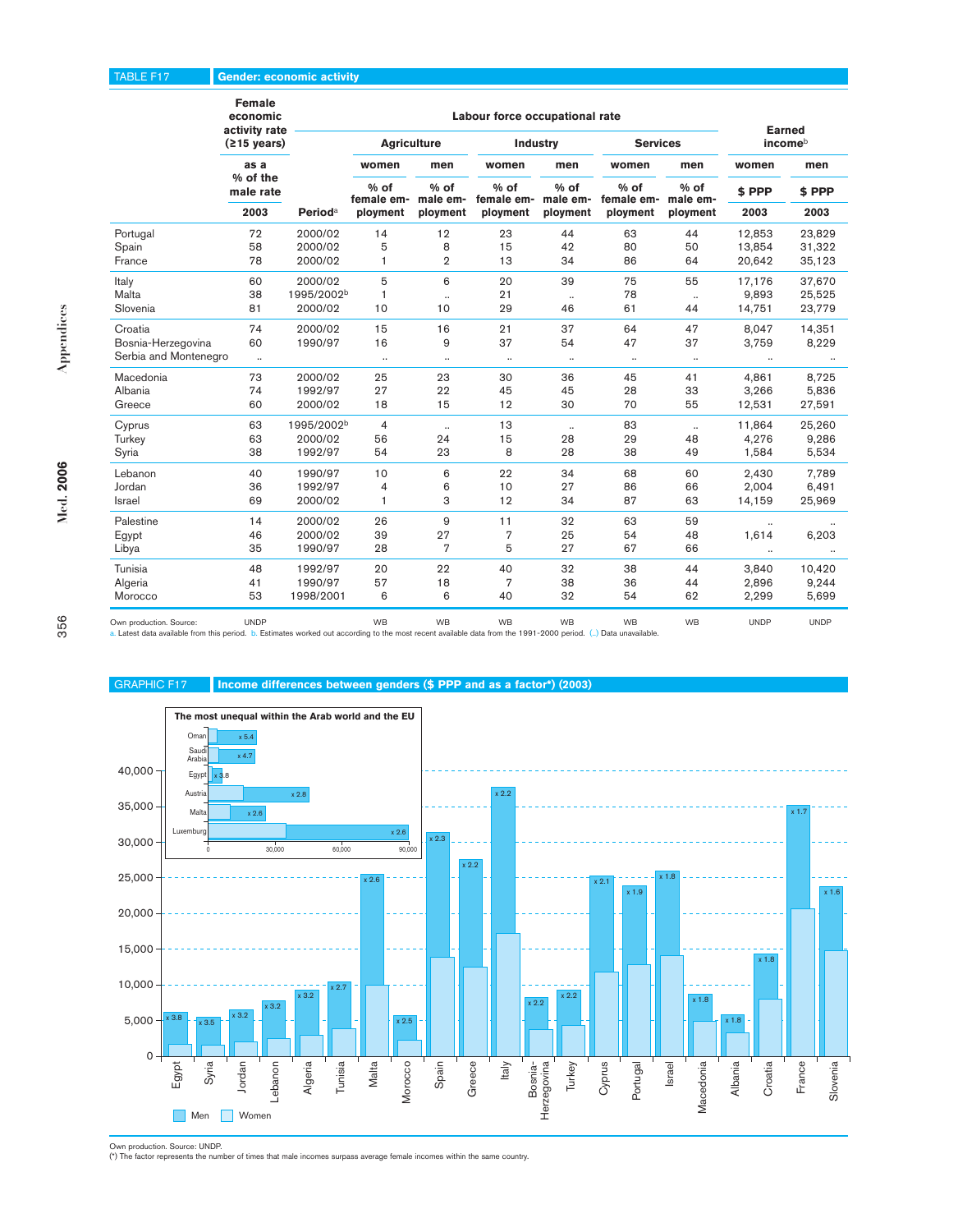|                       | <b>Energy</b>           | <b>Energy</b>     | <b>Energy</b><br>consump-consumption | GDP per<br>unit of<br>energy | <b>Net</b><br>energy |                        | <b>Energy consumption by source</b> |                    |                 |
|-----------------------|-------------------------|-------------------|--------------------------------------|------------------------------|----------------------|------------------------|-------------------------------------|--------------------|-----------------|
|                       | production<br>thousands | tion<br>thousands | per capita                           | use<br>\$PPP                 | import<br>% of       | <b>Fossil</b><br>fuels | <b>Nuclear</b>                      | Hidro-<br>electric | Rene-<br>wables |
|                       | tonnes<br>oil eqb       | tonnes<br>oil eqb | kg<br>$oil$ eq $b$                   | per kg<br>oil eq             | used<br>energy       | $\frac{0}{0}$          | $\frac{0}{0}$                       | $\frac{0}{0}$      | $\frac{0}{0}$   |
|                       | 2002                    | 2002              | 2002                                 | 2002                         | 2002                 | 2001                   | 2001                                | 2001               | 2001            |
| Portugal              | 3,643                   | 26,392            | 2,546                                | 6.9                          | 86                   | 86.9                   | 0.0                                 | 4.9                | 8.2             |
| Spain                 | 31,737                  | 131,558           | 3,215                                | 6.5                          | 76                   | 80.7                   | 13.1                                | 2.8                | 3.4             |
| France                | 134,379                 | 265,881           | 4,470                                | 5.8                          | 49                   | 53.2                   | 40.8                                | 2.4                | 3.6             |
| Italy                 | 26,590                  | 172,720           | 2.994                                | 8.5                          | 85                   | 94.5                   | 0.0                                 | 2.4                | 3.1             |
| Malta <sup>a</sup>    | 0                       | 738 <sup>c</sup>  | 1,888 <sup>c</sup>                   | 5.0 <sup>c</sup>             | $\cdot\cdot$         | $\cdots$               | $\cdot\cdot$                        | $\cdot\cdot$       | $\cdot\cdot$    |
| Slovenia              | 3,379                   | 6,951             | 3,486                                | 5.1                          | 51                   | 69.8                   | 19.7                                | 4.7                | 5.8             |
| Croatia               | 3,706                   | 8,222             | 1,852                                | 5.3                          | 55                   | 89.1                   | 0.0                                 | 7.0                | 3.9             |
| Bosnia-Herzegovina    | 3,318                   | 4,324             | 1,052                                | 5.3                          | 23                   | 86.1                   | 0.0                                 | 9.8                | 4.1             |
| Serbia and Montenegro | 10,876                  | 16,169            | 1,981                                | $\ldots$                     | 33                   | 88.5                   | 0.0                                 | 6.4                | 5.1             |
| Macedonia             | $1.572^{a,d}$           | $2.608^{a,d}$     | $1.282^{a,d}$                        | $4.1^{a,d}$                  | $\ldots$             | 91.2                   | 0.0                                 | 2.1                | 6.7             |
| Albania               | 771                     | 1,944             | 617                                  | 6.7                          | 60                   | 72.1                   | 0.0                                 | 19.6               | 8.3             |
| Greece                | 10,232                  | 29,025            | 2,637                                | 6.8                          | 65                   | 95.5                   | 0.0                                 | 0.6                | 3.9             |
| Cyprus <sup>a</sup>   | 44 <sup>c</sup>         | 2.453c            | 3.109c                               | 8.3 <sup>c</sup>             | $\ddotsc$            | 98.2                   | 0.0                                 | 0.0                | 1.8             |
| Turkey                | 24,432                  | 75,418            | 1,083                                | 5.7                          | 68                   | 87.0                   | 0.0                                 | 2.9                | 10.1            |
| Syria                 | 36,706                  | 18,054            | 1,063                                | 3.2                          | $-103$               | 93.8                   | 0.0                                 | 6.1                | 0.1             |
| Lebanon               | 192                     | 5,369             | 1,209                                | 3.8                          | 96                   | 97.0                   | 0.0                                 | 0.5                | 2.5             |
| Jordan                | 261                     | 5,359             | 1,036                                | 3.9                          | 95                   | 98.6                   | 0.0                                 | 0.1                | 1.3             |
| Israel                | 722                     | 20,954            | 3,191                                | 6.0                          | 97                   | 97.0                   | 0.0                                 | 0.0                | 3.0             |
| Palestine             |                         |                   | $\ldots$                             | $\ldots$                     | $\ddotsc$            | $\ldots$               | $\ldots$                            | $\ldots$           |                 |
| Egypt                 | 59,766                  | 52,393            | 789                                  | 4.6                          | $-14$                | 94.7                   | 0.0                                 | 2.5                | 2.8             |
| Libya                 | 69,519                  | 18,704            | 3,433                                | $\ddotsc$                    | $-272$               | 99.1                   | 0.0                                 | 0.0                | 0.9             |
| Tunisia               | 6,943                   | 8,276             | 846                                  | 7.7                          | 16                   | 84.7                   | 0.0                                 | 0.1                | 15.2            |
| Algeria               | 150,292                 | 30,845            | 985                                  | 5.6                          | $-387$               | 99.7                   | 0.0                                 | 0.0                | 0.3             |
| Morocco               | 589                     | 10,753            | 363                                  | 10.1                         | 95                   | 95.1                   | 0.0                                 | 0.7                | 4.2             |
|                       | 1.11                    | 1.1.1             | $\cdots$                             |                              | 1.11                 |                        |                                     |                    |                 |

Own production. Source: WB WB WB WB WB WB WB WB WB WB WB WB WRI WRI WRI WRI WRI WRI WRI WRI WRI WR<br>a. WRI. b. Oil equivalent: energy unit used which is equal to the energy contained in a ton of crude oil. c. Data from 2001

GRAPHIC F18 **Energy consumption (kg oil equivalent per capita) (2002)**



2.2

haran Africa

1.2

**EMU**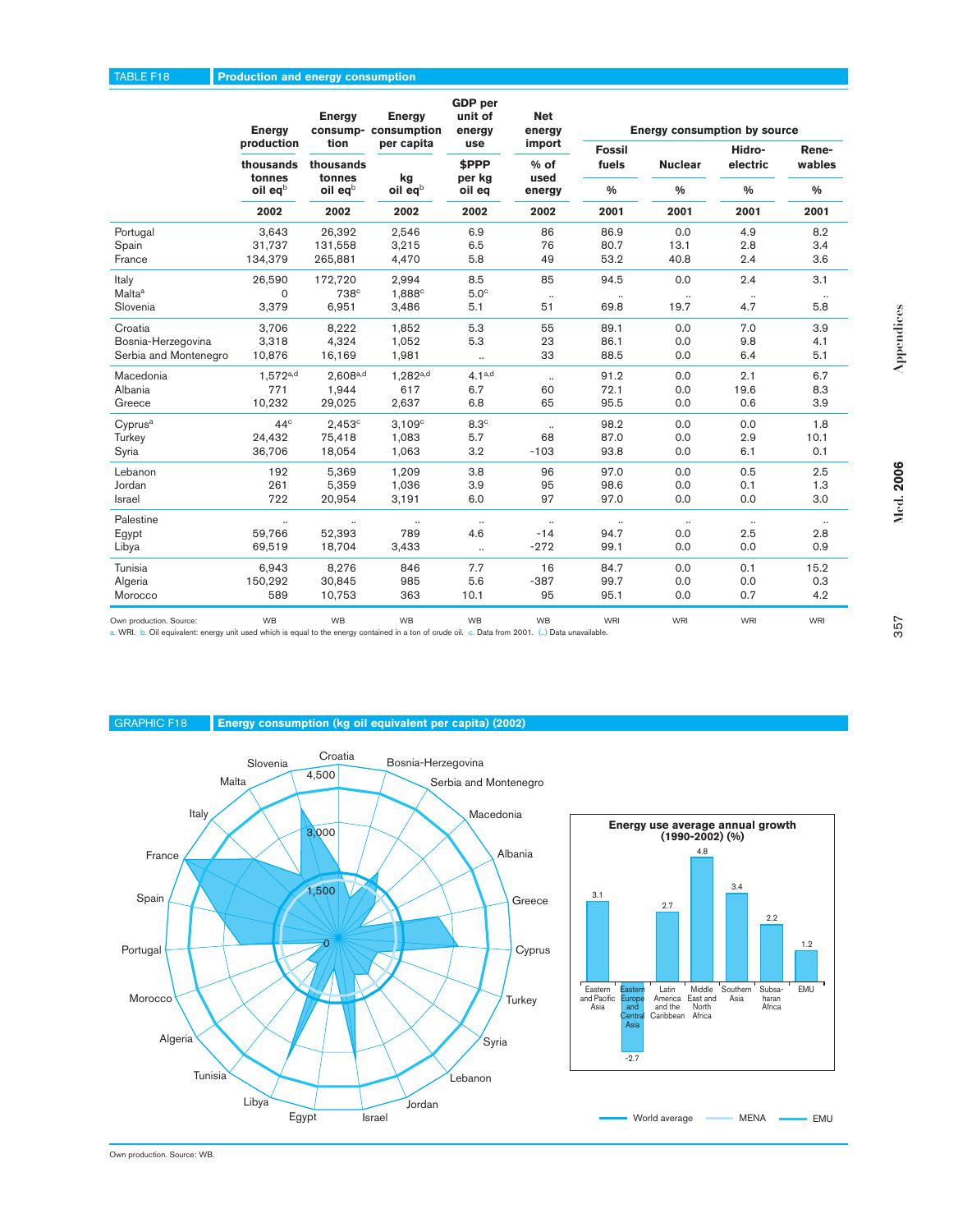### TABLE F19 **Production, consumption and access to electricity**

|                       | <b>Population</b><br>with<br>access to | <b>Electricity</b> | <b>Electricity</b><br>consumption | Electricity sources <sup>a</sup> |               |               |               |               |  |  |  |
|-----------------------|----------------------------------------|--------------------|-----------------------------------|----------------------------------|---------------|---------------|---------------|---------------|--|--|--|
|                       | electricity                            | production         | per capita                        | hydroelectric                    | carbon        | oil           | gas           | nuclear       |  |  |  |
|                       | $\frac{0}{0}$                          | billion kWh        | kWh                               | $\frac{0}{0}$                    | $\frac{9}{6}$ | $\frac{0}{0}$ | $\frac{0}{0}$ | $\frac{0}{0}$ |  |  |  |
|                       | 2000                                   | 2002               | 2002                              | 2002                             | 2002          | 2002          | 2002          | 2002          |  |  |  |
| Portugal              | $\ddot{\phantom{0}}$                   | 45.7               | 4,000                             | 17.1                             | 33.3          | 25.0          | 19.8          |               |  |  |  |
| Spain                 | $\cdot$                                | 242.7              | 5,048                             | 9.5                              | 34.0          | 11.8          | 13.3          | 26.0          |  |  |  |
| France                | $\ddotsc$                              | 554.8              | 6,606                             | 10.9                             | 4.5           | 0.8           | 4.2           | 78.7          |  |  |  |
| Italy                 | $\ddotsc$                              | 277.5              | 4,901                             | 14.2                             | 14.6          | 31.6          | 35.8          |               |  |  |  |
| <b>Malta</b>          | $\ddot{\phantom{a}}$                   | 1.9 <sup>b</sup>   | 4.271 <sup>b</sup>                | $\ddot{\phantom{a}}$             | $\cdot\cdot$  |               |               |               |  |  |  |
| Slovenia              | $\ldots$                               | 14.7               | 5,907                             | 23.2                             | 36.1          | 0.4           | 2.0           | 37.6          |  |  |  |
| Croatia               | $\ddotsc$                              | 12.2               | 2,855                             | 43.9                             | 17.3          | 18.2          | 20.7          | $\ddotsc$     |  |  |  |
| Bosnia-Herzegovina    | $\ddot{\phantom{0}}$                   | 10.8               | 1,633                             | 48.8                             | 49.9          | 1.3           |               |               |  |  |  |
| Serbia and Montenegro | $\ddot{\phantom{a}}$                   | 33.2               | 2,869 <sup>b</sup>                | 31.5                             | 66.1          | 0.7           | 1.6           | $\ldots$      |  |  |  |
| Macedonia             | $\ddotsc$                              | 6.4 <sup>b</sup>   | 2,798 <sup>b</sup>                | $\ddotsc$                        | $\ddotsc$     | $\ldots$      | $\ddotsc$     | $\ddotsc$     |  |  |  |
| Albania               | $\ddotsc$                              | 3.7                | 1,390                             | 95.3                             |               | 4.7           |               |               |  |  |  |
| Greece                | $\ddotsc$                              | 53.9               | 4,231                             | 5.2                              | 64.1          | 16.0          | 13.1          |               |  |  |  |
| Cyprus                | $\ldots$                               | 3.6 <sup>b</sup>   | 4,360 <sup>b</sup>                |                                  | $\ddotsc$     |               | $\cdot\cdot$  |               |  |  |  |
| Turkey                | $\ldots$                               | 129.4              | 1,458                             |                                  | 26.0          | 24.8          | 8.3           | 40.6          |  |  |  |
| Syria                 | 85.9                                   | 26.9               | 1,000                             | 39.7                             |               | 25.2          | 35.2          |               |  |  |  |
| Lebanon               | 95.0                                   | 9.7                | 1,951                             | 7.0                              |               |               | 93.0          |               |  |  |  |
| Jordan                | 95.0                                   | 8.1                | 1,317                             | 0.7                              |               | 90.9          | 8.4           |               |  |  |  |
| Israel                | 100.0                                  | 45.4               | 5,857                             | 0.0                              | 77.4          | 22.5          | 0.1           |               |  |  |  |
| Palestine             | $\ddotsc$                              | $\ldots$           | $\ldots$                          |                                  |               | $\ldots$      | $\ddotsc$     |               |  |  |  |
| Egypt                 | 93.8                                   | 86.1               | 1,073                             | 16.3                             |               | 7.5           | 76.0          |               |  |  |  |
| Libya                 | 99.8                                   | 15.3               | 2,250                             |                                  |               | 77.8          | 22.2          |               |  |  |  |
| Tunisia               | 94.6                                   | 11.8               | 1,019                             | 0.6                              |               | 10.2          | 89.0          |               |  |  |  |
| Algeria               | 98.0                                   | 27.6               | 662                               | 0.2                              |               | 2.2           | 97.6          |               |  |  |  |
| Morocco               | 71.1                                   | 17.2               | 475                               | 4.9                              | 70.1          | 23.9          |               |               |  |  |  |
|                       |                                        |                    |                                   |                                  |               |               |               |               |  |  |  |

Own production. Source: WB WB WB WB WB WB WB WB a. Percentages do not always add up to 100% as renewable electricity sources are not included. b. WRI, data from 2001. (..) Data unavailable.



Own production. Source: WRI<br>The information for 1990 on the ex-Yugoslavian countries corresponds to the average of the old federation.<br>(\*) Information for 1990 not available.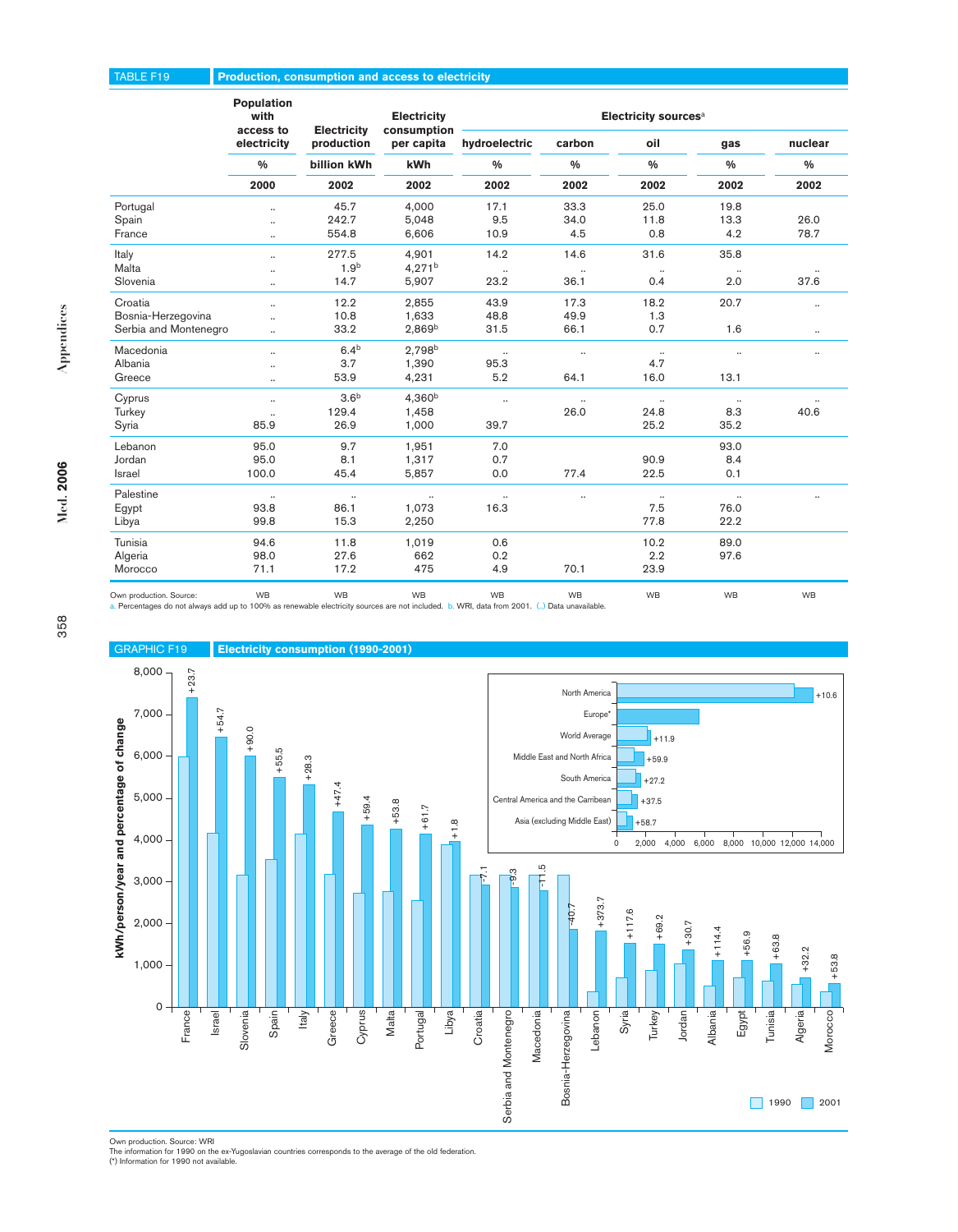|                       | CO <sub>2</sub> emissions |               |                        |                                           | CO <sub>2</sub> emissions by sectors |                  |                      |                           |
|-----------------------|---------------------------|---------------|------------------------|-------------------------------------------|--------------------------------------|------------------|----------------------|---------------------------|
|                       | Total                     | Per<br>capita | World<br>participation | <b>Emission</b><br>intensity              | <b>Industry and</b><br>construction  | <b>Transport</b> | <b>Electricity</b>   | <b>Motor</b><br>vehiclesb |
|                       | millions t                | t             | %                      | tCO <sub>2</sub><br>per million<br>\$ PPP | $\frac{0}{0}$                        | $\frac{0}{0}$    | $\frac{0}{0}$        | per<br>1,000 inhab        |
|                       | 2002                      | 2002          | 2000                   | 2001                                      | 2000                                 | 2000             | 2000                 | 2003                      |
| Portugal              | 68.1                      | 6.6           | 0.3                    | 371.5                                     | 21.3                                 | 30.5             | 35.5                 | 459a                      |
| Spain                 | 324.0                     | 7.8           | 1.2                    | 377.3                                     | 19.3                                 | 32.3             | 32.5                 | 611                       |
| France                | 378.9                     | 6.3           | 1.6 <sup>f</sup>       | 265.8                                     | 21.6                                 | 39.3             | 12.0                 | 652                       |
| Italy                 | 449.9                     | 7.8           | 1.99                   | 315.2                                     | 18.7                                 | 26.5             | 32.1                 | 679                       |
| <b>Malta</b>          | 2.5                       | 6.4           | $\left( .\right)$      | 347.9                                     |                                      |                  | 67.0°                | 750                       |
| Slovenia              | 15.9                      | 8.1           | 0.1                    | 492.7                                     | 19.5                                 | 26.6             | 37.6                 | 500                       |
| Croatia               | 21.4                      | 4.8           | 0.1                    | 504.0                                     | 20.5                                 | 25.3             | 23.5                 | 324                       |
| Bosnia-Herzegovina    | 14.0                      | 3.6           | 0.1                    | 673.3                                     | 14.4                                 | 12.7             | 63.2                 | 299                       |
| Serbia and Montenegro | 50.2                      | 4.8           | $\ldots$               | $\ldots$                                  | 16.6                                 | 12.4             | 61.1                 | 170                       |
| Macedonia             | 8.3                       | 4.1           | $\left( .\right)$      | 743.1                                     | 12.3                                 | 11.7             | 70.5                 | 170 <sup>a</sup>          |
| Albania               | 3.8                       | 1.3           | $\left( .\right)$      | 299.9                                     | 15.9                                 | 47.8             | 8.0                  | 84                        |
| Greece                | 95.5                      | 8.6           | 0.4                    | 530.5                                     | 12.5                                 | 22.7             | 51.5                 | 513                       |
| Cyprus                | 7.1                       | 8.9           | $\left( .\right)$      | 509.9                                     | 14.3 <sup>c</sup>                    | $28.6^\circ$     | 42.9 <sup>c</sup>    | 615                       |
| Turkey                | 209.4                     | 3.0           | 1.0                    | 535.9                                     | 7.3                                  | 17.2             | 36.5                 | 134                       |
| Syria                 | 50.0                      | 2.8           | 0.2                    | 732.1                                     | 21.7                                 | 11.6             | 31.9                 | 76                        |
| Lebanon               | 16.7                      | 4.8           | 0.1                    | 888.7                                     | 18.8                                 | 27.8             | 40.6                 | 519                       |
| Jordan                | 16.6                      | 3.2           | 0.1                    | 739.0                                     | 15.0                                 | 24.7             | 36.5                 | 66a.d                     |
| Israel                | 66.5                      | 10.5          | 0.3                    | $523.5^{\circ}$                           | 8.9                                  | 18.6             | 57.8                 | 482                       |
| Palestine             | $\ddotsc$                 | $\ldots$      | $\ldots$               | $\ddot{\phantom{a}}$                      | $\ldots$                             | $\ddotsc$        | $\ddot{\phantom{a}}$ | 156 <sup>e</sup>          |
| Egypt                 | 137.9                     | 2.0           | 0.6                    | 546.6                                     | 30.6                                 | 22.4             | 27.5                 | 64                        |
| Libya                 | 52.2                      | 9.5           | 0.2                    | $\ldots$                                  | 12.3                                 | 25.3             | 32.1                 | 367                       |
| Tunisia               | 22.0                      | 2.3           | 0.1                    | 314.2                                     | 23.7                                 | 22.8             | 34.6                 | 109                       |
| Algeria               | 87.1                      | 2.8           | 0.4                    | 482.8                                     | 9.7                                  | 11.3             | 24.9                 | 140                       |
| Morocco               | 36.1                      | 1.2           | 0.2                    | 322.9                                     | 16.6                                 | 6.0              | 37.5                 | 84                        |
|                       |                           |               |                        |                                           |                                      |                  |                      |                           |

Own production. Source: WRI Plan Bleu<br>Latest data available for the period 1999-2002, WB. b. This does not include motorcycles. c. Data from 1999. d. WRI e. Data from 2000. f. Includes Monaco. g. Includes San Marino. (.) displayed unit. (..) Data unavailable.

# GRAPHIC F20 **Transport and CO<sub>2</sub> emissions (2002/2003)**



Own production. Source: WRI and Plan Bleu. a. Does not include motorcycles.

**Med. 2006**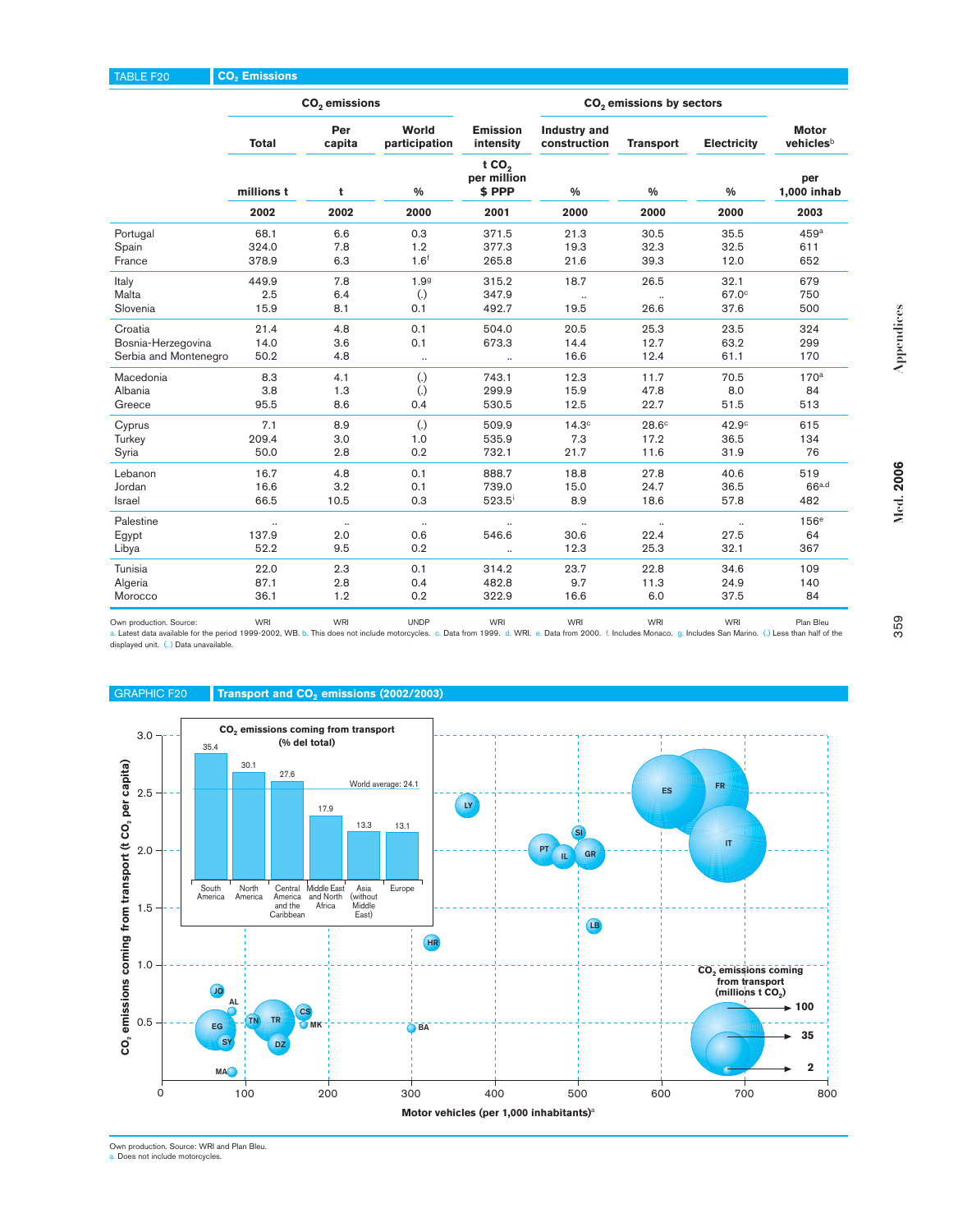### TABLE F21 **Water**

|                                                                                                                             |                  | <b>Water resources</b> |                 |                      |                 |                      |                          |                      |                                |                      |                             |
|-----------------------------------------------------------------------------------------------------------------------------|------------------|------------------------|-----------------|----------------------|-----------------|----------------------|--------------------------|----------------------|--------------------------------|----------------------|-----------------------------|
|                                                                                                                             |                  | Comina<br>from other   | Water<br>depen- | Total<br>per         |                 | Per                  | As a percent<br>of total |                      | <b>By sectors</b>              |                      | <b>Desalinated</b><br>water |
|                                                                                                                             | <b>Nationals</b> | countries              | dency           | capita               | <b>Total</b>    | capita               |                          |                      | resources Agriculture Domestic |                      | Industrial production       |
|                                                                                                                             | km <sup>3</sup>  | km <sup>3</sup>        | $\frac{0}{0}$   | m <sup>3</sup>       | km <sup>3</sup> | m <sup>3</sup>       | $\frac{0}{0}$            | $\frac{0}{0}$        | $\frac{0}{0}$                  | $\frac{0}{0}$        | millions<br>m <sup>3</sup>  |
|                                                                                                                             | 2000             | 2000                   | 2000            | 2002                 | 2000            | 2000                 | 2000                     | 2000                 | 2000                           | 2000                 | 2000                        |
| Portugal                                                                                                                    | 38.0             | 30.7                   | 44.7            | 6.859                | 11.3            | 1,126                | 16.4                     | 78                   | 10                             | 12                   | $\ddotsc$                   |
| Spain                                                                                                                       | 111.2            | 0.3                    | 0.3             | 2.794                | 35.6            | 867                  | 32.0                     | 68                   | 13                             | 19                   | $\ddotsc$                   |
| France                                                                                                                      | 178.5            | 25.2                   | 12.4            | 3,439                | 40.0            | 675                  | 19.6                     | 10                   | 16                             | 74                   | $\ldots$                    |
| Italy                                                                                                                       | 182.5            | 8.8                    | 4.6             | 3,325                | 44.4            | 766                  | 23.2                     | 45                   | 18                             | 37                   | $\ddot{\phantom{a}}$        |
| Malta                                                                                                                       | 0.1              | 0.0                    | 0.0             | 129                  | 0.1             | 150                  | 120.0                    | 25                   | 74                             | 1                    | 31.4                        |
| Slovenia                                                                                                                    | 18.7             | 13.2                   | 41.4            | 16,031               | $\ldots$        | $\ddotsc$            | $\ddotsc$                |                      | $\cdot\cdot$                   | $\ldots$             | $\ldots$                    |
| Croatia                                                                                                                     | 37.7             | 67.8                   | 64.3            | 22,669               | $\ddotsc$       |                      | $\ddotsc$                | $\ddot{\phantom{a}}$ | $\ddot{\phantom{0}}$           | $\ddot{\phantom{0}}$ | $\ddotsc$                   |
| Bosnia-Herzegovina                                                                                                          | 35.5             | 2.0                    | 5.3             | 9,429                | $\ddotsc$       | $\ddot{\phantom{a}}$ | $\sim$                   | $\ddot{\phantom{a}}$ | $\ddot{\phantom{0}}$           | $\ddot{\phantom{0}}$ | ٠.                          |
| Serbia and Montenegro                                                                                                       | 44.0             | 164.5                  | 78.9            | 19,815               | $\ddotsc$       | $\ddot{\phantom{a}}$ | $\ddot{\phantom{a}}$     |                      | $\ddot{\phantom{a}}$           | $\ddot{\phantom{0}}$ | $\ddotsc$                   |
| Macedonia                                                                                                                   | 5.4              | 1.0                    | 15.6            | 3.147                | $\ldots$        | $\ddotsc$            | $\ldots$                 |                      | $\ddotsc$                      | $\ddotsc$            | $\ddotsc$                   |
| Albania                                                                                                                     | 26.9             | 14.8                   | 35.5            | 13,306               | 1.7             | 534                  | 4.1                      | 62                   | 27                             | 11                   | $\ldots$                    |
| Greece                                                                                                                      | 58.0             | 16.3                   | 21.9            | 6,998                | 7.8             | 732                  | 10.5                     | 81                   | 16                             | 3                    | $\ddotsc$                   |
| Cyprus                                                                                                                      | 0.8              | 0.0                    | 0.0             | 995                  | 0.2             | 300                  | 30.8                     | 71                   | 27                             | $\mathbf{1}$         | 0.0                         |
| Turkey                                                                                                                      | 227.0            | 2.3                    | 1.0             | 3,439                | 37.5            | 567                  | 16.4                     | 74                   | 15                             | 11                   | 0.5                         |
| Syria                                                                                                                       | 7.0              | 19.3                   | 73.3            | 1,622                | 20.0            | 1,202                | 76.0                     | 95                   | 3                              | $\overline{2}$       | 0.0                         |
| Lebanon                                                                                                                     | 4.8              | 0.0                    | 0.8             | 1,261                | 1.4             | 311                  | 28.3                     | 67                   | 33                             | 1                    | 0.0                         |
| Jordan                                                                                                                      | 0.7              | 0.2                    | 22.7            | 179                  | 1.0             | 204                  | 115.9                    | 75                   | 21                             | 4                    | 2.0                         |
| Israel                                                                                                                      | 0.8              | 0.9                    | 55.1            | 276                  | 2.0             | 319                  | 122.2                    | 63                   | 31                             | $\overline{7}$       | $\ddotsc$                   |
| Palestine                                                                                                                   | 0.8              | 0.0                    | 1.2             | $\ddot{\phantom{a}}$ | $\ddotsc$       | $\ddotsc$            | $\ddotsc$                |                      | $\ddotsc$                      | $\ddotsc$            | $\ldots$                    |
| Egypt                                                                                                                       | 1.8              | 56.5                   | 96.9            | 859                  | 68.7            | 1,053                | 117.8                    | 78                   | 8                              | 14                   | 25.0                        |
| Libya                                                                                                                       | 0.6              | 0.0                    | 0.0             | 113                  | 4.8             | 891                  | 801.7                    | 89                   | 8                              | 3                    | 70.0                        |
| Tunisia                                                                                                                     | 4.2              | 0.4                    | 9.0             | 482                  | 2.7             | 281                  | 59.9                     | 82                   | 16                             | $\overline{2}$       | 8.3                         |
| Algeria                                                                                                                     | 13.9             | 0.4                    | 2.9             | 473                  | 6.1             | 197                  | 42.4                     | 65                   | 22                             | 13                   | 64.0                        |
| Morocco                                                                                                                     | 29.0             | 0.0                    | 0.0             | 971                  | 12.8            | 437                  | 44.0                     | 90                   | 8                              | $\overline{2}$       | 3.4                         |
| Own production. Source:<br>a. Own production using FAO data. b. Latest data available for this period. () Data unavailable. | <b>FAO</b>       | <b>FAO</b>             | <b>FAO</b>      | <b>FAO</b>           | <b>FAO</b>      | FAO <sup>a</sup>     | FAO <sup>a</sup>         | <b>FAO</b>           | <b>FAO</b>                     | <b>FAO</b>           | <b>FAO</b>                  |





Own production. Source: FAO and UNPOP. (\*) Bangladesh has an important water dependency but this has not been shown to facilitate the graphic understanding.

**Med. 2006**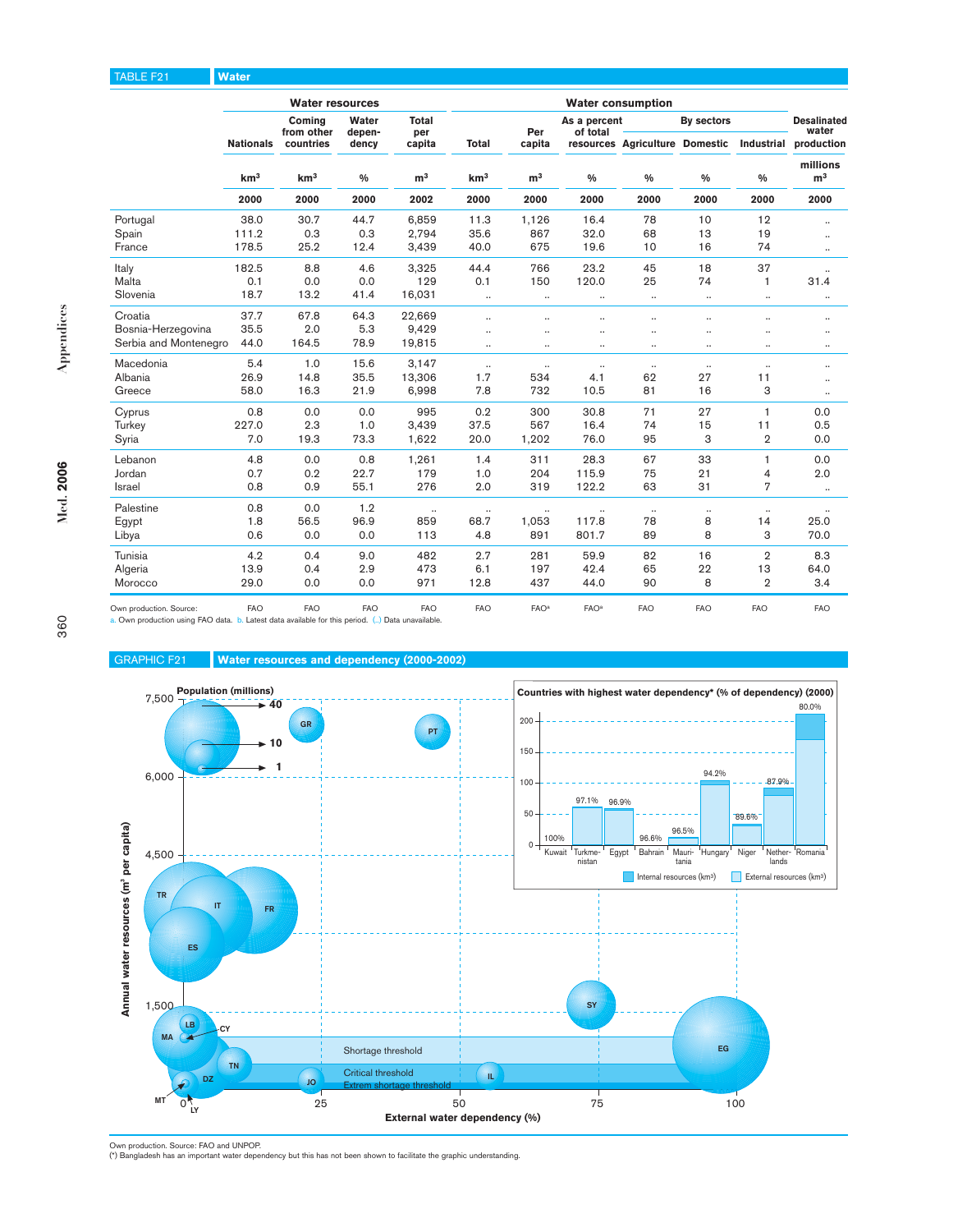|                               |                                 |                                                           |                                           |                                    |                                |                   | nauvilai prolocioa arcas                        |                   |                                                  |                         |
|-------------------------------|---------------------------------|-----------------------------------------------------------|-------------------------------------------|------------------------------------|--------------------------------|-------------------|-------------------------------------------------|-------------------|--------------------------------------------------|-------------------------|
|                               | Total<br>Area                   |                                                           | Forest<br>Area                            | <b>Deserts</b><br>and dry<br>lands | Firewood<br>production         | Land<br>surfaces  | <b>Marine</b> and<br>coastal areas <sup>a</sup> | Known<br>speciesb | <b>Threatened</b><br><b>Species</b> <sup>b</sup> | Ecological<br>footprint |
|                               | thousands<br>of km <sup>2</sup> | thousands<br>of km <sup>2</sup>                           | % of the<br>total                         | % of the<br>total                  | thousands<br>of m <sup>3</sup> | % of the<br>total | number                                          | number            | number                                           | global<br>ha/capita     |
|                               | 2003                            | 2005                                                      | 2005                                      | 2000                               | 2003                           | 2004              | 2004                                            | 2004              | 2004                                             | 2002                    |
| Portugal                      | 92                              | 38                                                        | 41.1                                      | 2.2                                | 600                            | 4.4               | 26                                              | 606               | 30                                               | 4.2                     |
| Spain                         | 505                             | 179                                                       | 35.5                                      | 2.6                                | 2,055                          | 8.0               | 38                                              | 647               | 40                                               | 4.9                     |
| France                        | 552                             | 156                                                       | 28.2                                      | 2.0                                | 2,500                          | 3.0               | 83                                              | 665               | 31                                               | 5.6                     |
| Italy                         | 301                             | 100                                                       | 33.1                                      | 3.3                                | 5,814                          | 7.2               | 55                                              | 610               | 27                                               | 4.0                     |
| Malta<br>Slovenia             | 0.3<br>20                       | $\ddot{\phantom{a}}$<br>13                                | $\ddot{\phantom{0}}$<br>62.3              | 0.0<br>10.0                        | 0<br>725                       | 13.5<br>14.4      | 5<br>$\overline{2}$                             | 391<br>437        | 11<br>14                                         | 3.8<br>3.5              |
|                               |                                 |                                                           |                                           |                                    |                                |                   |                                                 |                   |                                                  |                         |
| Croatia<br>Bosnia-Herzegovina | 57<br>51                        | 21<br>22                                                  | 37.8<br>42.7                              | 0.0<br>0.0                         | 954<br>1,316                   | 6.0<br>0.5        | 18<br>$\ddot{\phantom{0}}$                      | 461<br>390        | 16<br>16                                         | 3.0<br>2.2              |
| Serbia and Montenegro         | 102                             | 27                                                        | 26.4                                      | 16.4                               | 2,097                          | 3.2               | $\overline{2}$                                  | 477               | 20                                               | 2.5                     |
| Macedonia                     | 26                              | 9                                                         | 35.3                                      | 100                                | 699                            | 7.1               |                                                 | 380               | 18                                               | 2.2                     |
| Albania                       | 29                              | 8                                                         | 27.1                                      | 37.9                               | 221                            | 2.0               | 7                                               | 376               | 10                                               | 1.4                     |
| Greece                        | 132                             | 38                                                        | 28.4                                      | 25.0                               | 1,057                          | 1.8               | 14                                              | 530               | 25                                               | 4.7                     |
| Cyprus                        | 9                               | $\overline{2}$                                            | 18.7                                      | 100                                | 3                              | 8.3               | 5                                               | 370               | 14                                               | 5.7                     |
| Turkey                        | 784                             | 102                                                       | 13.0                                      | 85.9                               | 5,278                          | 0.7               | 14                                              | 581               | 29                                               | 2.0                     |
| Syria                         | 185                             | 5                                                         | 2.5                                       | 100                                | 18                             | $\ddotsc$         | $\ddotsc$                                       | 432               | 14                                               | 1.7                     |
| Lebanon                       | 10                              | 1                                                         | 13.1                                      | 53.8                               | 82                             | 0.3               | 1                                               | 447               | 15                                               | 2.8                     |
| Jordan                        | 89                              | 1                                                         | 0.9                                       | 100                                | 253                            | 10.2              | 1                                               | 490               | 21                                               | 1.6                     |
| Israel                        | 22                              | $\overline{2}$                                            | 7.7                                       | 100                                | $\overline{2}$                 | 18.4              | 19                                              | 649               | 31                                               | 4.8                     |
| Palestine                     | 6                               |                                                           | $\ddot{\phantom{0}}$                      | $\ddotsc$                          |                                |                   | $\ddotsc$                                       |                   | $\overline{4}$                                   |                         |
| Egypt                         | 1,001<br>1,760                  | 1<br>$\overline{2}$                                       | 0.1<br>0.1                                | 100<br>100                         | 16,792<br>536                  | 4.6<br>0.1        | 17<br>3                                         | 599<br>413        | 23<br>12                                         | 1.4<br>3.2              |
| Libya                         |                                 |                                                           |                                           |                                    |                                |                   |                                                 |                   |                                                  |                         |
| Tunisia                       | 164                             | 11                                                        | 6.5                                       | 90.2                               | 2,138                          | 0.2               | $\overline{2}$                                  | 438               | 19                                               | 1.5                     |
| Algeria<br>Morocco            | 2,382<br>447                    | 23<br>44                                                  | 1.0<br>9.8                                | 97.6<br>89.0                       | 7,545<br>298                   | 5.1<br>0.8        | 4<br>4                                          | 472<br>559        | 23<br>25                                         | 1.5<br>0.9              |
|                               |                                 |                                                           |                                           |                                    |                                |                   |                                                 |                   |                                                  |                         |
| unavailable.                  |                                 |                                                           |                                           |                                    |                                |                   |                                                 |                   |                                                  |                         |
| <b>GRAPHIC F22</b>            |                                 | Ecological footprint and sustainable development (2003)   |                                           |                                    |                                |                   |                                                 |                   |                                                  |                         |
|                               |                                 |                                                           |                                           |                                    |                                |                   |                                                 |                   |                                                  |                         |
| 1.0<br><b>FR</b><br><b>CY</b> | <b>ES</b>                       | IL GR                                                     | $\mathsf{I}\mathsf{T}$<br>PT<br><b>MT</b> | <b>SI</b>                          | H <sub>R</sub>                 |                   |                                                 |                   | SUSTAINABLE DEVELOPMENT                          |                         |
| 0.8                           |                                 |                                                           |                                           |                                    |                                | <b>MK</b>         |                                                 | <b>AL</b>         |                                                  |                         |
|                               |                                 | Minimum level of acceptable<br>human development          |                                           |                                    | LB                             | <b>BA</b>         | <b>JO</b><br><b>TR</b><br><b>TN</b><br>SY       | DZ                |                                                  |                         |
| 0.6                           |                                 |                                                           |                                           |                                    |                                |                   |                                                 | EG                | MA                                               |                         |
|                               |                                 |                                                           |                                           |                                    |                                |                   |                                                 |                   |                                                  |                         |
| n development index           |                                 | Ecological footprint by regions (global ha/capita) (2002) |                                           |                                    |                                |                   |                                                 |                   |                                                  |                         |
| 0.4                           | North America                   |                                                           |                                           |                                    | 9.4                            |                   | average<br>capita                               |                   |                                                  |                         |
|                               | EU-25 + Switzerland             |                                                           | 4.7                                       |                                    |                                |                   | ত                                               |                   |                                                  |                         |

**National protected areas**



**Med. 2006**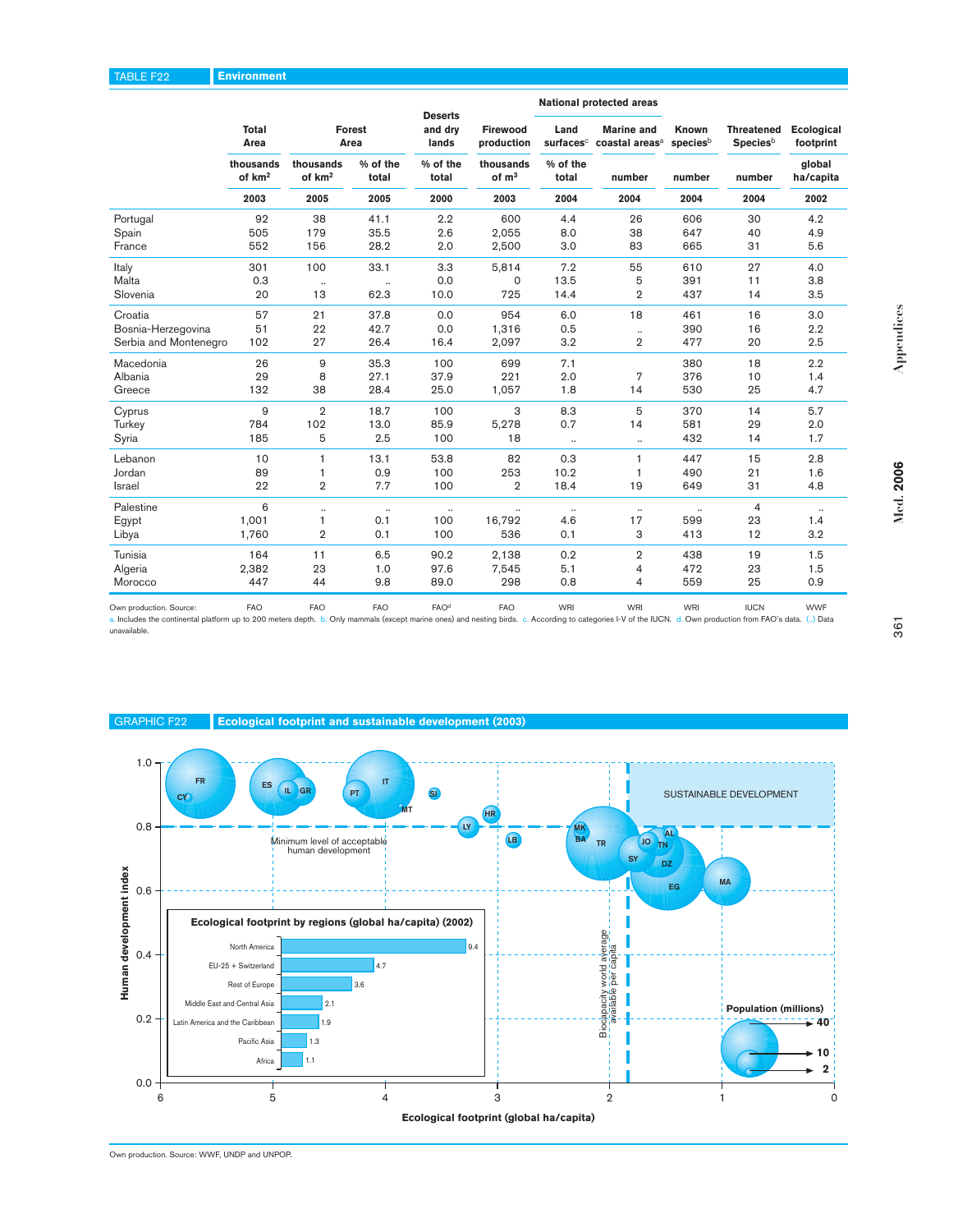### TABLE F23 **International trade**

 $\bullet$ 

| ×      |  |
|--------|--|
| v<br>I |  |
| I<br>I |  |
|        |  |

|                       | <b>Exports</b><br>millions \$<br>2004 | Coverage<br><b>Trade</b><br>account | <b>Current</b>  |               |                      | <b>Foreign direct</b><br>investment |                      |                                |                |             |
|-----------------------|---------------------------------------|-------------------------------------|-----------------|---------------|----------------------|-------------------------------------|----------------------|--------------------------------|----------------|-------------|
|                       |                                       | <b>Imports</b>                      | ratio           | balance       | balance <sup>c</sup> | Immigrant<br>remittancesb           |                      | <b>inflows</b>                 | outflows       |             |
|                       |                                       |                                     | millions \$     | $\frac{0}{0}$ | millions \$          | millions \$                         | millions \$          | $%$ of<br>exports <sup>d</sup> | millions \$    | millions \$ |
|                       |                                       | 2004                                | 2004            | 2002/04       | 2003                 | 2004                                | 2004                 | 2004                           | 2004           |             |
| Portugal              | 33,014                                | 49,210                              | 67              | $-14,472$     | $-8,437$             | $\ddot{\phantom{a}}$                | $\ddot{\phantom{a}}$ | 1,112                          | 6.178          |             |
| Spain                 | 182,100                               | 257,588                             | 71              | $-54,718$     | $-23,676$            | $\ddot{\phantom{a}}$                |                      | 18,361                         | 54,246         |             |
| France                | 425,312 <sup>e</sup>                  | 443,277 <sup>e</sup>                | 96 <sup>e</sup> | $-6,448$      | 4,384                | $\cdot$                             |                      | 24,318                         | 47,802         |             |
| Italy                 | 344,786                               | 346,070                             | 100             | 2,451         | $-20,556$            | $\ddotsc$                           |                      | 16,815                         | 19,262         |             |
| Malta                 | 2,712                                 | 3,847                               | 70              | $-899$        | $-271$               | $\ddot{\phantom{a}}$                | $\ddot{\phantom{a}}$ | 421                            | 9              |             |
| Slovenia              | 15,570                                | 17,013                              | 92              | $-1,035$      | $-99$                | $\ddotsc$                           |                      | 516                            | 498            |             |
| Croatia               | 8,022                                 | 16,583                              | 48              | $-7,466$      | $-2,085$             | $\ddot{\phantom{a}}$                |                      | 1,076                          | 314            |             |
| Bosnia-Herzegovina    | 1,901                                 | 5,909                               | 32              | $-3,615$      | $-2,038$             |                                     |                      | 497                            | 1              |             |
| Serbia and Montenegro | 2,800                                 | 10,330                              | 27              | $-5,398$      | $-2,121$             | $\ldots$                            | $\ddotsc$            | 966                            | $\cdot\cdot$   |             |
| Macedonia             | 1,661                                 | 2,875                               | 58              | $-1,010$      | $-279$               | $\ddotsc$                           |                      | 151                            | 1              |             |
| Albania               | 594                                   | 2,268                               | 26              | $-1,419$      | $-407$               | $\ddot{\phantom{a}}$                |                      | 426                            |                |             |
| Greece                | 14,996                                | 51,559                              | 29              | $-29,533$     | $-11,225$            | $\cdot$                             |                      | 1,351                          | 607            |             |
| Cyprus                | 1,155                                 | $5,730^a$                           | 20 <sup>a</sup> | $-3,815$      | $-282$               | $\ldots$                            | $\ldots$             | 1,146                          | 630            |             |
| Turkey                | 61,683                                | 96,368                              | 64              | $-22,949$     | $-7,905$             | 804                                 | 0.9                  | 2,733                          | 859            |             |
| Syria                 | 6.400                                 | 5.320                               | 120             | 1,218         | 752                  | 803                                 | 9.8                  | 1,206                          | $\cdot\cdot$   |             |
| Lebanon               | 1.788                                 | 8,906                               | 20              | $-6,055$      | $-3,382$             | $\ddotsc$                           | $\ldots$             | 288                            | 45             |             |
| Jordan                | 3,950                                 | 8.128                               | 49              | $-3,049$      | 963                  | 2,287                               | 38.2                 | 620                            | $\mathbf 0$    |             |
| Israel                | 38,520                                | 42,380                              | 91              | $-4,912$      | 98                   | $\ldots$                            | $\ddotsc$            | 1,619                          | 3,037          |             |
| Palestine             |                                       |                                     | $\cdot\cdot$    |               |                      |                                     |                      |                                |                |             |
| Egypt                 | 7,530                                 | 12,606                              | 60              | $-5,916$      | 3,743                | 3,341                               | 12.6                 | 1,253                          | 159            |             |
| Libya                 | 20,200                                | 7.504                               | 269             | 8,963         | $\ldots$             | $\ldots$                            | $\ldots$             | 131                            | 62             |             |
| Tunisia               | 9,685                                 | 12,738                              | 76              | $-2,863$      | $-730$               | 1,432                               | 10.8                 | 639                            | $\overline{4}$ |             |
| Algeria               | 32,298                                | 18,199                              | 177             | 10,895        | $\cdots$             | $\ddotsc$                           | $\ddotsc$            | 882                            | 258            |             |
| Morocco               | 9,660                                 | 17,621                              | 55              | $-5,816$      | 1,582                | 4,218                               | 25.4                 | 583                            | 31             |             |

Own production. Source: UNCTAD UNCTAD UNCTAD UNCTAD UNCTAD UNCTAD UNCTAD UNCTAD UNCTAD UNCTAD UNCTAD UNCTAD<br>a. Military expenditure excluded. b. Include workers remittances, salaries paid and transfers of capital. c. Data

and Reunion are included in French data. f. Own production from UNCTAD data. (..) Data unavailable.



Own production. Source: European Commission, General Trade Directorate. (\*) The five first world exporters and the five first Mediterranean exporters are included.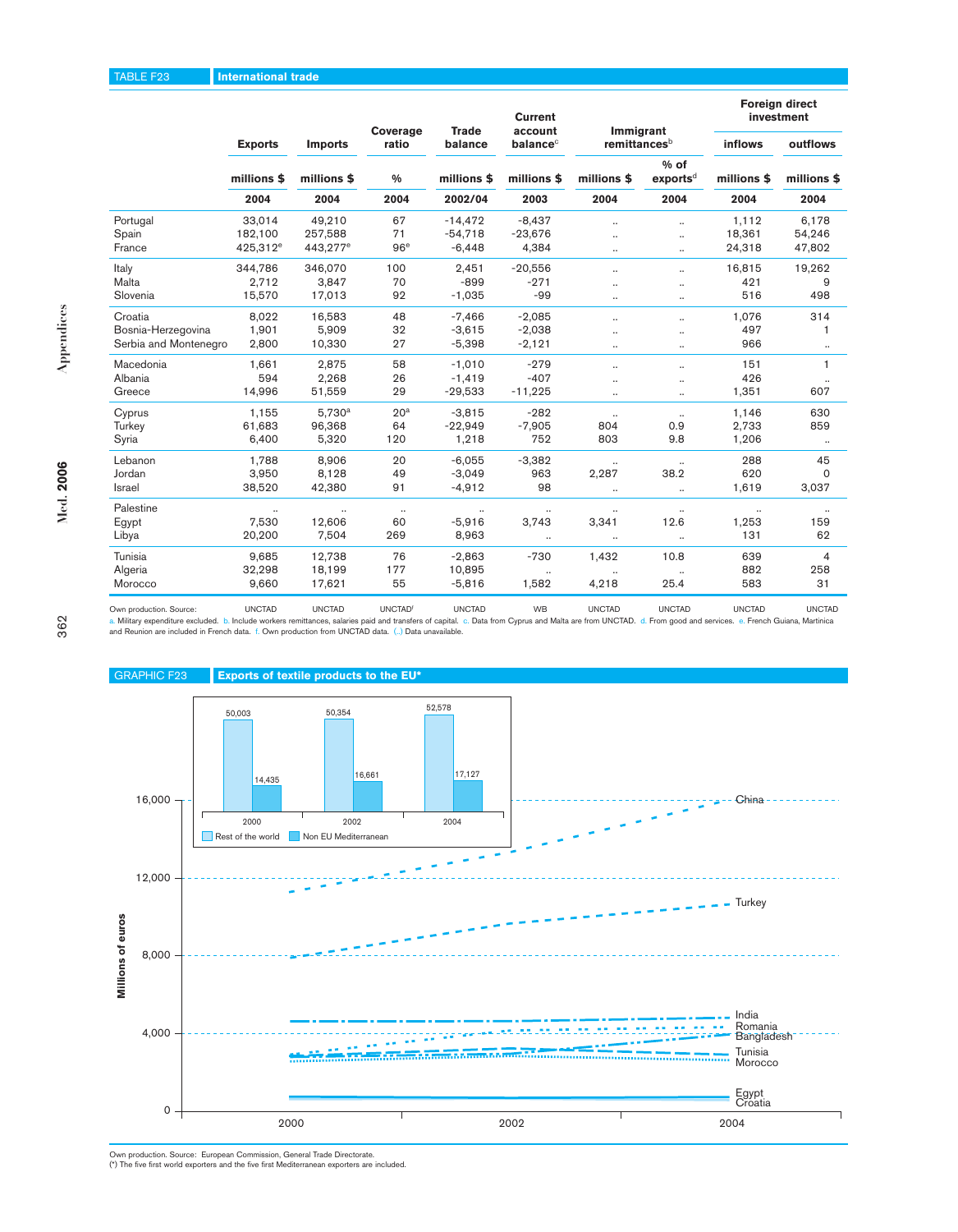|                                                                                                                                                            |                                        |                   |                                         |                   | <b>Exports</b>                   |                          |                   |                                         |      |
|------------------------------------------------------------------------------------------------------------------------------------------------------------|----------------------------------------|-------------------|-----------------------------------------|-------------------|----------------------------------|--------------------------|-------------------|-----------------------------------------|------|
|                                                                                                                                                            |                                        | Food<br>products  | <b>Agricultural</b><br>raw<br>materials | <b>Fuels</b>      | <b>Minerals</b><br>and<br>metals | manufactured<br>products | <b>Others</b>     | <b>Export</b><br>concentration<br>index |      |
|                                                                                                                                                            | Year                                   | % of the<br>total |                                         | % of the<br>total | % of the<br>total                | % of the<br>total        | % of the<br>total | % of the<br>total                       | 2003 |
| Portugal                                                                                                                                                   | 2003                                   | 7.6               | 2.4                                     | 2.4               | 1.6                              | 85.6                     | 0.4               | 0.088                                   |      |
| Spain                                                                                                                                                      | 2003                                   | 15.0              | 1.2                                     | 3.2               | 2.0                              | 77.1                     | 1.5               | 0.123                                   |      |
| France <sup>a</sup>                                                                                                                                        | 2004                                   | 11.2              | 1.0                                     | 3.0               | 2.2                              | 82.3                     | 0.3               | 0.085                                   |      |
| Italy                                                                                                                                                      | 2004                                   | 6.6               | 0.6                                     | 2.4               | 1.5                              | 87.5                     | 1.4               | 0.057                                   |      |
| Malta                                                                                                                                                      | 2002                                   | 6.2               | 0.0                                     | 5.7               | 0.2                              | 87.7                     | 0.2               | 0.463                                   |      |
| Slovenia                                                                                                                                                   | 2003                                   | 3.5               | 1.2                                     | 1.4               | 3.8                              | 89.9                     | 0.2               | 0.108                                   |      |
| Croatia                                                                                                                                                    | 2004                                   | 9.0               | 3.6                                     | 11.3              | 3.4                              | 72.5                     | 0.2               | 0.118                                   |      |
| Bosnia-Herzegovina                                                                                                                                         | 2004                                   | 5.2               | 13.7                                    | 9.3               | 20.0                             | 51.2                     | 0.6               | 0.182                                   |      |
| Serbia and Montenegro                                                                                                                                      | 2002                                   | 23.1              | 4.0                                     | 3.4               | 12.1                             | 57.3                     | 0.1               | 0.090                                   |      |
| Macedonia                                                                                                                                                  | 2004                                   | 15.3              | 1.0                                     | 4.7               | 2.2                              | 76.6                     | 0.2               | 0.165                                   |      |
| Albania                                                                                                                                                    | 2004                                   | 5.7               | 4.5                                     | 2.6               | 5.5                              | 81.5                     | 0.2               | 0.269                                   |      |
| Greece                                                                                                                                                     | 2004                                   | 20.0              | 3.0                                     | 6.9               | 9.1                              | 58.5                     | 2.5               | 0.093                                   |      |
| Cyprus                                                                                                                                                     | 2004                                   | 23.7              | 0.6                                     | 7.2               | 3.8                              | 64.6                     | 0.1               | 0.195                                   |      |
| Turkey                                                                                                                                                     | 2003                                   | 10.0              | 1.1                                     | 2.1               | 2.2                              | 84.3                     | 0.3               | 0.090                                   |      |
| Syria                                                                                                                                                      | 2003                                   | 14.0              | 3.0                                     | 71.3              | 0.9                              | 10.7                     | 0.1               | 0.610                                   |      |
| Lebanon                                                                                                                                                    | 2003                                   | 14.9              | 1.4                                     | 0.2               | 7.4                              | 52.2                     | 23.9              | 0.209                                   |      |
| Jordan                                                                                                                                                     | 2004                                   | 14.3              | 0.3                                     | 1.1               | 12.0                             | 70.9                     | 1.4               | 0.146                                   |      |
| Israel                                                                                                                                                     | 2003                                   | 4.5               | 1.0                                     | 0.4               | 1.3                              | 92.6                     | 0.2               | 0.337                                   |      |
| Palestine                                                                                                                                                  |                                        | $\ddotsc$         | $\ddotsc$                               | $\ddotsc$         | $\ddotsc$                        | $\ddotsc$                | $\ddotsc$         | 0.826                                   |      |
| Egypt                                                                                                                                                      | 2003                                   | 8.4               | 6.8                                     | 43.1              | 3.1                              | 30.5                     | 8.1               | 0.323                                   |      |
| Libya                                                                                                                                                      | 1990                                   | 0.4               | 0.2                                     | 94.4              | 0.3                              | 4.7                      | 0.0               | 0.814                                   |      |
| Tunisia                                                                                                                                                    | 2003                                   | 7.6               | 0.9                                     | 8.6               | 1.5                              | 81.4                     | 0.0               | 0.170                                   |      |
| Algeria                                                                                                                                                    | 2004                                   | 0.2               | 0.0                                     | 98.2              | 0.4                              | 1.2                      | 0.0               | 0.598                                   |      |
| Morocco                                                                                                                                                    | 2003                                   | 21.4              | 1.8                                     | 2.6               | 7.1                              | 66.9                     | 0.2               | 0.164                                   |      |
| Own production. Source:<br>Guadalupe, French Guiana, Martinica and Reunion are included in the data for France. () Data unavailable.<br><b>GRAPHIC F24</b> | <b>UNCTAD</b><br><b>Exports (2003)</b> | <b>UNCTAD</b>     | <b>UNCTAD</b>                           | <b>UNCTAD</b>     | <b>UNCTAD</b>                    | <b>UNCTAD</b>            | <b>UNCTAD</b>     | <b>UNCTAD</b>                           |      |
|                                                                                                                                                            |                                        |                   |                                         | Slovenia          |                                  |                          | <b>Syria</b>      |                                         |      |

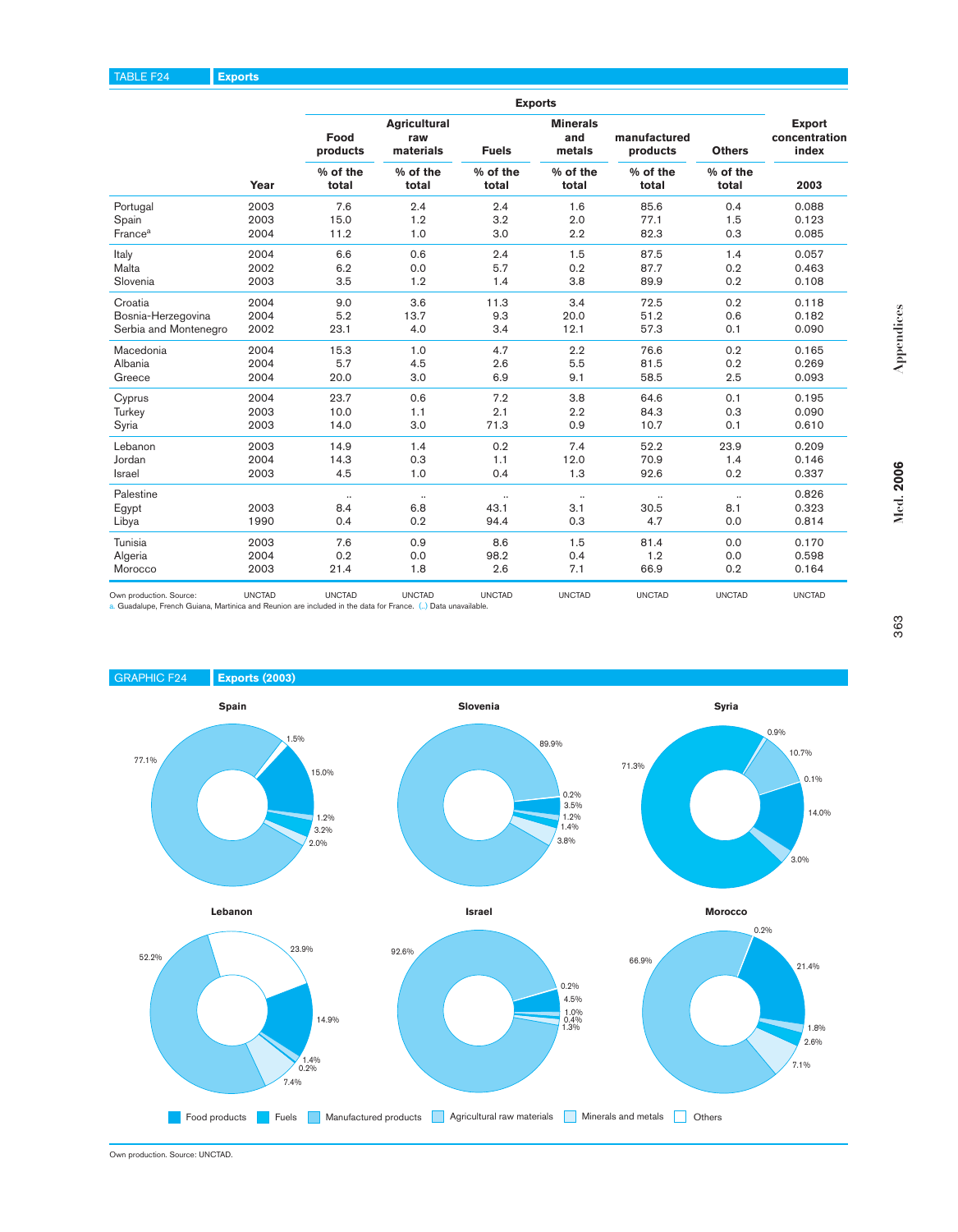| Portugal<br>Spain<br>France <sup>a</sup><br>Italy<br>Malta<br>Slovenia<br>Croatia<br>Bosnia-Herzegovina<br>Serbia and Montenegro                                               | Year<br>2003<br>2003<br>2004<br>2004<br>2002<br>2003<br>2004 | Food<br>products<br>% of the<br>total<br>12.6<br>10.0<br>8.2<br>9.2<br>11.5<br>5.9 | <b>Agricultural</b><br>raw<br>materials<br>% of the<br>total<br>2.1<br>1.6<br>1.5<br>$2.8\,$<br>0.6 | <b>Fuels</b><br>% of the<br>total<br>10.2<br>10.3<br>10.8<br>9.6 | <b>Minerals</b><br>and<br>metals<br>% of the<br>total<br>2.3<br>2.8<br>2.6 | manufactured<br>products<br>% of the<br>total<br>72.5<br>74.3<br>76.7 | <b>Others</b><br>% of the<br>total<br>0.3<br>1.0<br>0.2 | Import<br>concentration<br>index<br>2003<br>0.066<br>0.083 |
|--------------------------------------------------------------------------------------------------------------------------------------------------------------------------------|--------------------------------------------------------------|------------------------------------------------------------------------------------|-----------------------------------------------------------------------------------------------------|------------------------------------------------------------------|----------------------------------------------------------------------------|-----------------------------------------------------------------------|---------------------------------------------------------|------------------------------------------------------------|
|                                                                                                                                                                                |                                                              |                                                                                    |                                                                                                     |                                                                  |                                                                            |                                                                       |                                                         |                                                            |
|                                                                                                                                                                                |                                                              |                                                                                    |                                                                                                     |                                                                  |                                                                            |                                                                       |                                                         |                                                            |
|                                                                                                                                                                                |                                                              |                                                                                    |                                                                                                     |                                                                  |                                                                            |                                                                       |                                                         |                                                            |
|                                                                                                                                                                                |                                                              |                                                                                    |                                                                                                     |                                                                  |                                                                            |                                                                       |                                                         |                                                            |
|                                                                                                                                                                                |                                                              |                                                                                    |                                                                                                     |                                                                  |                                                                            |                                                                       |                                                         | 0.064                                                      |
|                                                                                                                                                                                |                                                              |                                                                                    |                                                                                                     |                                                                  | 4.1                                                                        | 69.6                                                                  | 4.7                                                     | 0.087                                                      |
|                                                                                                                                                                                |                                                              |                                                                                    |                                                                                                     | 8.4                                                              | 0.8                                                                        | 77.8                                                                  | 0.9                                                     | 0.246                                                      |
|                                                                                                                                                                                |                                                              |                                                                                    | 3.0                                                                                                 | 7.8                                                              | 4.7                                                                        | 78.4                                                                  | 0.2                                                     | 0.058                                                      |
|                                                                                                                                                                                |                                                              | 8.4                                                                                | 1.4                                                                                                 | 12.0                                                             | 2.1                                                                        | 76.0                                                                  | 0.1                                                     | 0.071                                                      |
|                                                                                                                                                                                | 2004                                                         | 19.9                                                                               | 1.3                                                                                                 | 11.2                                                             | 2.4                                                                        | 64.7                                                                  | 0.5                                                     | 0.056                                                      |
|                                                                                                                                                                                | 2002                                                         | 11.4                                                                               | 2.0                                                                                                 | 17.0                                                             | 2.7                                                                        | 66.9                                                                  | 0.0                                                     | 0.076                                                      |
| Macedonia                                                                                                                                                                      | 2004                                                         | 13.8                                                                               | 1.4                                                                                                 | 13.1                                                             | 2.3                                                                        | 57.7                                                                  | 11.7                                                    | 0.176                                                      |
| Albania                                                                                                                                                                        | 2004                                                         | 19.3                                                                               | 1.1                                                                                                 | 7.7                                                              | 1.7                                                                        | 70.2                                                                  | 0.0                                                     | 0.062                                                      |
| Greece                                                                                                                                                                         | 2004                                                         | 11.3                                                                               | 1.3                                                                                                 | 12.7                                                             | 2.8                                                                        | 71.6                                                                  | 0.3                                                     | 0.106                                                      |
| Cyprus                                                                                                                                                                         | 2004                                                         | 12.0                                                                               | 1.2                                                                                                 | 12.0                                                             | 1.1                                                                        | 72.3                                                                  | 1.4                                                     | 0.085                                                      |
| Turkey                                                                                                                                                                         | 2003                                                         | 4.0                                                                                | 3.5                                                                                                 | 16.8                                                             | 5.3                                                                        | 66.1                                                                  | 4.3                                                     | 0.073                                                      |
| Syria                                                                                                                                                                          | 2003                                                         | 18.9                                                                               | 4.2                                                                                                 | 3.7                                                              | 2.7                                                                        | 70.5                                                                  | 0.0                                                     | 0.068                                                      |
|                                                                                                                                                                                |                                                              |                                                                                    |                                                                                                     |                                                                  | 2.3                                                                        |                                                                       |                                                         |                                                            |
| Lebanon<br>Jordan                                                                                                                                                              | 2003<br>2004                                                 | 18.1<br>17.0                                                                       | 1.5<br>1.4                                                                                          | 15.7<br>19.2                                                     | 2.0                                                                        | 60.1<br>57.3                                                          | 2.3<br>3.1                                              | 0.126<br>0.104                                             |
| Israel                                                                                                                                                                         | 2003                                                         | 6.1                                                                                | 1.1                                                                                                 | 11.0                                                             | 1.8                                                                        | 79.4                                                                  | 0.6                                                     | 0.200                                                      |
|                                                                                                                                                                                |                                                              |                                                                                    |                                                                                                     |                                                                  |                                                                            |                                                                       |                                                         |                                                            |
| Palestine                                                                                                                                                                      |                                                              | $\ddotsc$                                                                          | $\ldots$                                                                                            | $\cdot$                                                          | $\ldots$                                                                   | $\ldots$                                                              | $\ddot{\phantom{a}}$                                    | 0.907                                                      |
| Egypt<br>Libya                                                                                                                                                                 | 2003<br>1990                                                 | 24.9<br>22.9                                                                       | 4.6<br>1.6                                                                                          | 5.2<br>0.3                                                       | 2.8<br>1.1                                                                 | 48.4<br>73.8                                                          | 14.1<br>0.3                                             | 0.131<br>0.078                                             |
|                                                                                                                                                                                |                                                              |                                                                                    |                                                                                                     |                                                                  |                                                                            |                                                                       |                                                         |                                                            |
| Tunisia                                                                                                                                                                        | 2003                                                         | 9.1                                                                                | 3.0                                                                                                 | 6.9                                                              | 2.7                                                                        | 78.1                                                                  | 0.2                                                     | 0.078                                                      |
| Algeria                                                                                                                                                                        | 2004                                                         | 21.9                                                                               | 1.9                                                                                                 | 1.4                                                              | 1.3                                                                        | 73.5                                                                  | 0.0                                                     | 0.082                                                      |
| Morocco                                                                                                                                                                        | 2003                                                         | 11.0                                                                               | 3.3                                                                                                 | 15.6                                                             | 2.8                                                                        | 67.1                                                                  | 0.2                                                     | 0.073                                                      |
| Own production. Source:<br>. Guadalupe, French Guiana, Martinica and Reunion are included in the data for France. () Data unavailable.<br><b>GRAPHIC F25</b><br>Imports (2003) | <b>UNCTAD</b>                                                | <b>UNCTAD</b>                                                                      | <b>UNCTAD</b>                                                                                       | <b>UNCTAD</b>                                                    | <b>UNCTAD</b>                                                              | <b>UNCTAD</b>                                                         | <b>UNCTAD</b>                                           | <b>UNCTAD</b>                                              |
| Spain                                                                                                                                                                          |                                                              |                                                                                    |                                                                                                     | Slovenia                                                         |                                                                            |                                                                       | Sirya                                                   |                                                            |

**Med. 2006**

Med. 2006

**Appendices**

Appendices



Elaboración propia. Fuente: UNCTAD.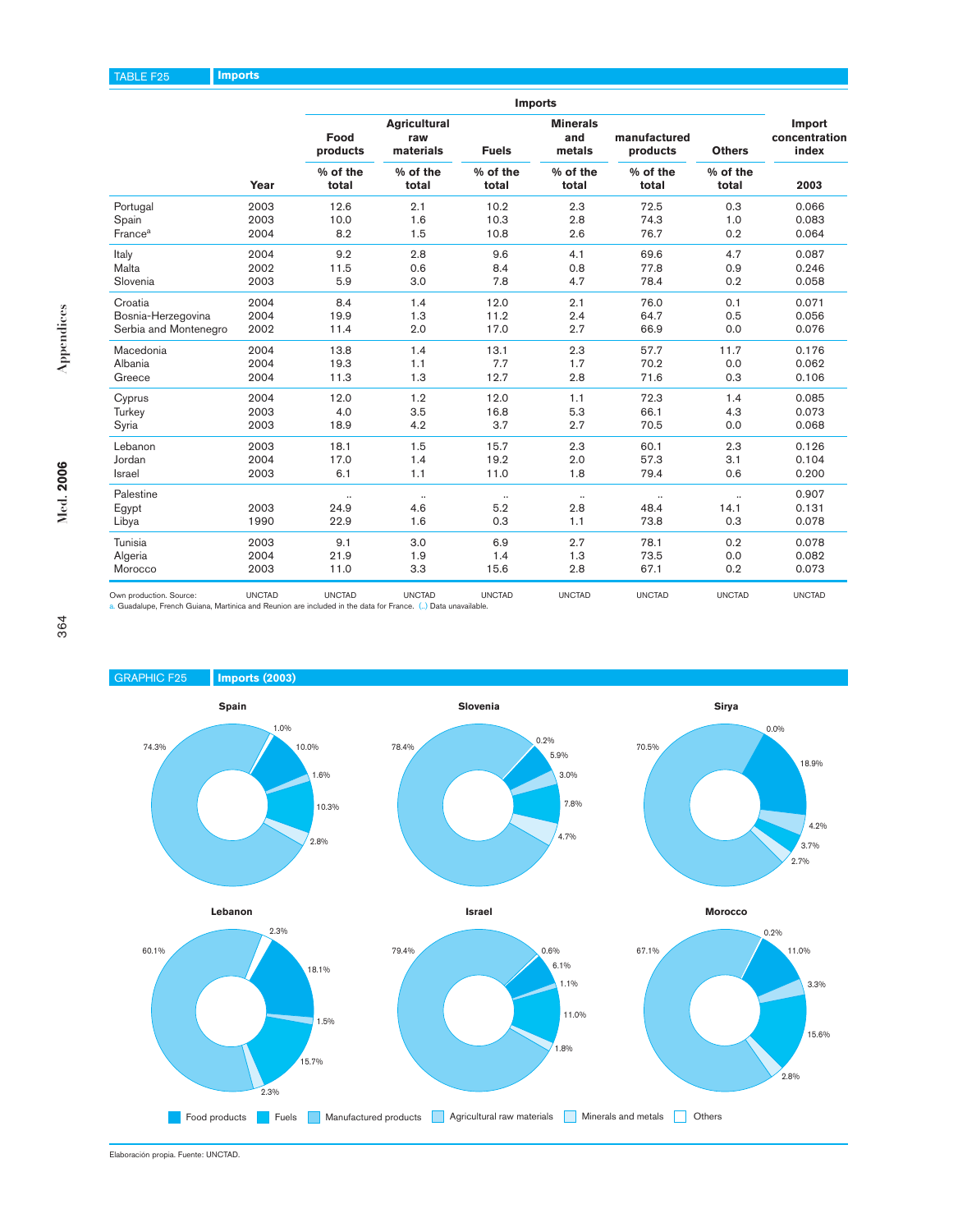## TABLE F26 **Tourism in the Mediterranean**

|                       | <b>Tourist arrivals</b><br>by country<br>of origin |                  |                                                           | International<br>outbond<br>tourist | <b>Nights</b><br>in the<br>destination | <b>International</b><br>tourism<br>receipts |                          | <b>International</b><br>tourism<br>expenditure |                          |
|-----------------------|----------------------------------------------------|------------------|-----------------------------------------------------------|-------------------------------------|----------------------------------------|---------------------------------------------|--------------------------|------------------------------------------------|--------------------------|
|                       | rate of ex-<br>change %                            |                  | % in the Me-<br>thousands diterranean thousands thousands |                                     |                                        | millions \$                                 | $\frac{0}{0}$<br>exports | millions \$                                    | $\frac{0}{0}$<br>imports |
|                       | 2004/03                                            | 2004             | 2004                                                      | 2003                                | 2004                                   | 2004                                        | 2003                     | 2003                                           | 2003                     |
| Portugal              | $-0.8$                                             | 11.617           | 4.7                                                       | $\ddotsc$                           | 23,922                                 | 7.788                                       | 17.7                     | 3,253                                          | 6.0                      |
| Spain                 | 3.4                                                | 53,599           | 21.5                                                      | 4.094                               | 209,931                                | 45,248                                      | 19.4                     | 10,544                                         | 4.2                      |
| France                | 0.1                                                | 75,121           | 30.1                                                      | 17,426                              | 561,294                                | 40,842                                      | $\ldots$                 | $\ddotsc$                                      | $\ldots$                 |
| Italy                 | $-6.4$                                             | 37.071           | 14.9                                                      | 26,817                              | 139.653 <sup>a</sup>                   | 35,656                                      | 8.9                      | 23,724                                         | 6.6                      |
| Malta                 | 6.1                                                | 1,156            | 0.5                                                       | u.                                  | $11,115^a$                             | 779                                         | $\ldots$                 | $\ddotsc$                                      | $\ldots$                 |
| Slovenia              | 9.2                                                | 1,499            | 0.6                                                       | 2,114                               | 4,198                                  | 1,630                                       | 9.1                      | 809                                            | 5.1                      |
| Croatia               | 6.8                                                | 7,912            | 3.2                                                       | $\ddotsc$                           | 42,516                                 | 7,074                                       | 44.1                     | 709                                            | 4.1                      |
| Bosnia-Herzegovina    | 15.0                                               | 190              | 0.1                                                       | $\ddot{\phantom{a}}$                | 419a                                   | 490                                         | 12.5                     | 98                                             | 1.7                      |
| Serbia and Montenegro | 20.6                                               | 580              | 0.2                                                       | $\ddotsc$                           | 2,075                                  | 220                                         | 2.4                      | $\ldots$                                       | $\cdot\cdot$             |
| Macedonia             | 4.8                                                | 165              | 0.1                                                       | $\ddotsc$                           | 361                                    | 72                                          | 3.9                      | 71                                             | 2.8                      |
| Albania               | 2.4                                                | 42               | 0.0                                                       |                                     | $\ddot{\phantom{a}}$                   | 735                                         | 46.0                     | 507                                            | 19.6                     |
| Greece                | $-1.5^{\rm a}$                                     | $13,969^a$       | 5.6                                                       | $\ldots$                            | $\ldots$                               | 12,872                                      | 29.4                     | 2,439                                          | 4.9                      |
| Cyprus                | 2.0                                                | 2,349            | 0.9                                                       | $\ddotsc$                           | 13,637                                 | 2,096                                       | $\ddot{\phantom{a}}$     | $\ddot{\phantom{a}}$                           | $\cdots$                 |
| Turkey                | 26.1                                               | 16,826           | 6.7                                                       | 5,928                               | 49,728                                 | 15,888                                      | $\ddot{\phantom{a}}$     |                                                |                          |
| Syria                 | $\ldots$                                           | 3,032            | 1.2                                                       | 3,932                               | $\ldots$                               | 2,220                                       | $\ldots$                 |                                                | $\cdots$                 |
| Lebanon               | 25.8                                               | 1,278            | 0.5                                                       |                                     | $\ddotsc$                              | 1,278                                       | 33.1                     |                                                | $\ldots$                 |
| Jordan                | 21.2                                               | 2,853            | 1.1                                                       | 1,533                               | $\ddot{\phantom{a}}$                   | 826                                         | 22.3                     | 573                                            | 8.4                      |
| <b>Israel</b>         | 41.6                                               | 1.506            | 0.6                                                       | 3,299                               | 5,040                                  | 2,386                                       | 5.6                      | 3,342                                          | 7.5                      |
| Palestine             | 0.0 <sup>a</sup>                                   | 40 <sup>a</sup>  | 0.0                                                       | $\ddotsc$                           | 239a                                   | 4 <sup>a</sup>                              | $\ddotsc$                |                                                | $\ldots$                 |
| Egypt                 | 17.1 <sup>a</sup>                                  | 5.746a           | 2.3                                                       | 3,644                               | $\ddotsc$                              | 6,125                                       | 23.4                     | 1,465                                          | 7.5                      |
| Libya                 | 5.2 <sup>a</sup>                                   | 142 <sup>a</sup> | 0.1                                                       | $\ddot{\phantom{a}}$                | Ω.                                     | 79a                                         | $\ldots$                 | $\ddotsc$                                      | $\ldots$                 |
| Tunisia               | 17.3                                               | 5.998            | 2.4                                                       | 2,274                               | $\ddot{\phantom{a}}$                   | 1,910                                       | 17.6                     | 355                                            | 3.0                      |
| Algeria               | 5.8                                                | 1,234            | 0.5                                                       | 1,254                               | $\ddot{\phantom{a}}$                   | 112 <sup>a</sup>                            | $\cdots$                 | 248                                            | $\cdot\cdot$             |
| Morocco               | 15.5                                               | 5,501            | 2.2                                                       | 1,694                               | $18,190^a$                             | 3,921                                       | 26.7                     | 845                                            | 5.3                      |

Own production. Source: WTO WTO WTO WTO WB UNCTAD WTO WB WB WB<br>a. Data from 2003. (..) Data unavailable.

### GRAPHIC F26 **Mediterranean tourism (% of the total ) (2004)**





Appendices **Appendices**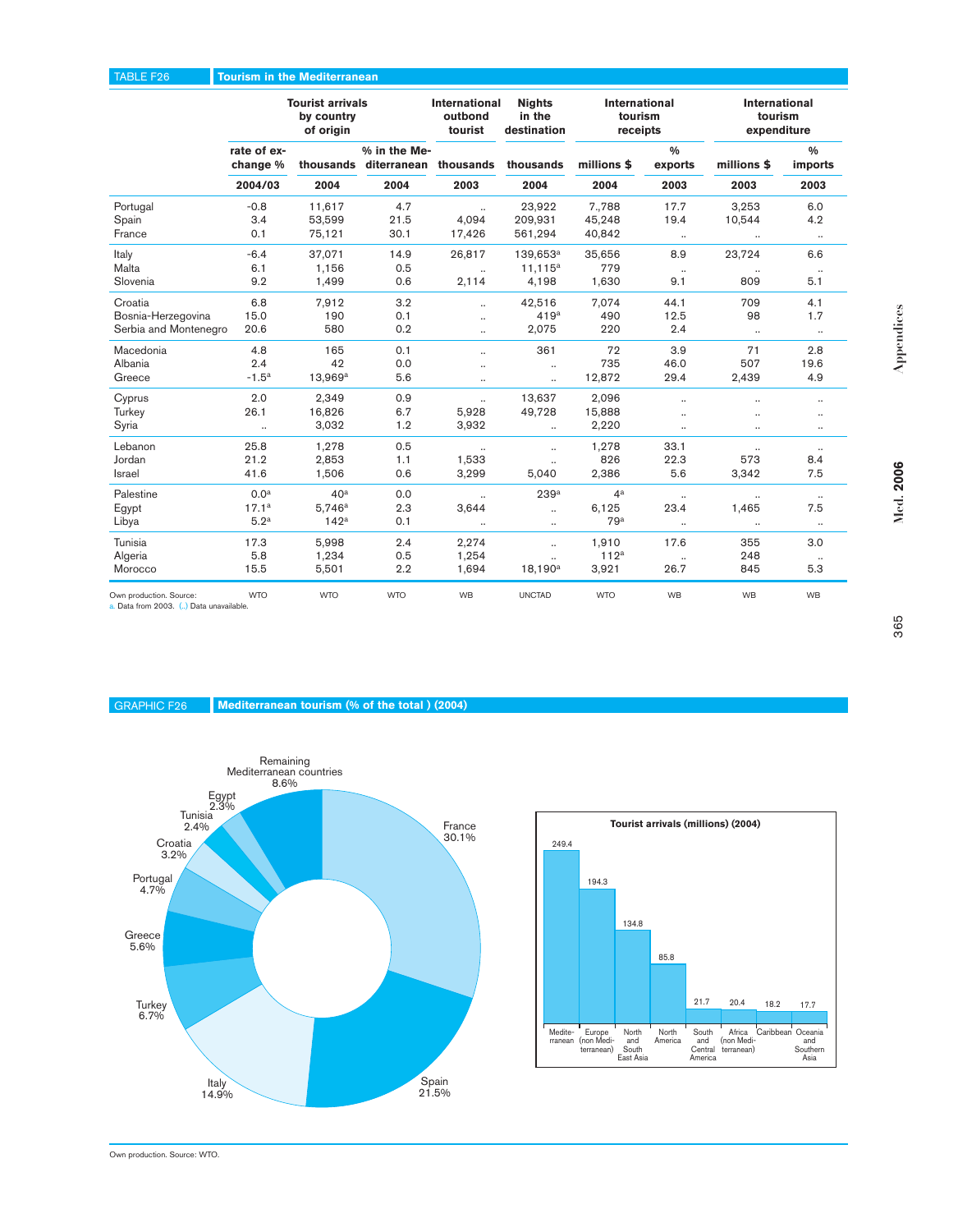### TABLE F27 **Official Aid**

|                         |             | <b>Official Development Assistance</b><br>from donor countries |               | <b>Official Development Assistance or</b><br>Official Aid to receiving countries <sup>a</sup> |       |               |  |
|-------------------------|-------------|----------------------------------------------------------------|---------------|-----------------------------------------------------------------------------------------------|-------|---------------|--|
|                         | millions \$ | % GNI                                                          | \$ per capita | millions \$                                                                                   | % GNI | \$ per capita |  |
|                         | 2004        | 2004                                                           | 2004          | 2004                                                                                          | 2003  | 2004          |  |
| Portugal                | 1,031       | 0.63                                                           | 98            |                                                                                               |       |               |  |
| Spain                   | 2,437       | 0.24                                                           | 57            |                                                                                               |       |               |  |
| France                  | 8,473       | 0.41                                                           | 140           |                                                                                               |       |               |  |
| Italy                   | 2,462       | 0.15                                                           | 42            |                                                                                               |       |               |  |
| Malta                   |             |                                                                |               | 6                                                                                             | 0.2   | 15            |  |
| Slovenia                |             |                                                                |               | 62                                                                                            | 0.2   | 31            |  |
| Croatia                 |             |                                                                |               | 121                                                                                           | 0.4   | 26            |  |
| Bosnia-Herzegovina      |             |                                                                |               | 671                                                                                           | 7.4   | 172           |  |
| Serbia and Montenegro   |             |                                                                |               | 1,170                                                                                         | 6.5   | 111           |  |
| Macedonia               |             |                                                                |               | 248                                                                                           | 5.8   | 124           |  |
| Albania                 |             |                                                                |               | 362                                                                                           | 6.0   | 117           |  |
| Greece                  | 465         | 0.23                                                           | 42            |                                                                                               |       |               |  |
| Cyprus                  |             |                                                                |               | 60                                                                                            | 0.1   | 75            |  |
| Turkey                  |             |                                                                |               | 257                                                                                           | 0.1   | 4             |  |
| Syria                   |             |                                                                |               | 110                                                                                           | 0.8   | 6             |  |
| Lebanon                 |             |                                                                |               | 265                                                                                           | 1.1   | 74            |  |
| Jordan                  |             |                                                                |               | 581                                                                                           | 12.2  | 102           |  |
| <b>Israel</b>           |             |                                                                |               | 479                                                                                           | 0.4   | 71            |  |
| Palestine               |             |                                                                |               | 1,136                                                                                         | 25.3  | 307           |  |
| Egypt                   |             |                                                                |               | 1,458                                                                                         | 1.2   | 20            |  |
| Libya                   |             |                                                                |               | 18                                                                                            | 0.1   | 3             |  |
| Tunisia                 |             |                                                                |               | 328                                                                                           | 1.2   | 32            |  |
| Algeria                 |             |                                                                |               | 313                                                                                           | 0.4   | 10            |  |
| Morocco                 |             |                                                                |               | 706                                                                                           | 1.3   | 22            |  |
| Own production. Source: | OECD        | OECD                                                           | OECD          | OECD                                                                                          | OECD  | OECD          |  |

Own production. Source: OECD OECD OECD OECD OECD OECD a. According to the OECD Development Assistance Commitee (DAC) there is not an ODA in Israel, Libya, Slovenia, Cyprus and Malta, but there is Official Aid, for countries which are part of the second section of the list of states receiving assistance from the CAD.

366

### GRAPHIC F27 **Distribution of ODA by regions (%) (2003/2004)**



Own production. Source: OECD.

**Med. 2006**